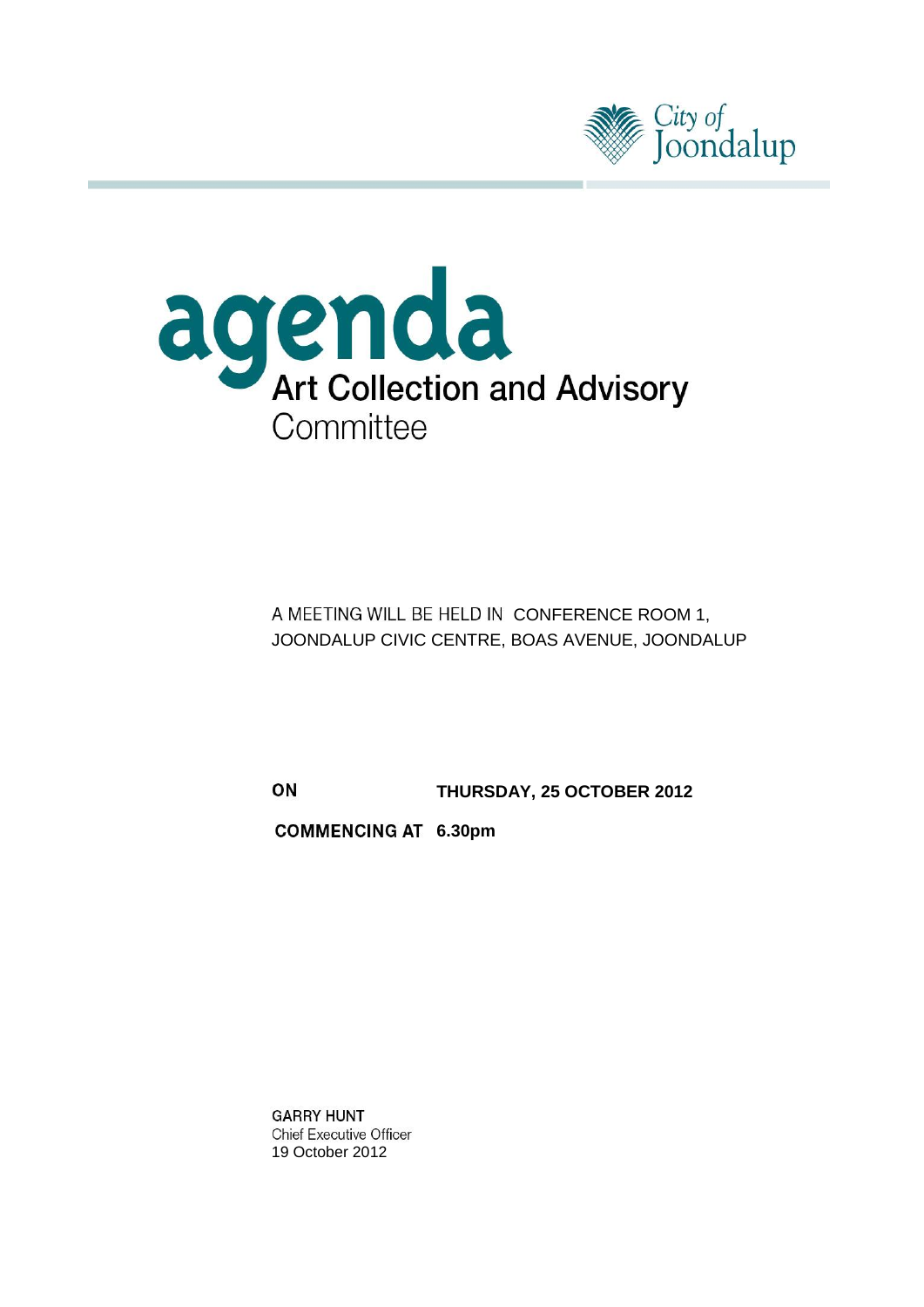The following procedures for the conduct of Public Question Time were adopted at the Council meeting held on 17 March 2009:

# **Questions asked verbally**

- 1 Members of the public are invited to ask questions at Committee Meetings.
- 2 Questions asked at a Committee meeting should relate to items on the Committee agenda.
- 3 A register will be provided for those persons wanting to ask questions to enter their name. Persons will be requested to come forward in the order in which they are registered, and to give their name and address.
- 4 Public question time will be limited to two minutes per member of the public, with a limit of two questions per member of the public.
- 5 Statements are not to precede the asking of a question during public question time. Statements should be made during public statement time.
- 6 Members of the public are encouraged to keep their questions brief to enable everyone who desires to ask a question to have the opportunity to do so.
- 7 Public question time will be limited to the legislative minimum of fifteen minutes and may be extended in intervals of up to 10 minutes by resolution of the Committee, but the total time allocated for public questions to be asked and responses to be given is not to exceed 35 minutes in total. Public question time is declared closed following the expiration of the allocated time period, or earlier than such time where there are no further questions.
- 8 Questions are to be directed to the Presiding Member and should be asked politely in good faith and are not to be framed in such a way as to reflect adversely or be defamatory on a particular Committee Member or City employee. The Presiding Member shall decide to:
	- $\triangleright$  Accept or reject any question and his/her decision is final;
	- $\triangleright$  Nominate a member of the Committee and/or City employee to respond to the question;
	- $\triangleright$  Take a question on notice. In this case a written response will be provided as soon as possible, and included in the agenda of the next Committee meeting.
- 9 Where a Committee Member is of the opinion that a member of the public is:
	- $\triangleright$  asking a question at a Committee meeting that is not relevant to the purpose for which the meeting has been called;
	- $\triangleright$  making a statement during public question time;

they may bring it to the attention of the Presiding Member.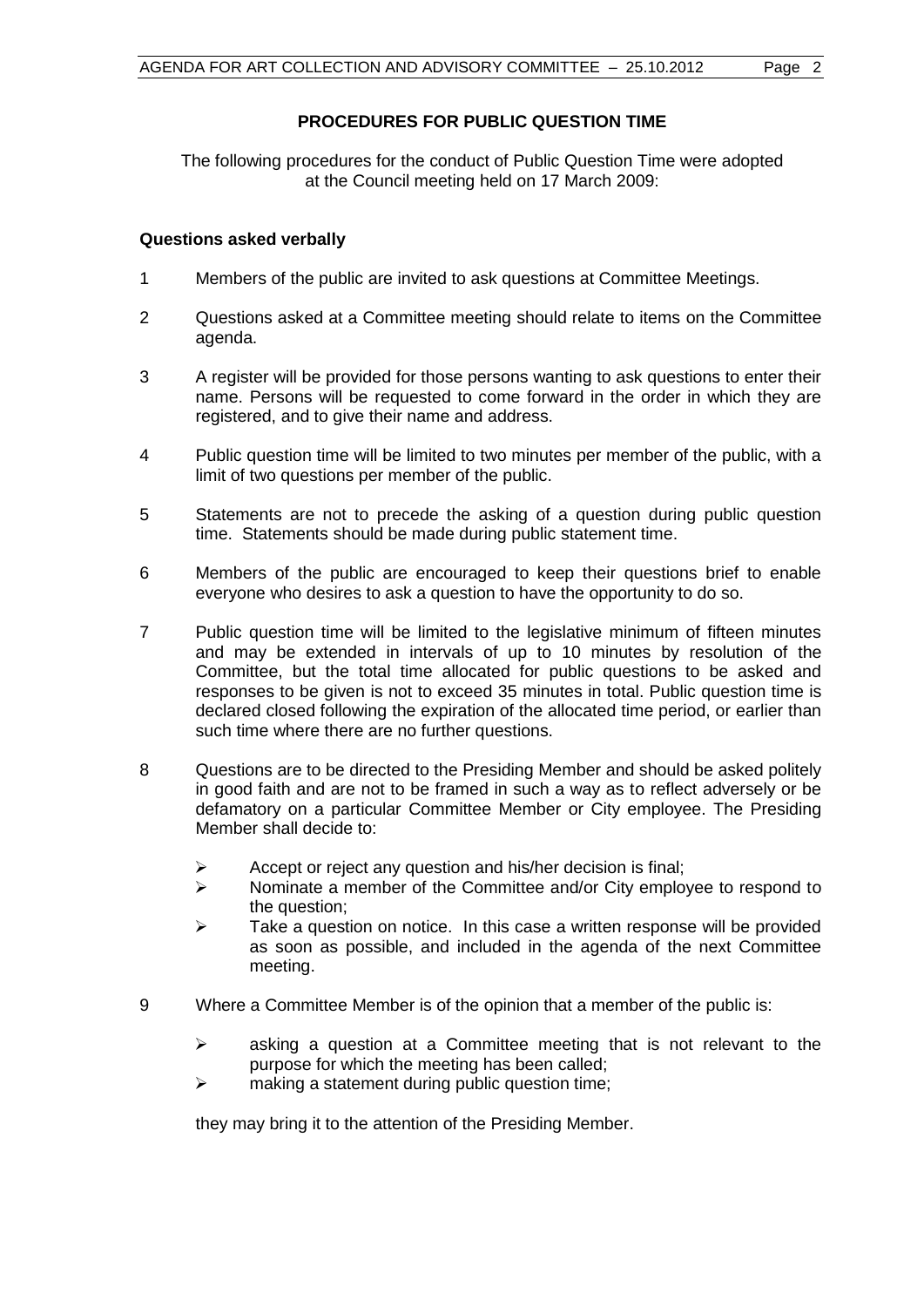- 10 Questions and any response will be summarised and included in the minutes of the Committee meeting.
- 11 It is not intended that question time should be used as a means to obtain information that would not be made available if it was sought from the City's records under Section 5.94 of the *Local Government Act 1995* or the *Freedom of Information (FOI) Act 1992*. Where the response to a question(s) would require a substantial commitment of the City's resources, the Chief Executive Officer (CEO) will determine that it is an unreasonable impost upon the City and refuse to provide it. The CEO will advise the member of the public that the information may be sought in accordance with the *FOI Act 1992*.

# **Questions in Writing – (Residents and/or ratepayers of the City of Joondalup only).**

- 1 Only City of Joondalup residents and/or ratepayers may submit questions to the City in writing.
- 2 Questions asked at a Committee meeting should relate to items on the Committee agenda.
- 3 The City will accept a maximum of five written questions per City of Joondalup resident/ratepayer. To ensure equality and consistency, each part of a multi-part question will be treated as a question in its own right.
- 4 Questions lodged by 9.00am on the day immediately prior to the scheduled Committee meeting will be responded to, where possible, at the Committee meeting. These questions, and their responses, will be distributed to Elected Members and made available to the public in written form at the meeting.
- 5 The Presiding Member shall decide to accept or reject any written question and his/her decision is final. Where there is any concern about a question being offensive, defamatory or the like, the Presiding Member will make a determination in relation to the question. Questions determined as offensive, defamatory or the like will not be published. Where the Presiding Member rules questions to be out of order, an announcement to this effect will be made at the meeting, including the reason(s) for the decision.
- 6 The Presiding Member may rule questions out of order where they are substantially the same as questions previously submitted and responded to.
- 7 Written questions unable to be responded to at the Committee meeting will be taken on notice. In this case, a written response will be provided as soon as possible and included on the agenda of the next Committee meeting.
- 8 A person who submits written questions may also ask questions at a Committee meeting and questions asked verbally may be different to those submitted in writing.
- 9 Questions and any response will be summarised and included in the minutes of the Committee meeting.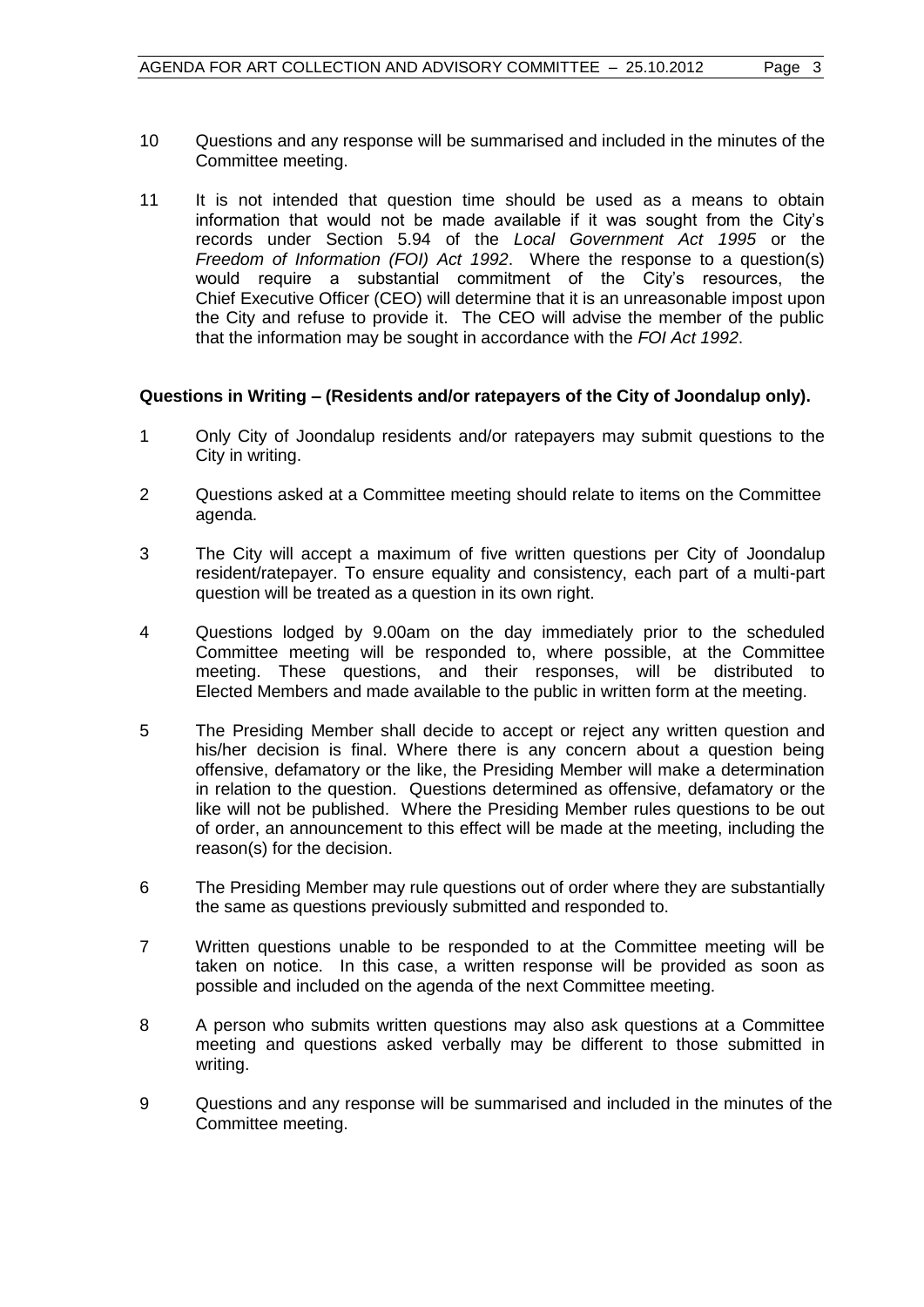10 It is not intended that question time should be used as a means to obtain information that would not be made available if it was sought from the City's records under Section 5.94 of the *Local Government Act 1995* or the *Freedom of Information (FOI) Act 1992*. Where the response to a question(s) would require a substantial commitment of the City's resources, the Chief Executive Officer (CEO) will determine that it is an unreasonable impost upon the City and refuse to provide it. The CEO will advise the member of the public that the information may be sought in accordance with the *FOI Act 1992*.

# **DISCLAIMER**

Responses to questions not submitted in writing are provided in good faith and as such, should not be relied upon as being either complete or comprehensive.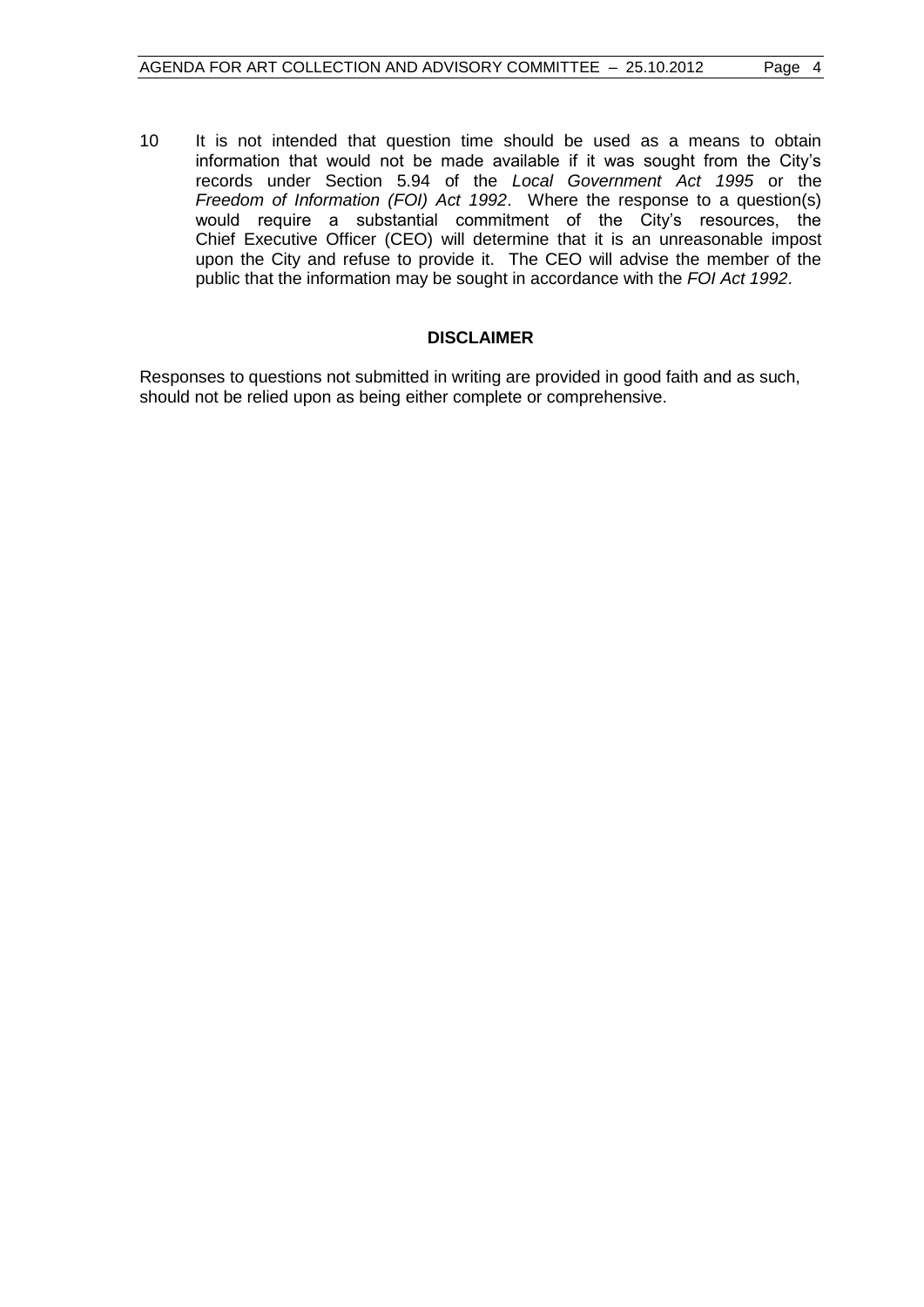# **PROCEDURES FOR PUBLIC STATEMENT TIME**

The following procedures for the conduct of Public Statement Time were adopted at the Council meeting held on 18 December 2007:

- 1 Members of the public are invited to make statements, either verbally or in writing, at Committee meetings.
- 2 Statements made at a Committee meeting should relate to items on the Committee agenda.
- 3 A register will be provided for those persons wanting to make a statement to enter their name. Persons will be requested to come forward in the order in which they are registered, and to give their name and address.
- 4 Public statement time will be limited to two minutes per member of the public.
- 5 Members of the public are encouraged to keep their statements brief to enable everyone who desires to make a statement to have the opportunity to do so.
- 6 Public statement time will be limited to a maximum of 15 minutes. Public statement time is declared closed following the 15 minute allocated time period, or earlier than such time where there are no further statements.
- 7 Statements are to be directed to the Presiding Member and are to be made politely in good faith and are not to be framed in such a way as to reflect adversely or be defamatory on a particular Elected Member or City employee.
- 8 Where a Committee Member is of the opinion that a member of the public is making a statement at a Committee meeting that is not relevant to the purpose for which the meeting has been called, they may bring it to the attention of the Presiding Member who will make a ruling.
- 9 A member of the public attending a Committee meeting may present a written statement rather than making the statement verbally if he or she so wishes.
- 10 Statements will be summarised and included in the minutes of the Committee meeting.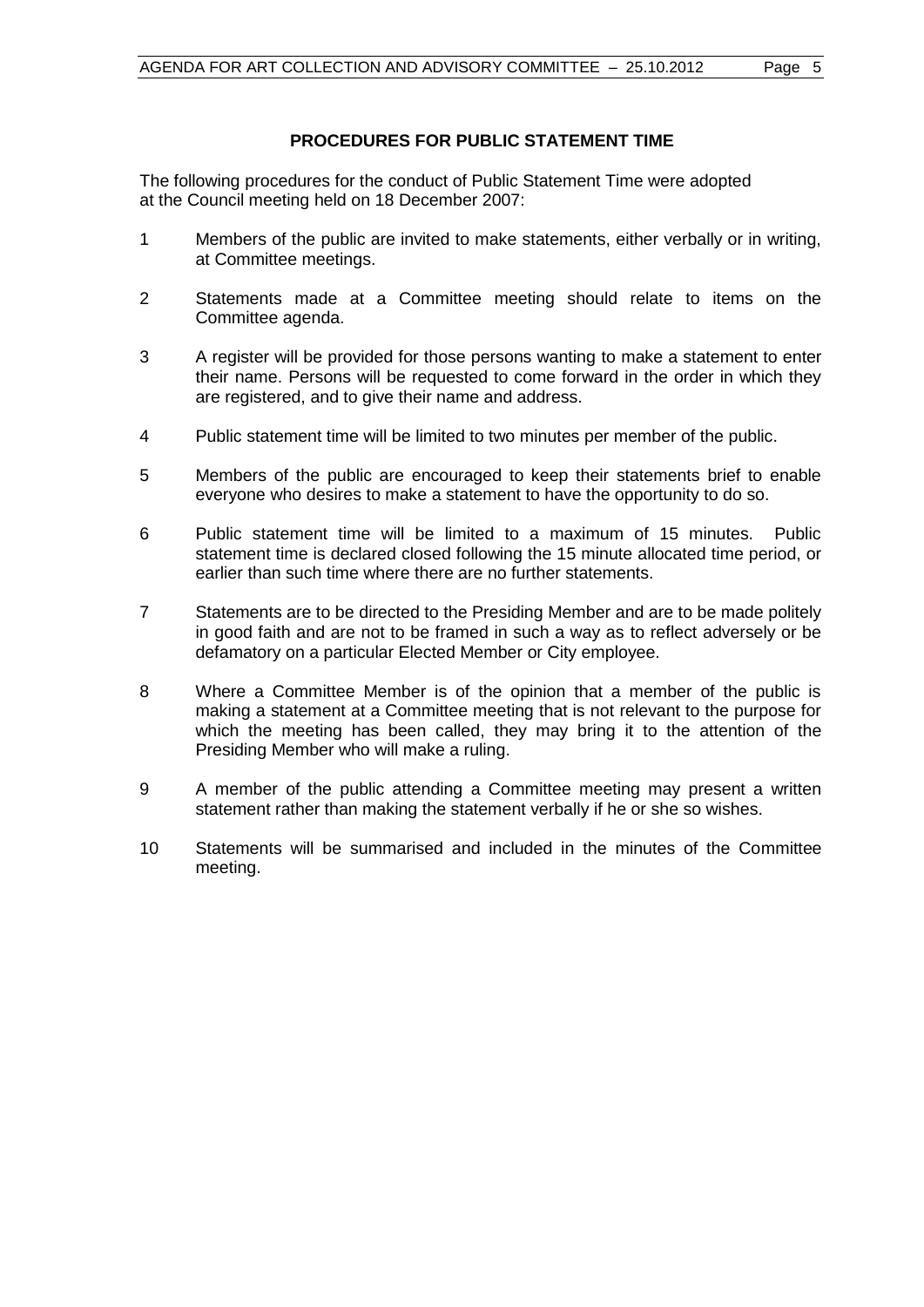# **TABLE OF CONTENTS**

| <b>Item No</b> | <b>Title</b>                                                                                  | Page No |
|----------------|-----------------------------------------------------------------------------------------------|---------|
|                | <b>Declaration of Opening</b>                                                                 | 9       |
|                | <b>Public Question Time</b>                                                                   | 8       |
|                | <b>Public Statement Time</b>                                                                  | 8       |
|                | Apologies/Leave of absence                                                                    | 8       |
|                | <b>Confirmation of Minutes</b>                                                                | 9       |
|                | Announcements by the Presiding Member without discussion                                      | 9       |
|                | <b>Declarations of Interest</b>                                                               | 9       |
|                | Identification of matters for which the meeting may sit behind<br>closed doors                | 9       |
|                | Petitions and deputations                                                                     | 9       |
|                | Reports                                                                                       | 10      |
| 1              | 2012 City of Joondalup's Invitation Art Award - Artworks for<br>Acquisition - [101779, 35613] | 10      |
| $\overline{2}$ | Commissioning of Artwork - [14158]                                                            | 15      |
| 3              | Invitation Art Award - [101779]                                                               | 22      |
| 4              | Community Art Exhibition - [101774]                                                           | 33      |
| 5              | 'Inside Out Billboard Project' – Public Art for City of Joondalup –<br>[102552]               | 41      |
|                | Motions of which previous notice has been given                                               | 49      |
|                | Requests for Reports for future consideration                                                 | 49      |
|                | Closure                                                                                       | 49      |
|                |                                                                                               |         |

#### **Note:**

Clause 77 of the City's *Standing Orders Local Law 2005* states:

*"Unless otherwise provided in this local law, the provisions of this local law shall apply to meetings of committees with the exception of:*

- *(a) Clause 29 (Members seating) and*
- *(b) Clause 54 (Limitation on members speaking)"*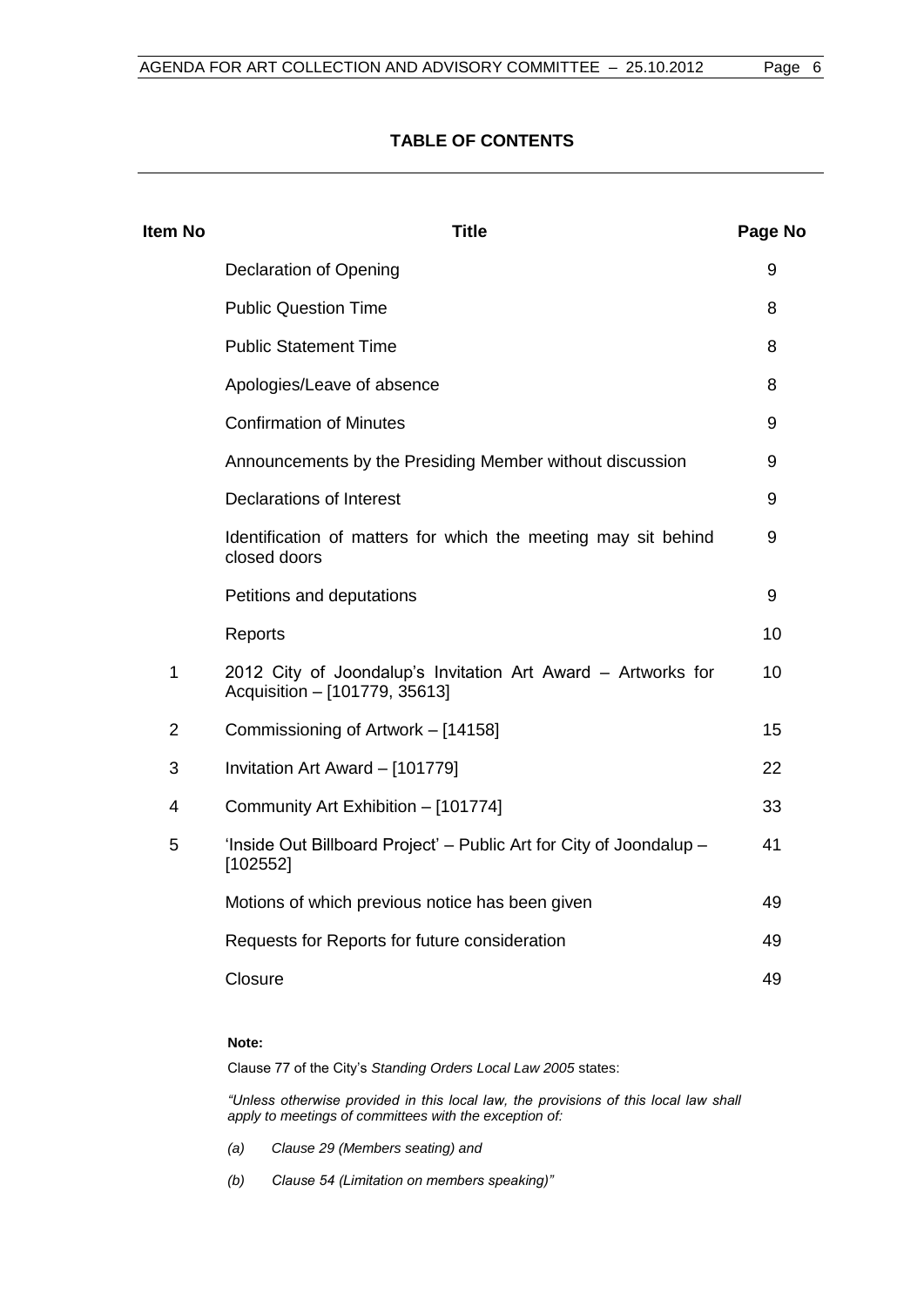# **CITY OF JOONDALUP**

Notice is hereby given that a meeting of the **Art Collection and Advisory Committee** will be held in Conference Room 1, Joondalup Civic Centre, Boas Avenue, Joondalup on **Thursday, 25 October 2012** commencing at **6.30pm.**

GARRY HUNT **Chief Executive Officer Joseph According to the Chief Executive Officer Joseph According to the Chief According to the Chief According to the Chief According to the Chief According to the Chief According to the Chief Acco** 19 October 2012 Western Australia

# **AGENDA**

#### *Committee Members Deputies*

*Cr Liam Gobbert Presiding Member Cr Geoff Amphlett, JP Mayor Troy Pickard - Cr John Chester Deputy Presiding Member Cr Brian Corr Cr Kerry Hollywood Cr Tom McLean, JP Cr Mike Norman Cr Christine Hamilton-Prime Cr Sam Thomas Cr Philippa Taylor Chief Executive Officer -*

*Cr Teresa Ritchie Cr Russ Fishwick, JP*

#### *Quorum for meetings (4)*

*The quorum for a meeting is to be at least 50% of the number of offices (whether vacant or not) of members of the committee.*

#### *Simple majority (4):*

*A simple majority is to be more than 50% of those members present at the meeting.*

#### *Absolute majority:*

*An absolute majority vote is to be more than 50% of the number of officers (whether vacant or not) of the committee.*

#### *Casting vote:*

*In the event that the vote on a motion is tied, the presiding person must cast a second vote.*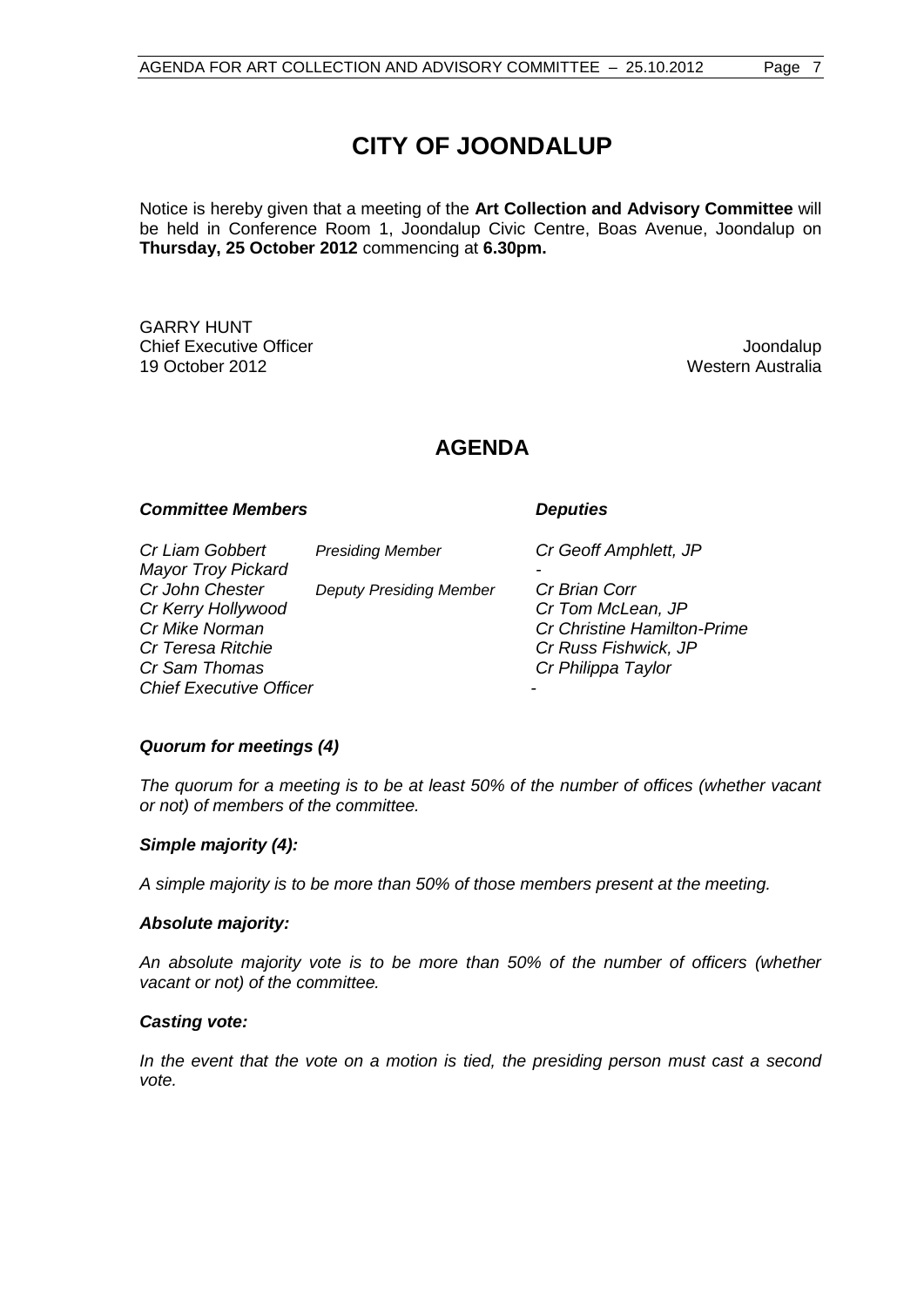# *Terms of Reference*

*To:*

- *approve art acquisitions within the available adopted budget funds;*
- *develop and maintain a visual art collection of significance and repute that reflects the cultural aspirations of the City of Joondalup and its expressed goals and policies;*
- *build an art collection of appreciating financial value, which constitutes a sound investment for the City;*
- *collect works of visual art of demonstrable excellence by artists of significance, consistent with the perceived developments in West Australian contemporary art;*
- *collect and commission selectively works of art which enhance the existing Collection and which foster an understanding, enjoyment and appreciation of the visual arts among the broader community and members of the general public;*
- *review the criteria established to determine the award winners; and*
- *perform an oversight role in relation to the strategic direction of the City's Community Art Exhibition and Invitational Art Award.*

# **DECLARATION OF OPENING**

<span id="page-7-0"></span>**PUBLIC QUESTION TIME**

# <span id="page-7-1"></span>**PUBLIC STATEMENT TIME**

# <span id="page-7-2"></span>**APOLOGIES/LEAVE OF ABSENCE**

# **Leave of Absence previously approved**

Cr Liam Gobbert 20 to 21 November 2012 inclusive.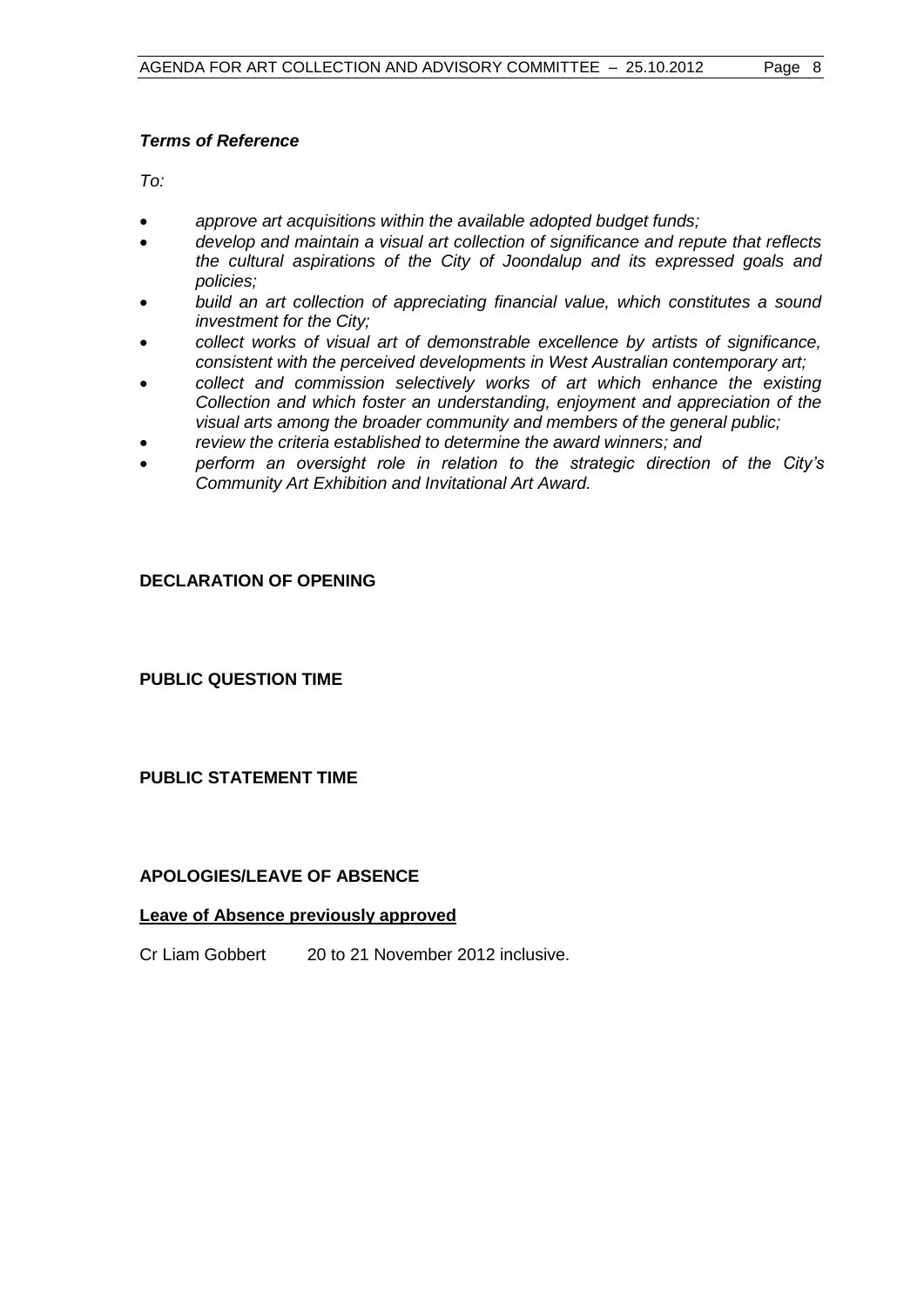### <span id="page-8-1"></span>**CONFIRMATION OF MINUTES**

MINUTES OF THE ART COLLECTION AND ADVISORY COMMITTEE HELD 2 APRIL 2012

#### **RECOMMENDATION**

**That the minutes of the meeting of the Art Collection and Advisory Committee held on 2 April 2012 be confirmed as a true and correct record.**

<span id="page-8-0"></span>**ANNOUNCEMENTS BY THE PRESIDING MEMBER WITHOUT DISCUSSION**

<span id="page-8-2"></span>**DECLARATIONS OF INTEREST**

<span id="page-8-3"></span>**IDENTIFICATION OF MATTERS FOR WHICH THE MEETING MAY SIT BEHIND CLOSED DOORS**

<span id="page-8-4"></span>**PETITIONS AND DEPUTATIONS**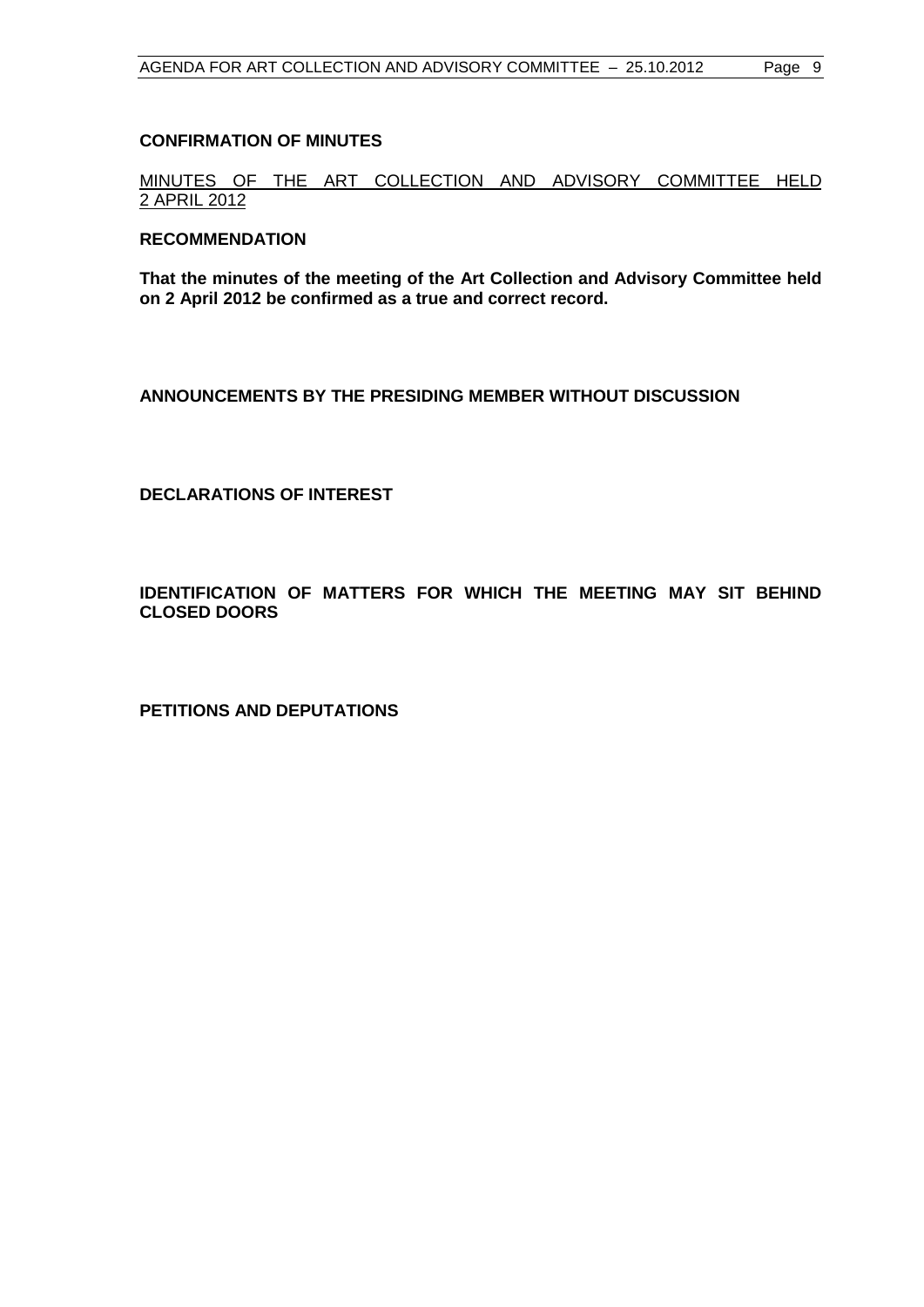# <span id="page-9-0"></span>**REPORTS**

# <span id="page-9-1"></span>**ITEM 1 2012 CITY OF JOONDALUP'S INVITATION ART AWARD – ARTWORKS FOR ACQUISITION**

**WARD:** All

**RESPONSIBLE** Mr Mike Tidy **DIRECTOR:** Corporate Services

**FILE NUMBER:** 101779, 35613, 101515

**ATTACHMENTS:** Nil.

# **PURPOSE**

For the Art Collection and Advisory Committee (ACAC) to consider the acquisition of artworks following the City's 2012 Invitation Art Award (IAA).

# **EXECUTIVE SUMMARY**

The IAA commenced in 1998 and the event is by 'invitation only', whereby a selection panel of three expert artists evaluate the expressions of interest received and invite a shortlist of artists to exhibit. The 2012 IAA received 98 expressions of interest with the selection panel shorlisting 32 artists to be invited to exhibit.

The invited artists then submit their work to be part of the IAA. Prior to the official opening of the IAA, a separate independent judging panel of professional artists determines the winners of four award categories. In addition, a People's Choice is awarded by popular vote of the public. In total the five award categories are as follows:

- the Acquisitive Award:
- the Award for Excellence:
- the Celebrating Joondalup Award;
- Judges' Commendation Awards; and
- the People's Choice Award.

A condition of the IAA is that the winning artwork of the Acquisitive Award is acquired by the City for its art collection.

The IAA is officially opened by the Mayor in October of each year with the members of the ACAC being briefed prior to the opening. Following the briefing, the ACAC determine which pieces are acquired and the Chief Executive Officer exercises his delegation and purchases those pieces. Those pieces are then reserved at the time of the opening of the IAA.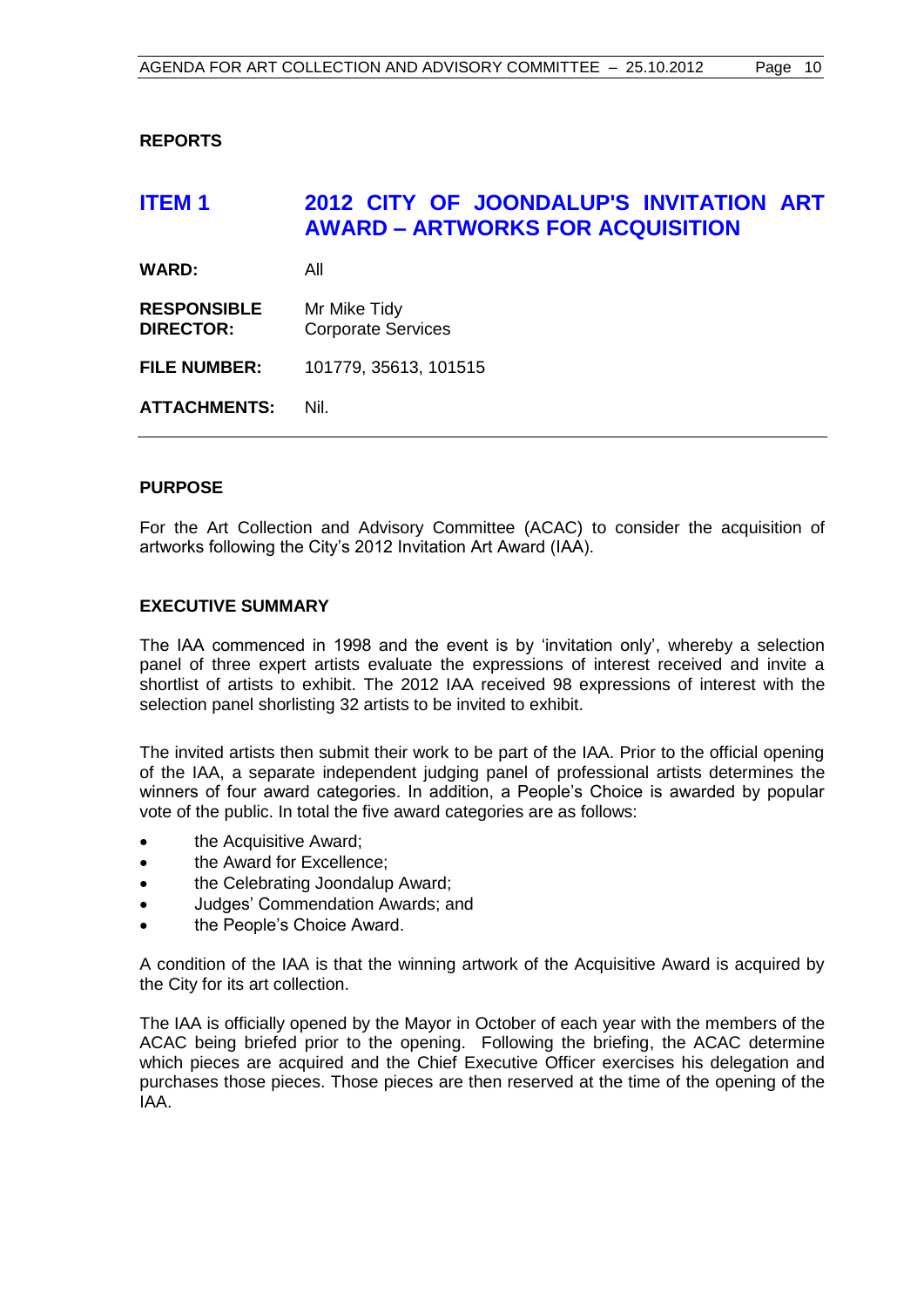To add to the City's art collection, the City currently budgets an amount of \$15,000 for the Acquisition Award, and a further \$15,000 to acquire purpose identified works.

# **BACKGROUND**

The City of Joondalup's IAA is an annual exhibition that brings together a diverse selection of Western Australian leading artists and provides members of the public with access to a high standard of artworks. In 2012, the City's IAA is heading into its  $15<sup>th</sup>$  year. The event is traditionally held in October of each year within the 'Great Space' of the Lakeside Joondalup Shopping City.

As part of the IAA, a first prize of \$15,000 is awarded to the winner of the Acquisitive Award, with the City automatically acquiring that work. In addition there are four other prize categories. In total the prize categories are as follows:

- the Award for Excellence:
- the Celebrating Joondalup Award:
- Judges Commendation Awards (non-cash); and
- the People's Choice Award.

The IAA has a strong history in the City and within the state and national art industry. The City of Joondalup supports Western Australian art and artists through an art acquisition program. The City adopts a multi-criteria approach to its art collection, acquisitions and awards. This approach ensures that the collection, acquisitions and awards include contemporary art and art that demonstrates local content and context.

The term 'contemporary art' is used to reference art produced at this present point in time and produced since World War II. In regards to the City of Joondalup philosophy, contemporary artworks are to be conceptually resolved and reflect current practice.

# **DETAILS**

As the name suggests, the IAA is only open to those artists that the City formally invites to exhibit. The City invited Expressions of Interest (EOI) from 26 February 2012 to 16 April 2012. A total of 98 EOI were received.

Following the close of EOI, the City appointed a selection panel comprising of:

- Marie BONNAL Director Bureau of Ideas, fiction and art writer, artist, art event coordinator.
- Susanna CASTLEDEN Winner of the 2011 Invitation Art Award Acquisitive Award.
- Bevan HONEY Residency Co-ordinator Fremantle Art Centre.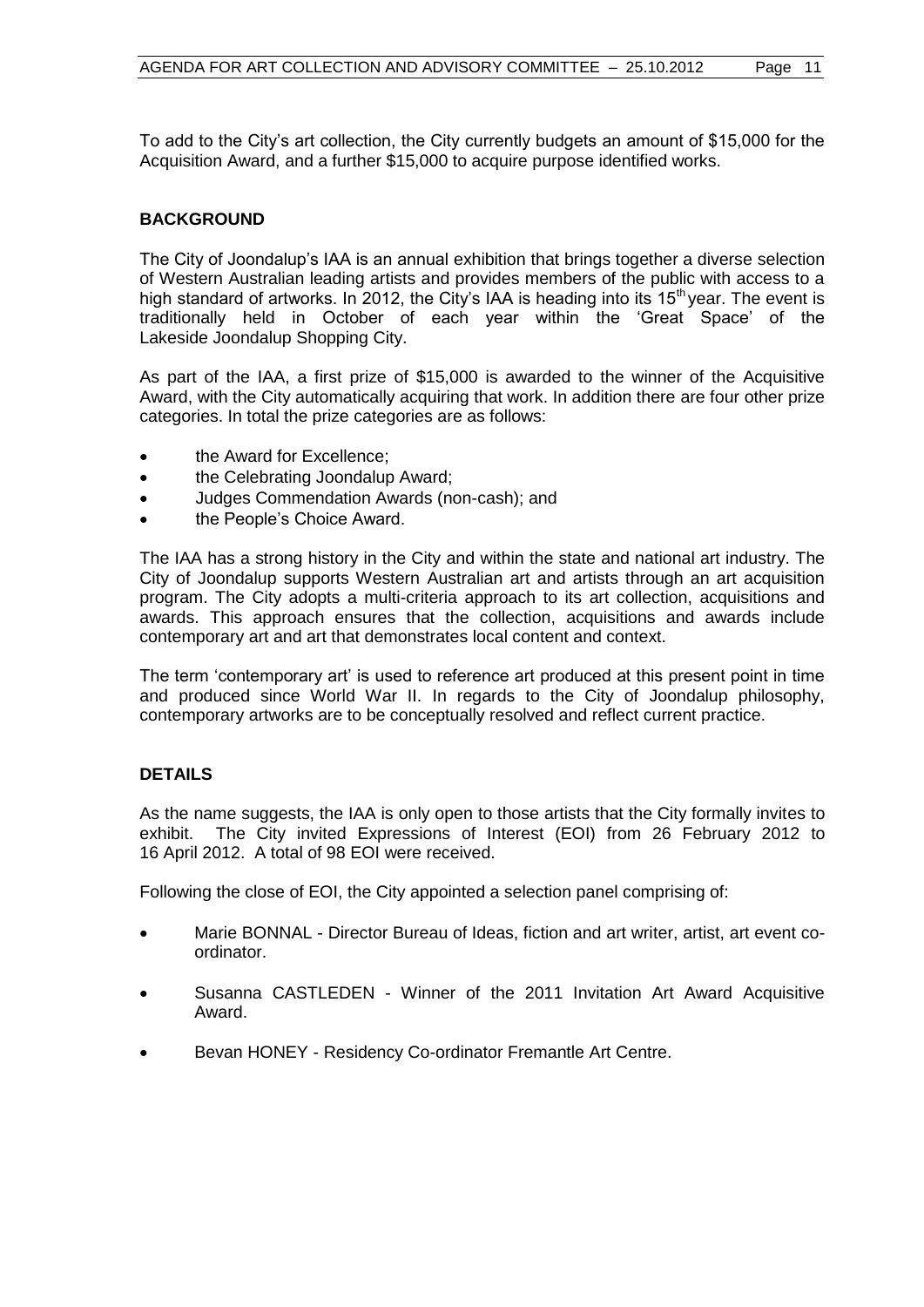The Shortlist of artists to be invited to enter totalled 32. Those 32 artists were as follows:

| Pia Bennett              | <b>Benjamin Forster</b>     | Kate McMillan        |
|--------------------------|-----------------------------|----------------------|
| Joshua Fitzpatrick       | <b>Thomas Heidt</b>         | Tom Muller           |
| Penny Bovell             | <b>Christopher Hopewell</b> | <b>Tony Nathan</b>   |
| <b>Christophe Canato</b> | <b>Harry Hummerston</b>     | Anna Nazzari         |
| <b>Peteris Ciemitis</b>  | Jeremy Kirwan-Ward          | <b>Andy Quilty</b>   |
| Olga Cironis             | Benjamin Kovacsy            | Nien Schwarz         |
| Penny Coss               | Andre Lipscombe             | <b>Bruce Slatter</b> |
| Rebecca Dagnall          | Shannon Lyons               | Nicole Slatter       |
| David Egan               | Pilar Mata Dupont           | <b>Justin Spiers</b> |
| George Egerton-Warburton | <b>Clare McFarlane</b>      | <b>Colin Story</b>   |
| <b>Caspar Fairhall</b>   | Angela McHarrie             |                      |
| Susan Flavell            |                             |                      |
|                          |                             |                      |

The official opening of the 2012 IAA is scheduled for Saturday, 27 October 2012, where the winners of each award will be presented. The winners are selected by a City appointed judging panel comprising industry related professionals:

- Robert COOK Curator of Contemporary Art, Art Gallery of Western Australia.
- Perdita PHILLIPS Artist, art writer, founder and co-editor of Lethologica Press.
- Mark STEWART Curator, Murdoch University.

In addition to the City acquiring the piece of artwork that wins first prize, the City also has the opportunity to acquire other work exhibited within the IAA. This is generally done prior to the IAA opening, which allows the City first choice on preferred pieces.

# **Issues and options considered:**

There are three options open to the ACAC:

- Accept the recommendations for acquisitions;
- Accept part of the recommendations for acquisitions; or
- Not accept any recommendations for acquisitions.

# **Legislation/Strategic Plan/Policy Implications**

**Legislation** The ACAC and the Chief Executive Officer have been granted delegated authority to purchase artworks recommended up to an amount of \$15,000 and within budget allocations.

# **Strategic Plan**

- **Key Focus Area:** Community Well Being.
- **Objective:** To facilitate culture, the arts and knowledge within the community.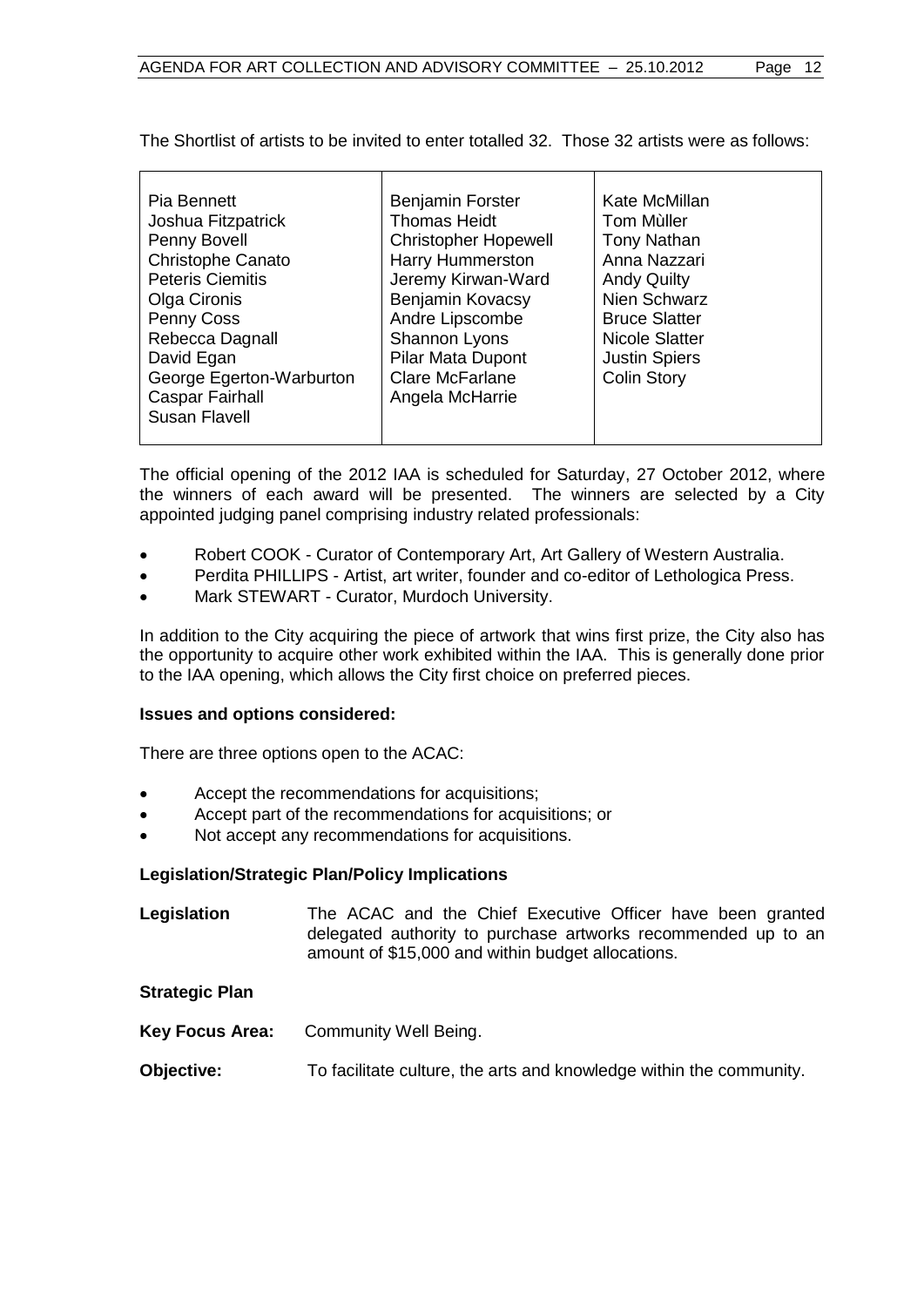# **Strategies:**

5.3.1 The City continues to host festivals, concerts and events and enhances these in response to community demand.

### **Outcome:**

Cultural and artistic opportunities within the City are maintained and enhanced whilst the City's libraries provide quality environments and learning opportunities.

# **Policy:**

The Art Collection and Memorabilia Policy.

# **Objective:**

To direct the City's approach to art and collections for the Joondalup community.

#### **Statement:**

Council recognises the important role played by its public art, the Art Collection, archives and memorabilia in shaping and developing a sense of community.

# **Risk Management Considerations:**

The risks of adding artwork that is not aligned to the City's current art collection are:

- The City's art collection is a specialised and curated collection. The integrity of the collection could be jeopardised by purchasing artworks on subjective criteria.
- The collection is building in value year on year and now represents a sizeable asset. Thus the overall value of the collection is of concern and this will deteriorate if not directed correctly or if 'weak' works enter the collection.

When the City's art collection was assessed in December 2007, the valuer's comments noted that the City has a significant contemporary art collection of excellent financial and cultural value. Overall, selections have been made in order to build a collection of high artistic and financial value.

However, the valuer also noted that the collection has a number of low value works, which are considered a detriment to the collection as a whole and which have depreciated, representing a negative investment for the City. Generally, those works which were purchased purely on the basis of 'local content', or due to a preference for traditional craft mediums, were noted by the valuer as weak links in the collection.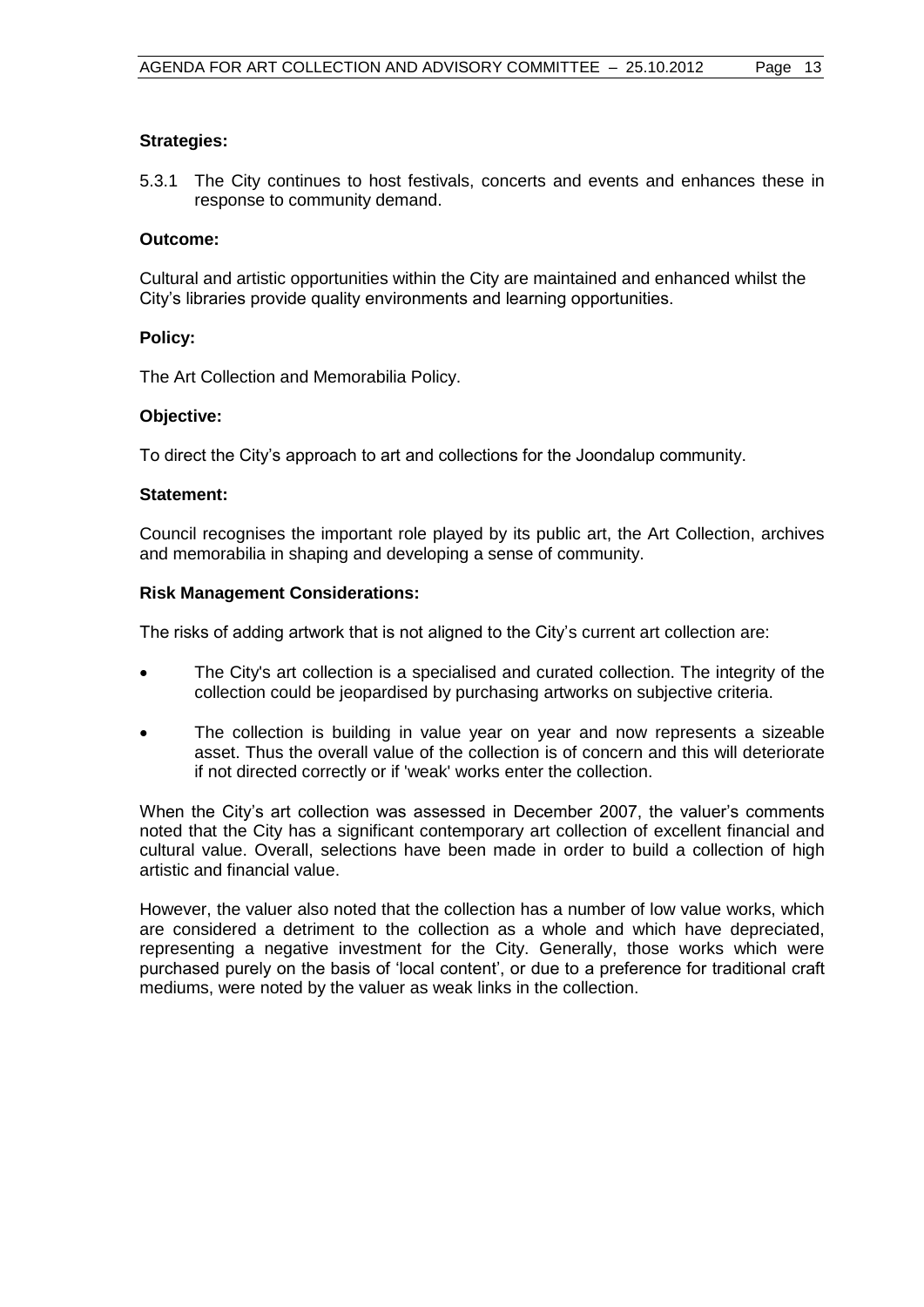# **Financial/Budget Implications:**

The 2012/13 Budget has an amount of \$30,000 allocated, \$15,000 for the prize winner of the acquisitive award for the IAA and a further \$15,000 for the City to acquire art throughout the financial year.

| <b>Account No:</b><br><b>Budget Item:</b>             | C <sub>1020</sub><br><b>Invitation Art</b><br>Award | <b>Account No:</b><br><b>Budget Item:</b>                    | C <sub>1021</sub><br>Purchase<br><b>Artworks</b> |
|-------------------------------------------------------|-----------------------------------------------------|--------------------------------------------------------------|--------------------------------------------------|
| <b>Budget Amount:</b><br><b>Amount Spent To Date:</b> | \$15,000<br>\$0                                     | <b>Budget Amount:</b><br><b>Amount Spent To \$0</b><br>Date: | \$15,000                                         |
| <b>Proposed Cost:</b><br><b>Balance:</b>              | \$15,000<br>\$0                                     | <b>Proposed Cost:</b><br><b>Balance:</b>                     | \$TBD<br>\$TBD                                   |

#### **Regional Significance:**

The IAA attracts entries from professional artists from across the state and is therefore considered to be a regional event hosted by the City. The on-going provision of an accessible and high-calibre art event is integral to the cultural development and vibrancy of the City and for the development of visual arts within the industry of local government.

#### **Sustainability Implications:**

The IAA has positive social sustainability implications for the City. The event provides enhancement of the locality and acts as a catalyst for public discussion about current social, economic and environmental issues. The IAA physically enhances public places and the public realm by creating points of interest, animating spaces and providing beauty, character and colour to the City. It also enhances the relevance for the local community of the City's cultural position and increases the value of the City's cultural resources.

#### **Consultation:**

Not Applicable.

#### **COMMENT**

A presentation will be made to the Committee recommending those items of artwork featuring as part of the City's 2012 IAA for purchase by the City.

#### **VOTING REQUIREMENTS**

Simple Majority.

#### **RECOMMENDATION**

**That the Art Collection and Advisory Committee gives CONSIDERATION to acquiring the recommended pieces of artwork displayed as part of the City of Joondalup's 2012 Invitation Art Award.**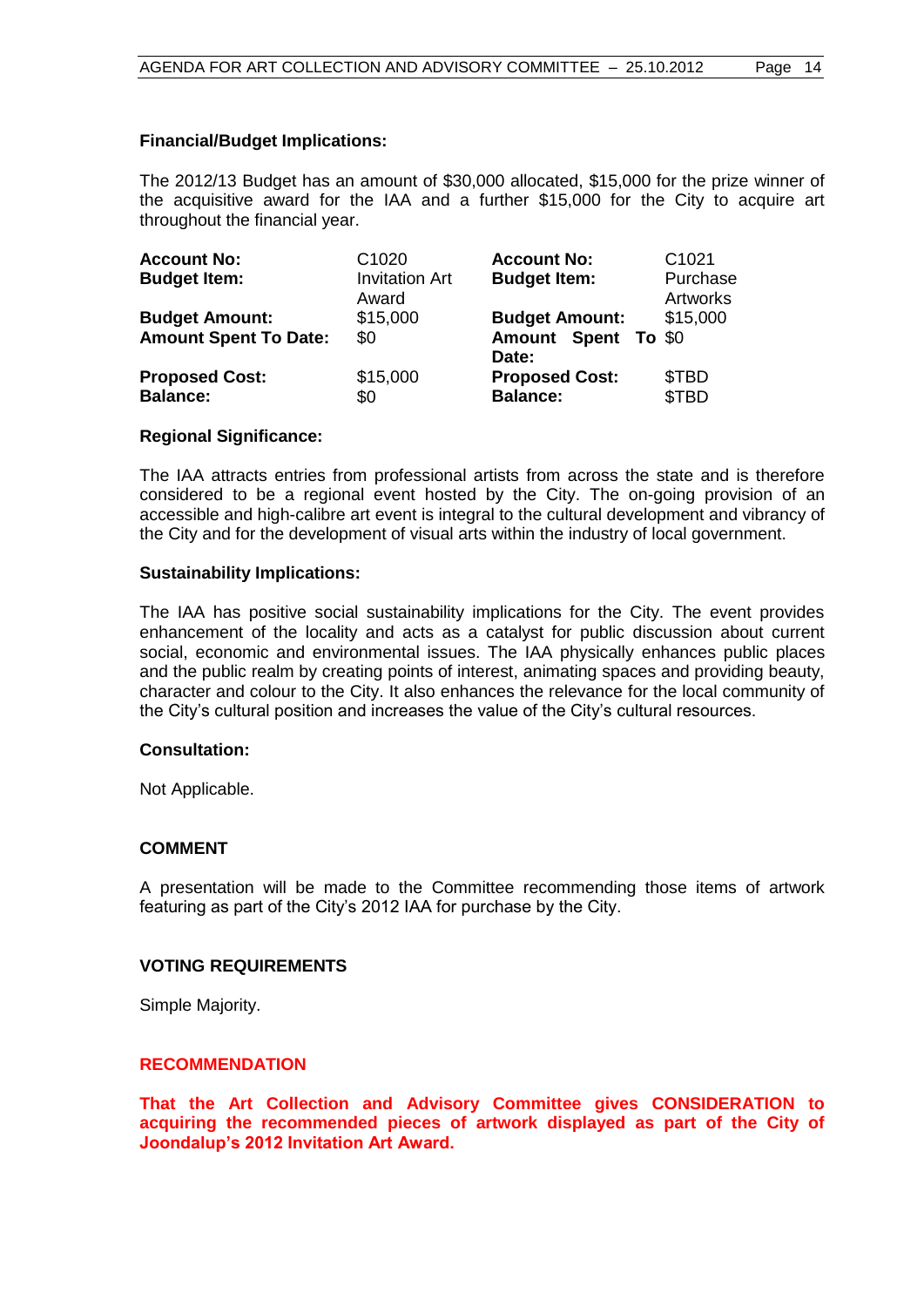# <span id="page-14-0"></span>**ITEM 2 COMMISSIONING OF ARTWORK**

| <b>WARD:</b>                           | All                                       |                                                                      |
|----------------------------------------|-------------------------------------------|----------------------------------------------------------------------|
| <b>RESPONSIBLE</b><br><b>DIRECTOR:</b> | Mr Mike Tidy<br><b>Corporate Services</b> |                                                                      |
| <b>FILE NUMBER:</b>                    | 14158                                     |                                                                      |
| <b>ATTACHMENTS:</b>                    | Attachment 1<br>Attachment 2              | <b>Artists Reviewed</b><br>Recommended Artist Biographies and Images |

# **PURPOSE**

For Council to consider options to commission an artwork for the City's art collection.

# **EXECUTIVE SUMMARY**

This report recommends options for the commissioning of an artwork that documents and captures the iconic landmarks and people that represent the City of Joondalup.

Four artists are recommended to complete the commission. All artists are of high professional standing, can deliver the commission within the allocated budget, and are able to produce a complete work that would represent a valuable long-term investment for the City.

*It is recommended that Council:*

- *1 SELECTS one of the four artists recommended to complete the artwork commission with a contract value not to exceed \$15,000;*
- *2 REQUESTS a further report examining alternative visual art commission models including:*
	- *2.1 Completion of the artwork commission over a two year period to the value of \$30,000; and*
	- *2.2 Inviting an international or national artist to undertake an arts residency in the City of Joondalup, developing an artwork commission documenting and capturing the iconic landmarks and people who represent the City of Joondalup, to the value of \$30,000.*
- Note: All artists are available to undertake this commission at the time of writing. However, delays in confirming the preferred artists may result in artists becoming unavailable.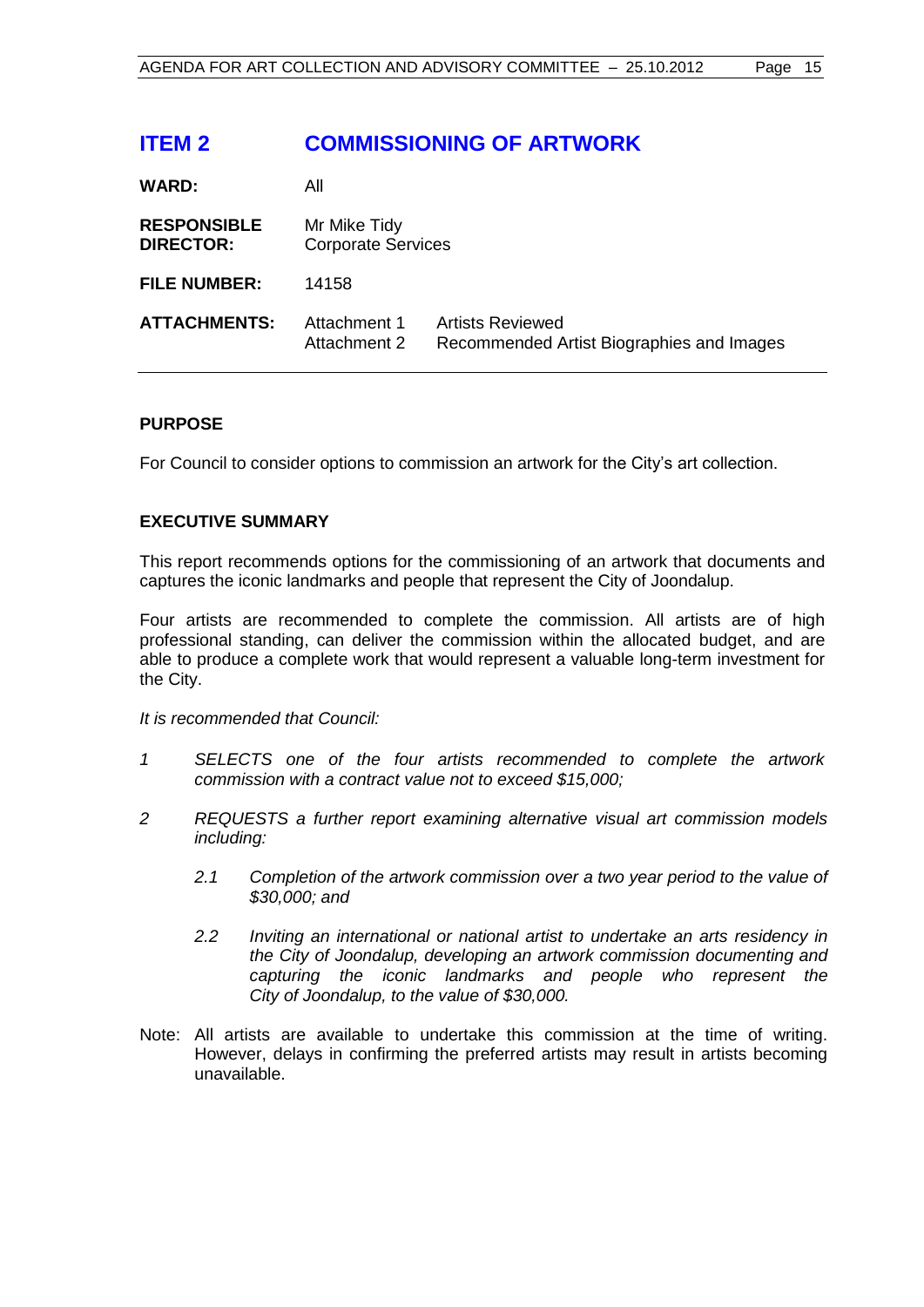# **BACKGROUND**

At its meeting held on 19 April 2011 (CJ064-04/11 refers), Council resolved as follows:

- *"1 AGREES to commission on an annual basis various artworks depicting iconic landmarks within the City of Joondalup; and*
- *2 LISTS for consideration in the 2011/12 budget, an amount of \$15,000 (excluding GST) for the commissioning of artworks depicting iconic landmarks within the City of Joondalup."*

The City's Art Collection comprises over 200 artworks, with a primary focus on the work of Western Australian contemporary artists. Artworks span a wide range of media. Over half of the collection is comprised of paintings, with the remainder of the collection including sculpture, drawings, ceramics, print works, photographs, textiles and glasswork.

The City's Art Collection operates on a yearly art acquisition budget of \$15,000, which enables the acquisition of two or three high quality contemporary artworks throughout the year from the Invitation Art Award, Community Art Exhibition or other exhibitions. In addition to the City's acquisition budget, a \$15,000 prize is awarded to the winning work from the Invitation Art Award, with the winning work being automatically acquired for the City's Art Collection, as set out in the Invitation Art Award criteria. The selection of artists to be included in the Invitation Art Award and the judging of the award is undertaken by independent panels of professional arts industry representatives. These acquisitions allow the City's Art Collection to grow and fulfil the objectives of the City's Art Collection Policy.

Council's resolution in April 2011 agreed to the annual commissioning of 'special purpose' artworks. A budget of \$15,000 was adopted in the 2011/12 Budget for this purpose.

In April 2012, a motion was carried and Council resolved as follows (CJ066-04/12 refers):

*"That Council, in relation to the Commissioning of Artwork 2011/12 SELECTS Tony Windberg to complete the artwork commission with a contract value not to exceed \$15,000."*

Contemporary Western Australian artist Tony Windberg is undertaking the inaugural City of Joondalup Visual Art Commission, due for completion in 2013.

An amount of \$15,000 (excluding GST) has been adopted into the 2012/13 budget for the visual art commission.

# **DETAILS**

Commissioning involves the contracting of an artist to create an original artwork for a particular purpose, exhibition or collection. This report deals with the commissioning of visual art for the City's Collection, not public artwork. Visual art encompasses the media of painting, drawing, printmaking, textiles, mixed media, sculpture (non-fixed and for interior display) and photo media. The commissioning of artworks by the City allows themes and content to be determined to ensure artworks represent the people, places and culture of the City of Joondalup.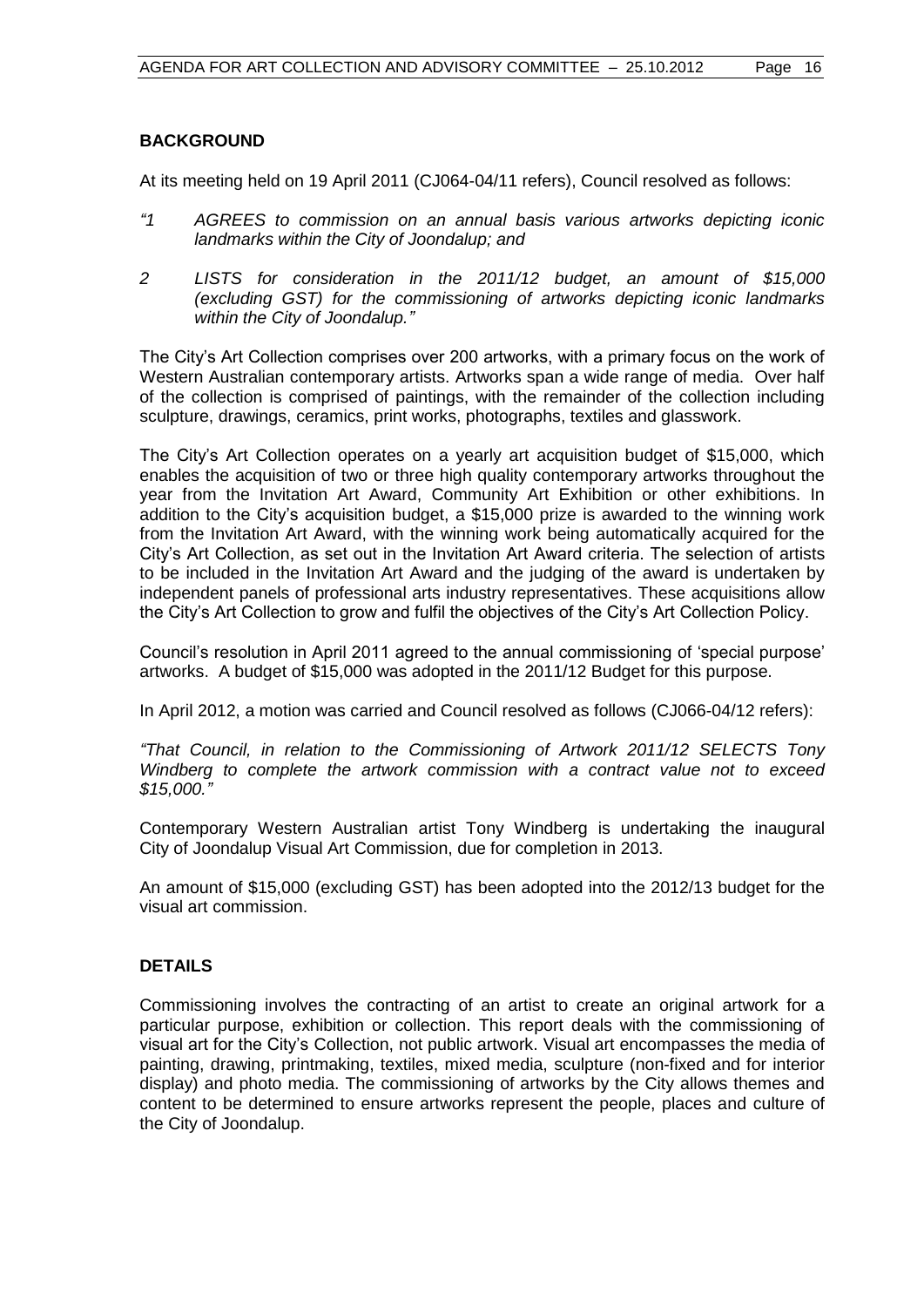In recommending appropriate artists for the commission, the following selection criteria was applied:

- Level of engagement the artist proposed to have with Joondalup in creating the work (engagement with place, people, culture and history);
- The link of the commissioned work and the artist to the City's existing Art Collection (including the capacity of the City to appropriately house, display, conserve and manage the artwork);
- Artists' professional standing;
- Price, in relation to the City's commissioning Budget of \$15,000;
- Long term investment potential;
- Availability of artist to complete the commission within the 2012/13 financial year; and
- Only professional Western Australian artists or artists who predominantly practise in Western Australia were considered.
- Note: Artists with work already, or whose current work is not significantly different to the works already held in the City's Collection, were not considered to ensure diversity of the Collection.

Three distinct Joondalup areas were identified and communicated to the four shortlisted artists to assist them develop concepts to, 'document and capture the iconic landmarks and people who represent the City of Joondalup', these being, the:

- Social Environment: people, community and history;
- Urban Environment: the City, urban and suburban; and
- Natural Environment: the local environment, including flora and fauna.

In consultation with professional galleries and artist representatives, over 40 professional artists were reviewed for the commission. See Attachment 1 for the full list of artists reviewed.

#### **Issues and options considered:**

Four artists have been shortlisted taking into account the selection criteria and are put forward for the consideration of Council.

These respected Western Australian professional artists represent a strong cross-section of the arts sector and work in a variety of media with stylistically differing artistic approaches.

All artists recommended have indicated a significant level of engagement with the City of Joondalup in developing their artwork for the commission if successful.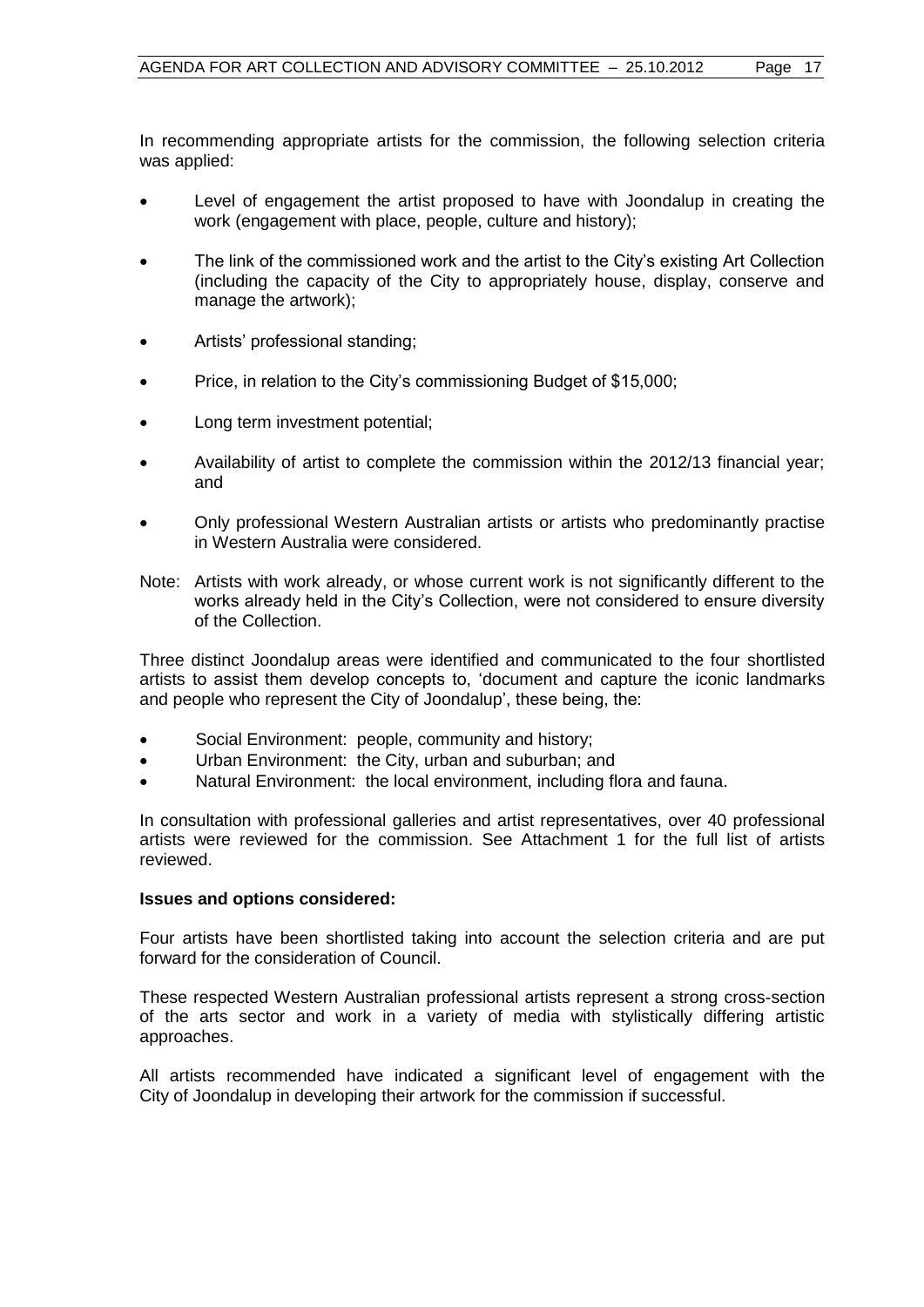The artists proposed are currently not represented in the City's Art Collection. Several of these artists do not enter the Invitation Art Award and therefore the commission presents a unique opportunity to acquire a work with dedicated City of Joondalup content by a well respected professional.

# **Option 1**

### *Lindsay Harris*

Lindsay Harris is a contemporary Indigenous artist and his artwork references his Nyoongar heritage. Lindsay's professional profile has grown significantly over the last seven years with sell-out shows. He was recently selected and exhibited as one of the top 20 Indigenous Artists in Australia at the National Gallery of Australia's National Indigenous Art Triennial.

Joondalup is a significant site for Nyoongar peoples. The City's Art Collection is underrepresented in significant contemporary Nyoongar artworks.

Lindsay proposes to explore Nyoongar connection to the land within Joondalup (Mooro country), respecting local Indigenous cultural protocols. Lindsay typically works in ochres and resin on canvas.

See Attachment 2 for a full biography on Lindsay and recent examples of his practice.

#### **Option 2**

#### *Garry Pumfrey*

Garry Pumfrey is a highly skilled urban realist painter. His work investigates consumer culture and urban landmarks.

Garry has exhibited nationally and his work is held in the collections of a number of local Councils, Parliament House and Western Australian universities.

Garry proposes to explore the Joondalup region, in particular the urban and suburban landscape, seeking out forgotten landmarks of social significance, like the corner shop. Garry's practice typically consists of work in oil on canvas.

See Attachment 2 for a full biography on Garry and recent examples of his practice.

#### **Option 3**

#### *Rebecca Dagnall*

Rebecca Dagnall explores suburbia and suburban landscapes through the medium of photography.

Rebecca has work in the Art Gallery of Western Australia Collection and many private collections and exhibits nationally.

Rebecca proposes to explore the stories of a large cross section of the community within the City of Joondalup, showcasing a rich cultural composition of the population. She would capture this through photographic images.

See Attachment 2 for a full biography on Rebecca and recent examples of her practice.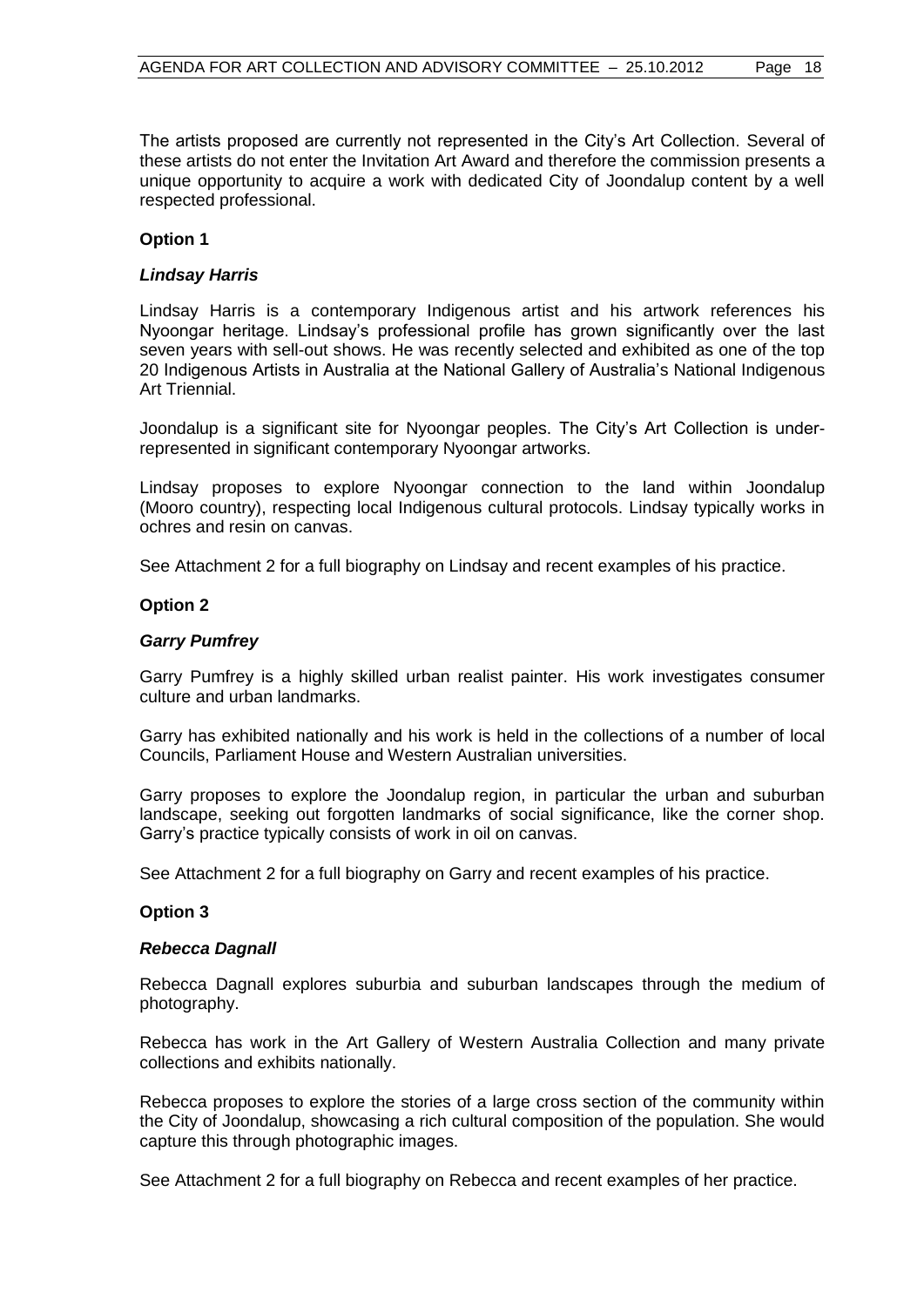# **Option 4**

#### *Penny Coss*

Penny Coss is an abstract painter who captures landscapes.

Penny has exhibited widely in Australia, Japan and New Zealand. She is represented in Wesfarmers, Artbank, BankWest and numerous institutional and university collections.

Penny proposes to explore landscapes within the City of Joondalup. Physical immersion in the landscape is a crucial part of Penny's practice. The artwork would be created to reflect the physical presence of the scenes that she uncovers. These would be rendered in oil or acrylic on canvas.

See Attachment 2 for a full biography on Penny and recent examples of her practice.

# **Legislation/Strategic Plan/Policy Implications**

**Legislation** Not Applicable.

**Strategic Plan**

**Key Focus Area:** Community Wellbeing.

**Objective:** To facilitate culture, the arts and knowledge within the community*.*

# **Policy:**

The City's Art and Memorabilia Collections Policy is currently being reviewed.

The current version of the policy states:

*"The City will support Western Australian art and artists through an art acquisition program. The City will adopt a multi-criteria approach to its art collection, acquisitions and awards. This approach will ensure that the collection, acquisitions and awards include contemporary art and art demonstrating local content and context."*

Commissioning artists to document 'the changing face of the City of Joondalup' fulfils the objective to include works demonstrating local content and context.

#### **Risk Management Considerations:**

Not Applicable.

#### **Financial/Budget Implications:**

The 2012/13 Budget includes an amount of \$15,000 for the commissioning of artworks depicting iconic landmarks within the City of Joondalup. No funds have been expended.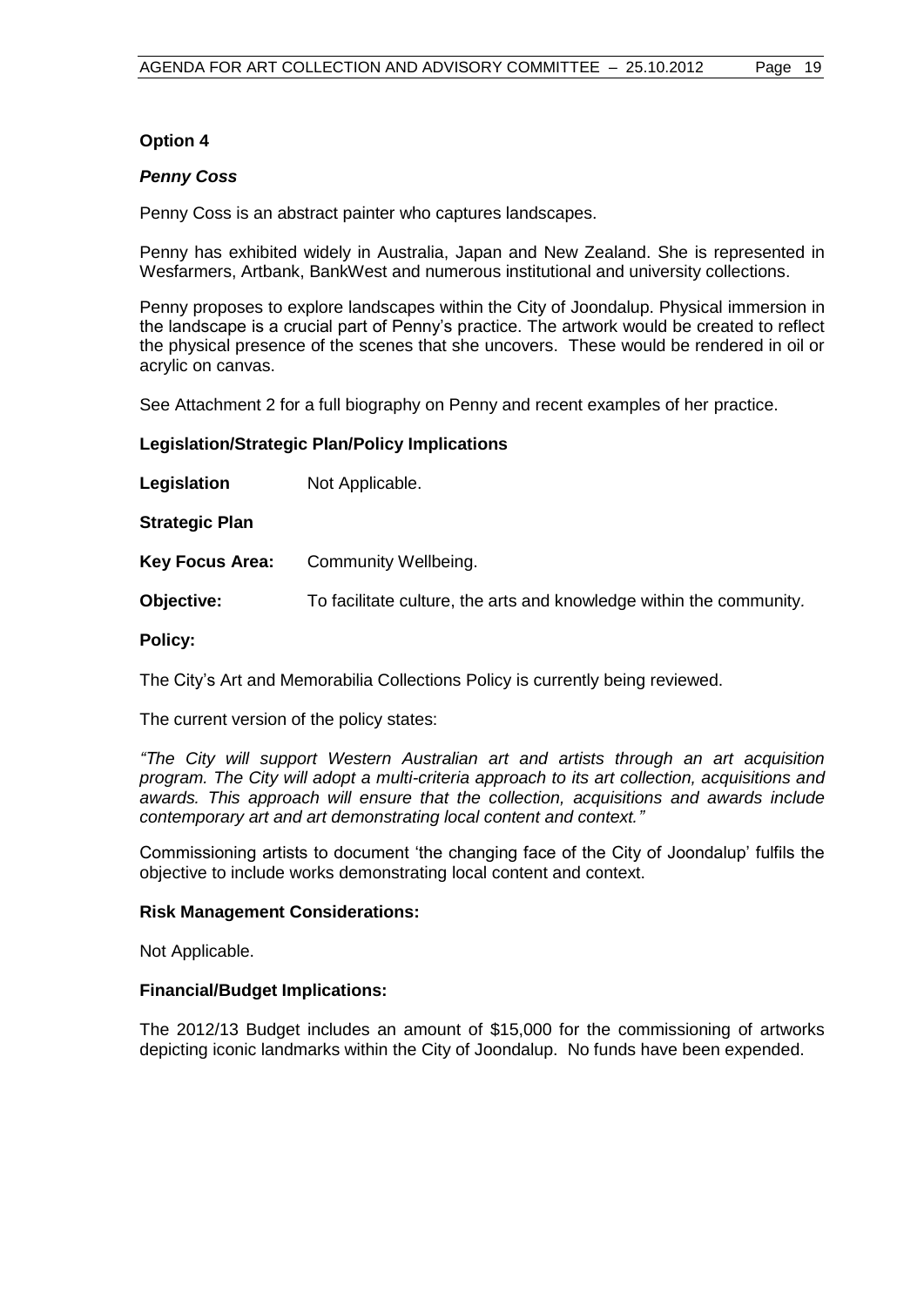# **Regional Significance:**

The City's Art Collection, including its public art, archives and memorabilia, plays an important part in shaping and developing a sense of community.

The ongoing provision of an accessible and high calibre Art Collection is integral to the cultural development and vibrancy of the City of Joondalup region and to best practice standards for the development of the visual arts in local government.

#### **Sustainability Implications:**

The commissioning of special purpose artworks has positive social sustainability implications. Artworks that reflect the City of Joondalup in content or context would enhance the relevance of the City's Art Collection for the local community and would increase the value of the City's cultural resources. Works that reflect the City of Joondalup would also provide a historical perspective in years to come.

#### **Consultation:**

Not Applicable.

# **COMMENT**

An extensive examination of Western Australian professional artists was undertaken in recommending artists for the 2012-2013 commission for the City of Joondalup Art Collection.

The four artists put forward for consideration all represent high quality contemporary Western Australian artists whose work would be a culturally valuable asset for the City. The recommended artist would engage with the Joondalup community and place to deliver a work relating to Joondalup in content or context through representing one of the broad themes of the local social, urban or natural environments.

Looking beyond this commission for 2012-2013, it is worth bearing in mind that the pool from which to draw high-quality Western Australian artists is limited. There is some concern that if the City continues to commission in this way that the process will lead to diminishing outcomes.

There are other ways, however, to engage with artists as part of a commissioning program that could be explored to ensure that the outcome is always fresh. For example, the City may wish to consider commissioning every two years using the increased budget, this would facilitate to undertake a larger commission (currently this would equate to \$30,000). Alternatively, the City might be interested in exploring what an international artist would make of the local colour and context by creating an international visual arts residency that would not only include a commission to capture an iconic local landmark but also facilitate interaction with local artists and the community in a wider programme of engagement.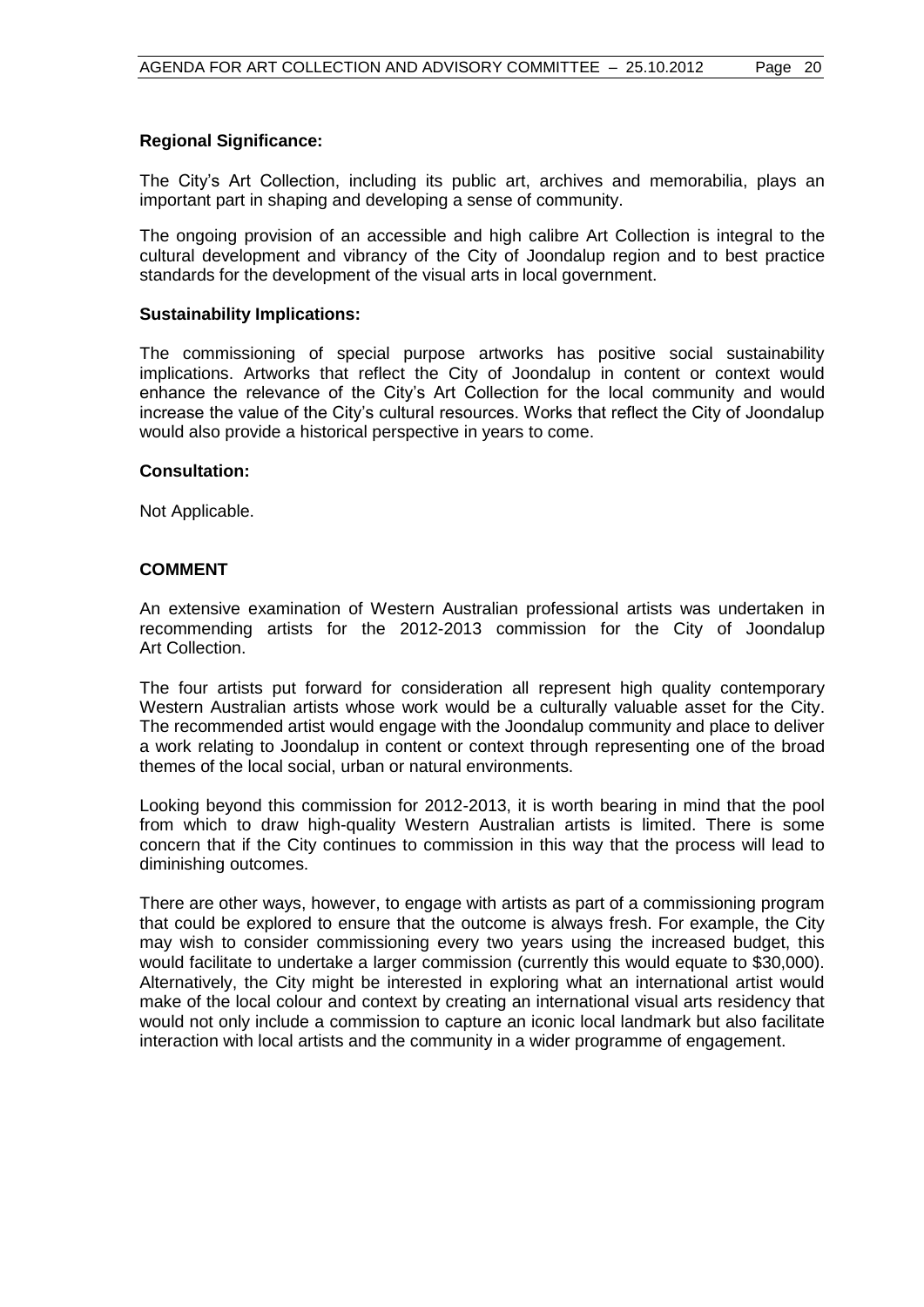# **VOTING REQUIREMENTS**

Simple Majority.

### **RECOMMENDATION**

# **That Council:**

- **1 SELECTS one of the four artists recommended to complete the artwork commission with a contract value not to exceed \$15,000;**
- **2 REQUESTS a further report examining alternative visual art commission models including:**
	- **2.1 Completion of the artwork commission over a two year period to the value of \$30,000; and**
	- **2.2 Inviting an international or national artist to undertake an arts residency in the City of Joondalup, developing an artwork commission documenting and capturing the iconic landmarks and people who represent the City of Joondalup, to the value of \$30,000.**

*Appendix 1 refers*

*To access this attachment on electronic document, click here:[Attach1artagn251012.pdf](Attachments/Attach1artagn251012.pdf)*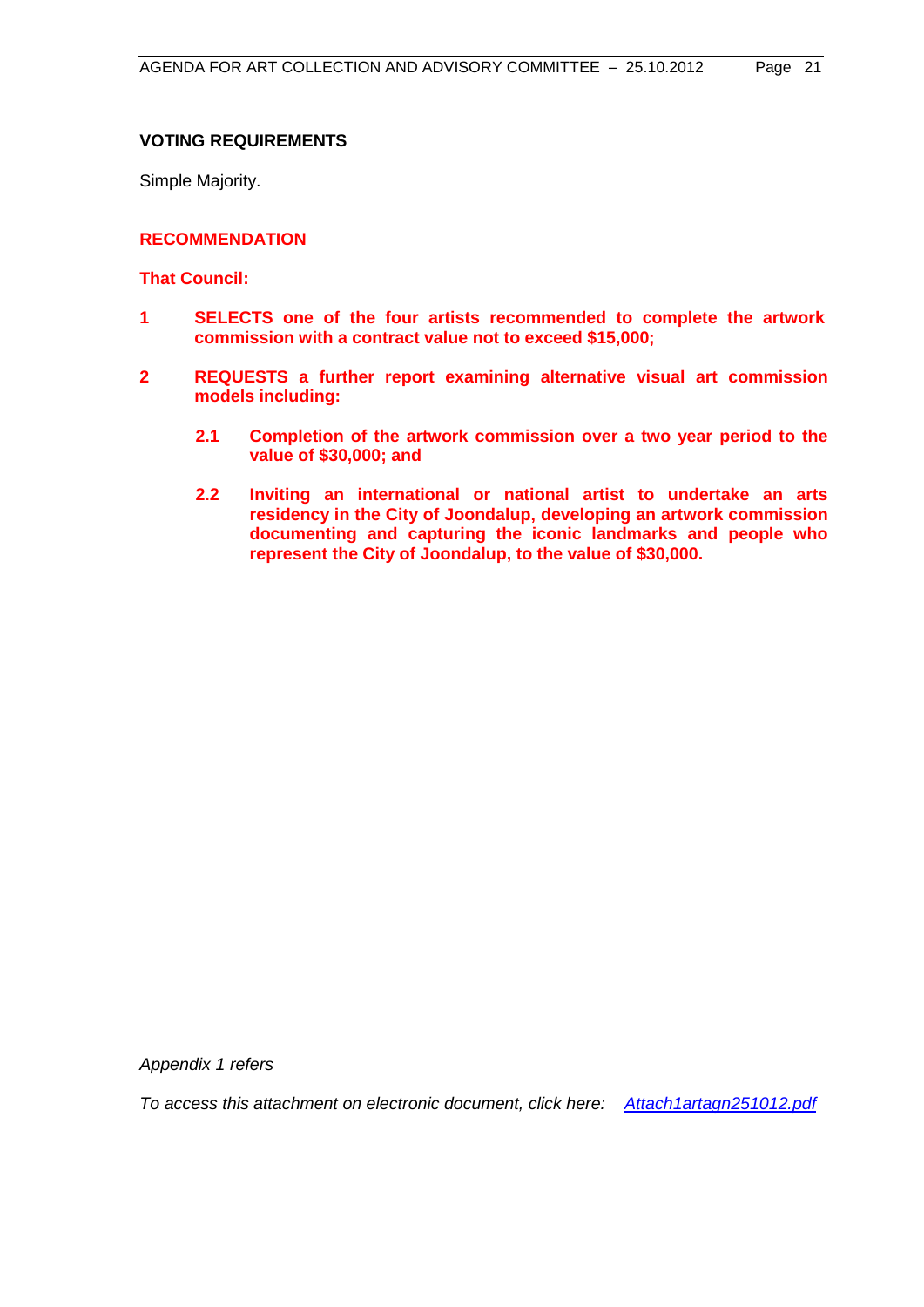# <span id="page-21-0"></span>**ITEM 3 INVITATION ART AWARD**

| <b>WARD:</b>                           | All                                       |                                                                                                     |
|----------------------------------------|-------------------------------------------|-----------------------------------------------------------------------------------------------------|
| <b>RESPONSIBLE</b><br><b>DIRECTOR:</b> | Mr Mike Tidy<br><b>Corporate Services</b> |                                                                                                     |
| <b>FILE NUMBER:</b>                    | 101779, 101515                            |                                                                                                     |
| <b>ATTACHMENTS:</b>                    | Attachment 1<br>Attachment 2              | <b>Community Education Program</b><br>Review of Current Venue (Lakeside Joondalup<br>Shopping City) |

# **PURPOSE**

For the Art Collection and Advisory Committee (ACAC) to consider options for further development of the City of Joondalup's Invitation Art Award 2013 onwards.

#### **EXECUTIVE SUMMARY**

This report presents details and options to the ACAC regarding the City of Joondalup's Invitation Art Award currently held at Lakeside Joondalup Shopping City.

The background provides a description of the historical shaping of the Invitation Art Award, a brief discussion of the event's structure and organisation, and details of its relationship to the City of Joondalup and Lakeside Joondalup Shopping City.

The Invitation Art Award is open to artists who have been selected by a panel to exhibit their works. The award does not stipulate a particular medium and is un-themed. In previous years a 'local content' theme was trialled, although without great success. Of the thirty or so works by Western Australian artists chosen each year for display, one is acquired by the City to contribute to its art collection.

Options for the future of the award are presented for consideration by the ACAC, including changes that would develop the content, structure and delivery of the Invitation Art Award. The report also recommends further research be conducted on options for relocating the event from 2014.

# **BACKGROUND**

At its meeting held on 17 April 2012 (CJ066-04/12 refers), Council resolved in part:

- *"4 In relation to the report on the City of Joondalup Invitation Art Award:*
	- *4.2 REQUESTS a future report be presented to the ACAC on potential options for the Invitation Art Award."*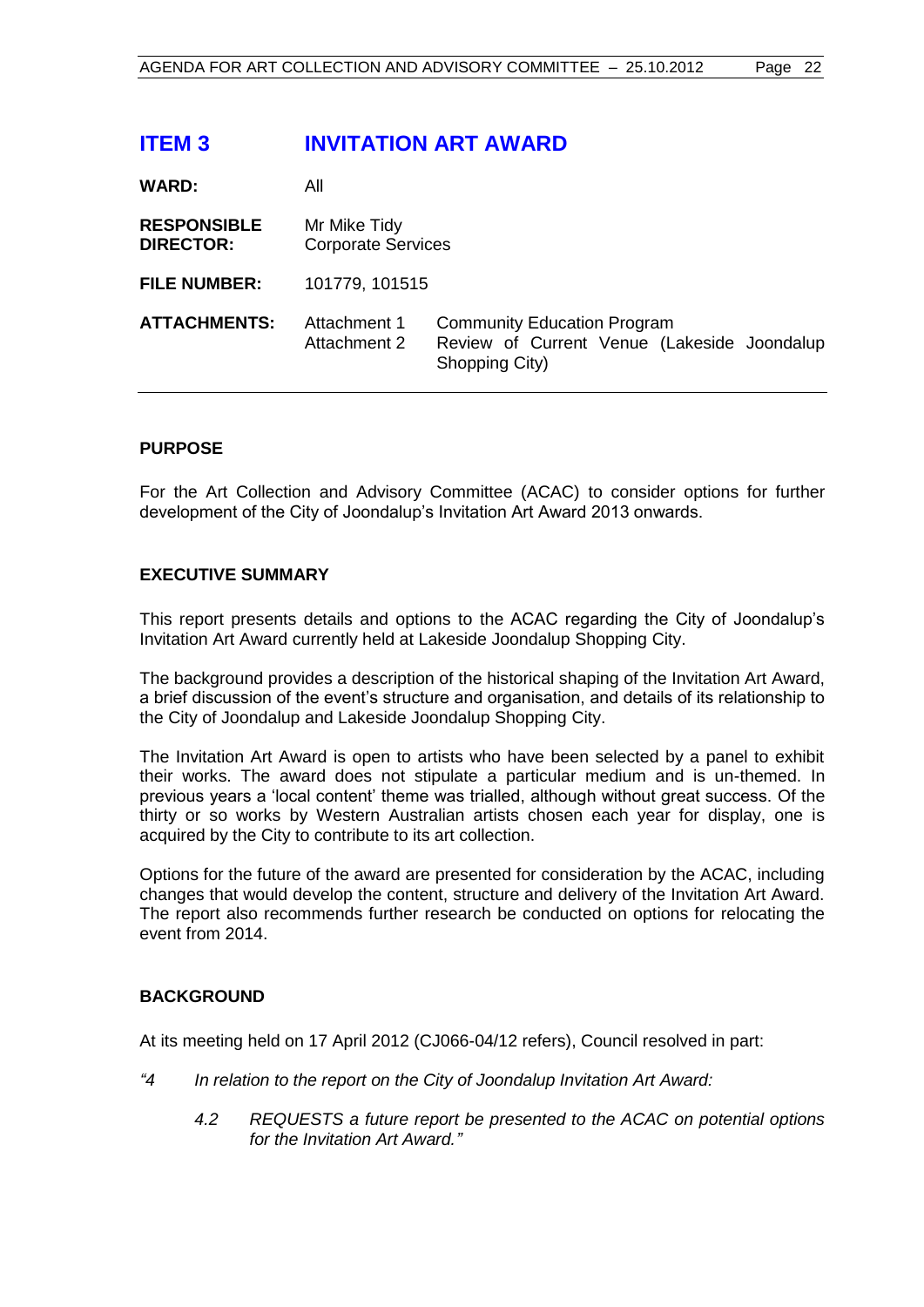The City of Joondalup Invitation Art Award is an acquisitive art award and exhibition entering its  $15<sup>th</sup>$  year in 2012.

The award aims to recognise the practice of prominent Western Australian artists and to provide the Joondalup community with an opportunity to engage with contemporary visual art. It offers one of the largest acquisitive cash prizes in local government in Western Australia (\$15,000 – prize pool \$18,000). The winning artwork is acquired and becomes part of the City's art collection.

By way of comparison, the following Cities offer the following prizes for their premier art exhibition:

- City of Perth \$20,000 acquisitive award, (prize pool of \$25,000).
- City of Stirling- \$5,000 acquisitive award, (prize pool of \$11,000).
- City of Fremantle- \$15,000 acquisitive award, (prize pool of \$20,000).
- City of Vincent \$6,000 acquisitive award, (prize pool of \$10,200).
- City of Geraldton- \$20,000 CGG Award for Excellence, (prize pool of \$45,000).
- City of Albany- \$25,000 acquisitive award, (prize pool of \$27,000).
- City of Swan \$12,000 (prize pool of \$16,000).

All of these awards vary in prestige. The City of Fremantle is a specialised print award open only to professional artists. The Cities of Perth, Geraldton, Albany and Swan are mixed media awards and also only open to professional artists.

The Cities of Vincent and Stirling are community awards open to professional and non-professional artists.

The City of Joondalup event calls for initial expressions of interest from artists, attracting approximately 90 entries annually. From the entries received, an independent selection panel compiles a shortlist of approximately 30 artists and these artists receive an invitation to exhibit. A separate independent panel of expert judges review the exhibition and make awards.

The event is not restricted to any medium and is the main component of the Visual Arts calendar that in turn supports the cultural and economic development of the Joondalup region. It also plays a role in the City's on-going acquisition program for the City's art collection.

The exhibition begins with an opening function followed by a public exhibition period. Although all exhibited artworks are for sale, with the City of Joondalup taking a percentage of commission on any sales, the exhibition's importance as a cultural contribution to the City of Joondalup remains of primary interest.

# **DETAILS**

Brief details are provided below of the Invitation Art Award's venue, theme, discretionary invitations, award categories, the selection of the art and the judging panel, the project benefits, and the project objectives and deliverables. Options are then presented regarding the future of the award.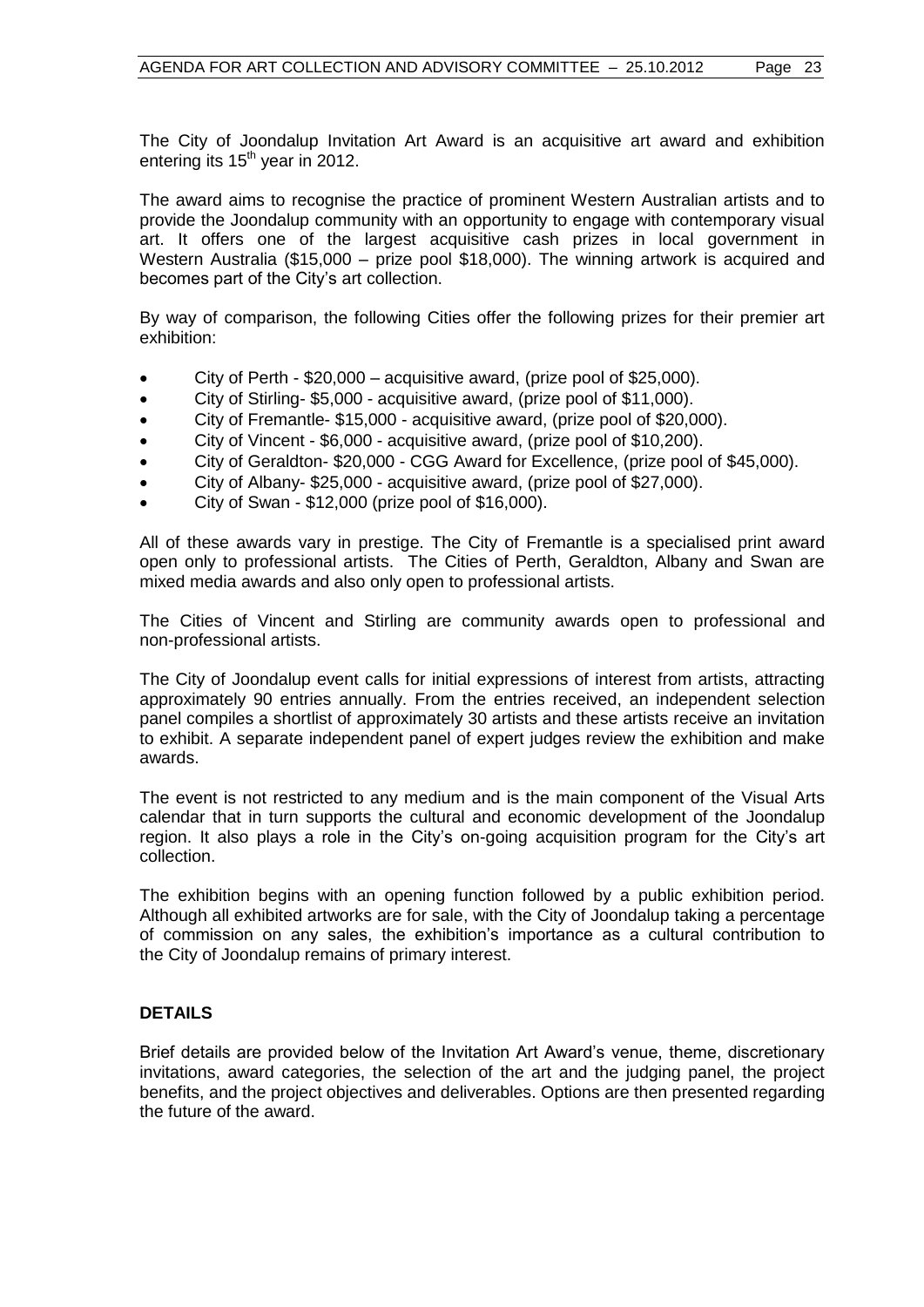#### **Venue**

The Invitation Art Award has been situated in the 'Great Space' at Lakeside Joondalup Shopping City since its inception in 1998. Although originally suitable, Lakeside is becoming increasingly challenging as a venue for the event. For detailed comment please refer to Attachment 2.

### **Theme**

At present the Invitation Art Award does not have a theme, allowing the invited artists ample freedom to explore ideas and concerns of primary interest within their ongoing practice.

In 2007, the City introduced the 'local content and context' component of the City's Art and Memorabilia Collections Policy to the award's entry criteria, which had a direct impact on the 2007 Invitation Art Award in particular on the size and overall quality of works in the exhibition. A number of high profile artists withdrew and artists who proceeded with the exhibition in 2007 indicated that they would not do so in future if the theme were to be retained.

When the City's art collection was assessed in December 2007, the valuer's comments noted that the City has a significant contemporary art collection of excellent financial and cultural value. Overall, selections have been made in order to build a coherent collection of high artistic and financial value.

However, the valuer also noted that the collection has a number of low value works, which are considered a detriment to the collection as a whole and which have depreciated, representing a negative investment for the City. Generally, those works that were purchased purely on the basis of 'local content', or due to a preference for traditional craft media, were noted by the valuer as being weak links in the collection.

#### **Discretionary invitations**

The concept of the Invitation Art Award is based on the premise that the City is free to invite any artist it wishes to exhibit or believe may contribute to its art collection. While the application process facilitates this and provides a field for consideration, the terms and conditions do not specify that the choice of exhibitors must be restricted to those who apply.

On occasion, high profile artists may not submit an application, or may miss the call for entries, despite extensive promotions. There can also be other influencing factors such as the state of the economy and other art events that may cause the number of applications to fluctuate from year to year.

To ensure a final exhibition that includes approximately 30 works each year from artists of suitable standing, it is sometimes necessary (on the advice of the selection panel) to issue supplementary discretionary invitations to artists who have not completed the application process in its entirety.

This has occurred successfully for past exhibitions when insufficient expressions of interest were received. Discretionary invitations were not required during the selection process for 2012 but these are expected to be issued in future years in order to achieve the highest standard of contribution to the City of Joondalup's ongoing art collection.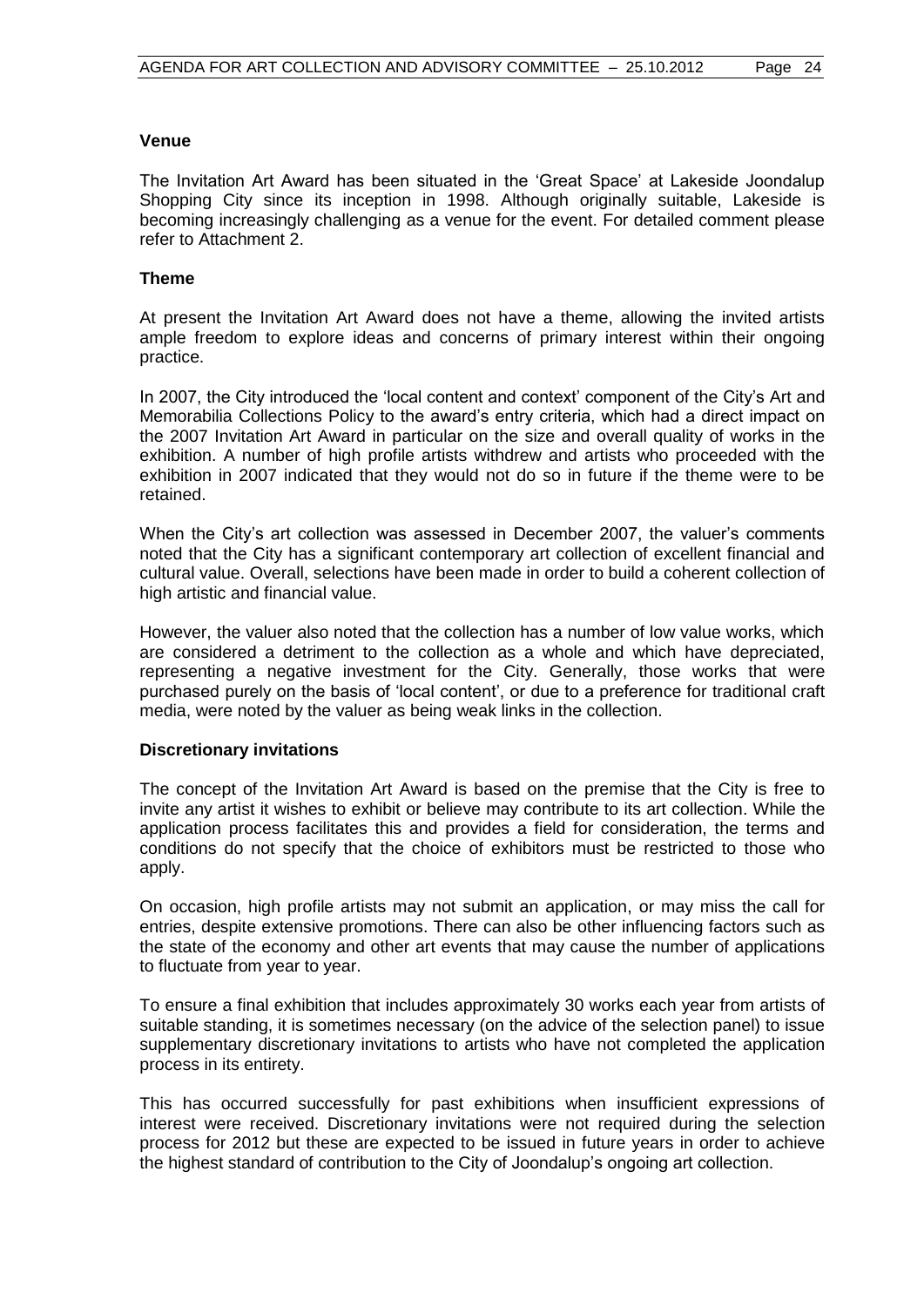- Artists must have been residents of Western Australia for the 12 months prior to exhibition.
- Artists must have had at least one solo exhibition, or equivalent exhibiting experience, and be recognised as a professional artist.
- Entries must have been created within the two years preceding the exhibition and must not have been previously exhibited.

#### **Award categories**

The management of the Invitation Art Award is directed by the City's Art and Memorabilia Collections Policy. This states that the Invitation Art Award does not have any particular thematic focus, yet it must include a voluntary category for works of local content and context.

The award categories for the current Invitation Art Award are listed below:

| <b>Acquisitive Award</b>    | \$15,000 |
|-----------------------------|----------|
| <b>Award for Excellence</b> | \$1,000  |
| Celebrating Joondalup Award | \$1,000  |
| <b>Popular Choice Award</b> | \$1,000  |

In the event that there are many works worthy of merit, in addition to the above mentioned prizes, the judging panel may award up to three discretionary Judges' Commendation Awards. These awards take the form of a certificate and do not include a cash prize.

#### **Selection and judging panels**

The Invitation Art Award requires the expertise of an external selection committee and an external judging panel. Both panels are appointed by the City.

Three leading art industry panellists are engaged for the selection committee process, which takes place seven months before the event. A further three leading art industry panellists are engaged for the judging of the Invitation Art Award in October.

City officers facilitate the selection panel meeting and act in an advisory capacity. This is consistent with arrangements in previous years and is widely accepted as best practice during the operation of art awards of this calibre.

#### **Judging process**

It is suggested that the panel shortlist up to five works for consideration for each award and the winners are then chosen through discussion and agreement by the panel. In the event a consensus cannot be reached, the artworks may be judged according to a scoring matrix to produce a clear result.

Additional information on the Art Collection direction, capacity and criteria is supplied.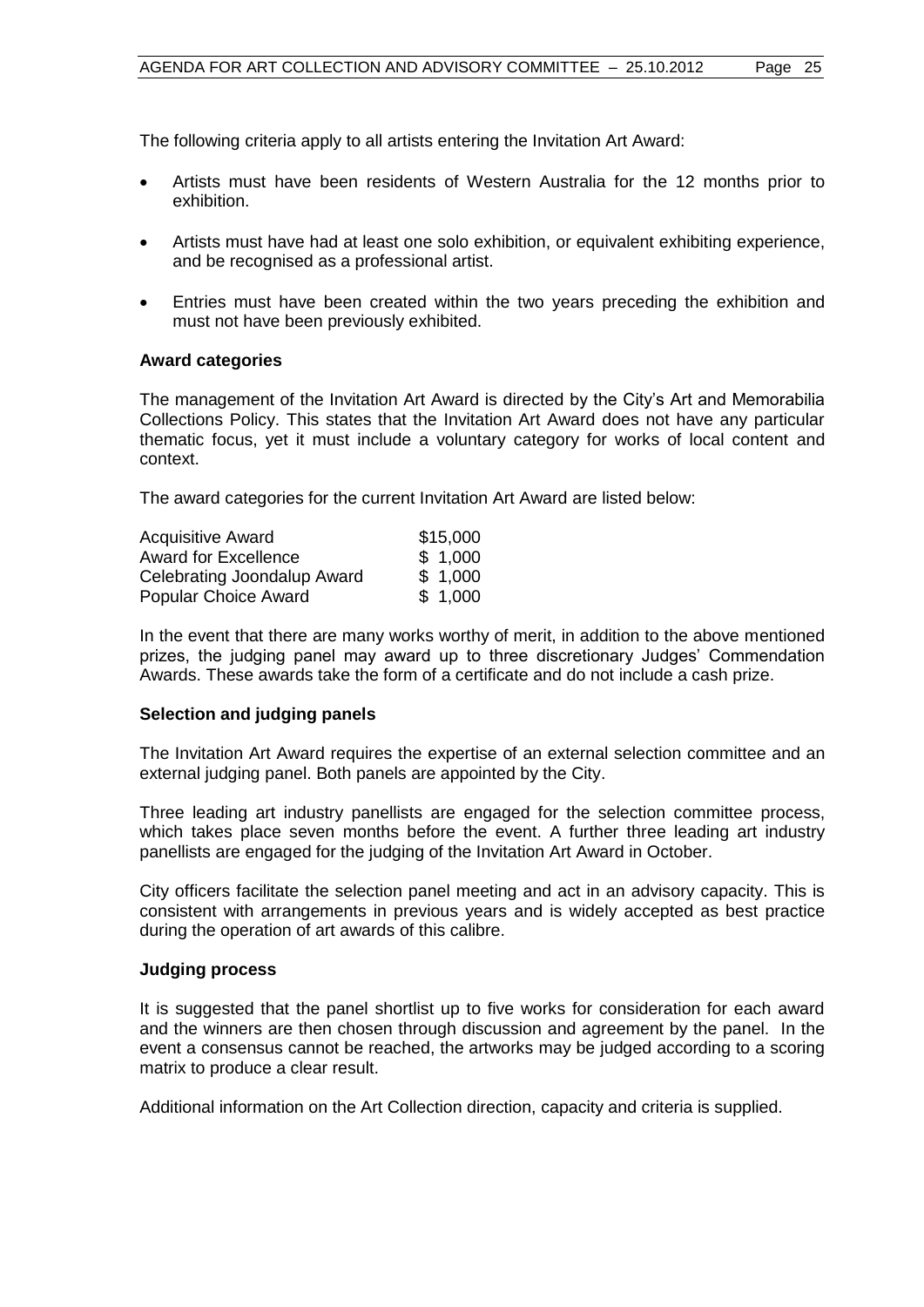No representative of the City takes part in the judging process, but are present to answer any questions the panel may have.

The judging panel is required to provide a brief written statement about each of the award winning artworks and why they were chosen. These statements may be quoted when announcing the winners on the opening night and for media and promotional purposes.

In previous art awards the judges have been granted an honorarium of \$100 to cover any travel expenses.

# **Project benefits**

The Invitation Art Award has the potential to provide the following benefits:

- Develop an environment that is supportive of the visual arts and a wider cultural ethos.
- Create an opportunity for the City to engage with community members in a positive way and enhance public perception of the organisation.
- Make a contribution to the local economy by attracting non-residents to the area.

# **Project objectives and deliverables**

#### **Objectives**

- To encourage and recognise the artistic, creative and innovative skills of professional Western Australian artists.
- To provide community access to a visual art exhibition of high quality for education and appreciation purposes.
- To acquire a high quality contemporary artwork for the City's Art Collection.
- To raise awareness of the City of Joondalup as a regional centre.
- To build on and promote the character and identity of the Joondalup region.

#### Deliverables

- Project plan and timeline.
- External stakeholder agreements.
- Marketing materials including flyers, posters, advertisements and signage.
- Delivery of an exhibition featuring contemporary artworks by professional, practising artists, with the winning artwork being acquired for the City of Joondalup Art Collection.
- Final report and evaluation.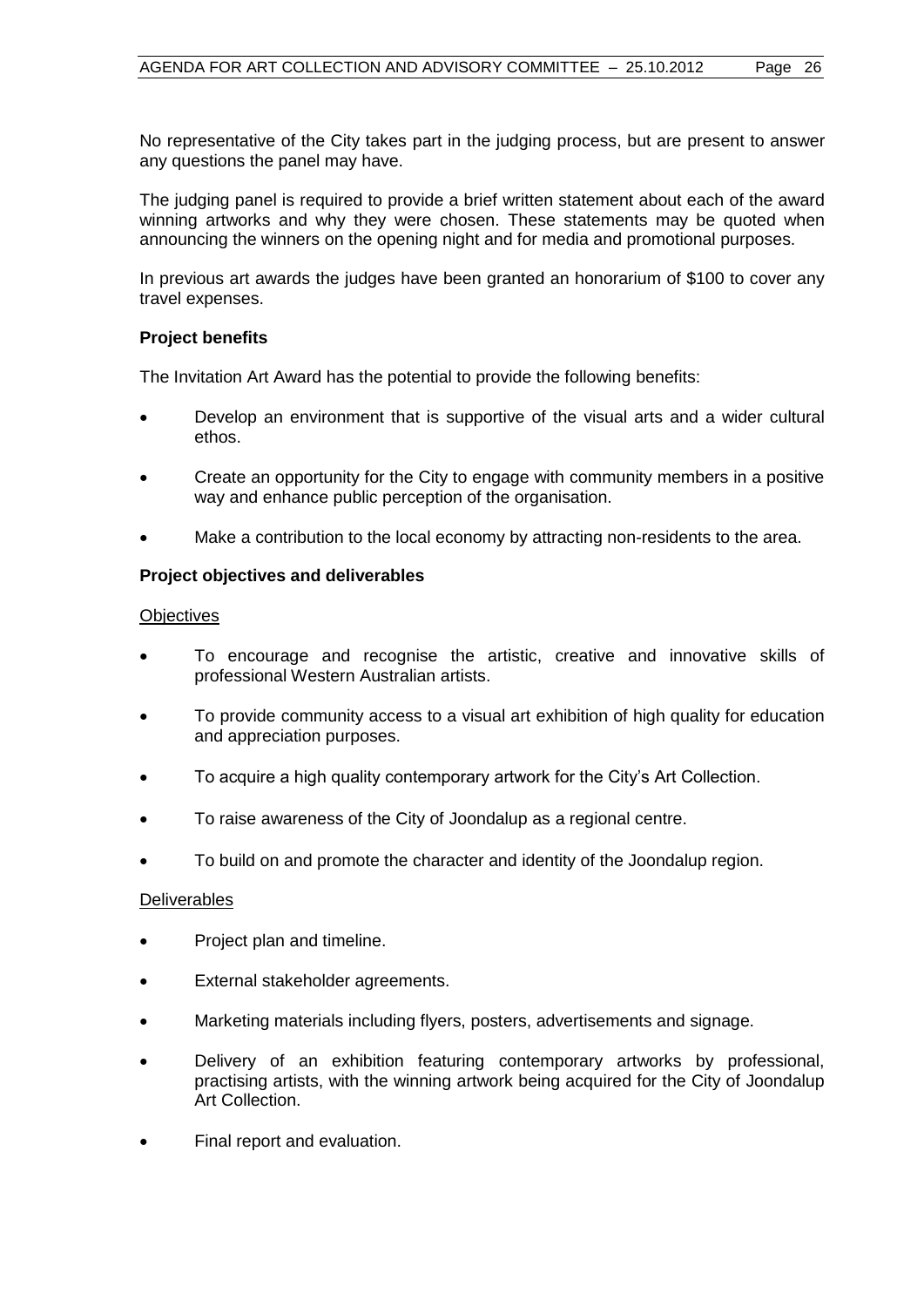#### **Issues and Options**

### **OPTION 1: Continue IAA with changes**

This option would see the City continue with the Invitation Art Award but approving one or more key changes detailed below that would serve to develop the content, structure and delivery of the Award.

# **(a) Implement a Community Education Program to support the IAA**

This option would allocate a budget to develop an Education Program that would focus on community engagement to support future cultural events within the region.

Contemporary art is often seen to only appeal to a select group of art world insiders. The Community Education Program would focus on finding ways to connect members of the general public with contemporary visual art.

A thought-provoking series of conversations and events organised by the City would present discussions between artists, art historians, curators, critics, directors, dealers and the general public. The program would draw on the distinctions and affinities between socially engaged artistic, curatorial, writing and administrative practices in the region. It is proposed that four elements of an education program require additional attention, support and funding. For detailed comment on the Community Education Program please refer to Attachment 1.

# **(b) Implement an artistic direction to focus on exhibiting multiple works by fewer artists**

This option would focus on exhibiting multiple works by fewer artists to achieve greater depth of presentation and align the Invitation Art Award more closely with the precise direction of the City's Art Collection.

By displaying a series of works by each selected artist this option would also provide the audience with a clearer understanding of each artist's practice and would enhance the general public's understanding of contemporary visual art.

It is proposed under this option to continue with a selection and judging panel as outlined above.

# **(c) Implement an annual theme for each year that focuses on the media specific requirements of art collection**

This option would focus on implementing an annual theme to align the Invitation Art Award more closely with the curatorial requirements of the City's Art Collection. For example, limiting entries to a specific medium (such as sculpture or video) or a subsection of a medium (such as pastel, watercolour, oil and acrylic).

The introduction of a medium-specific theme may provide a way to develop the range of the City's Art Collection in a way that is not currently possible.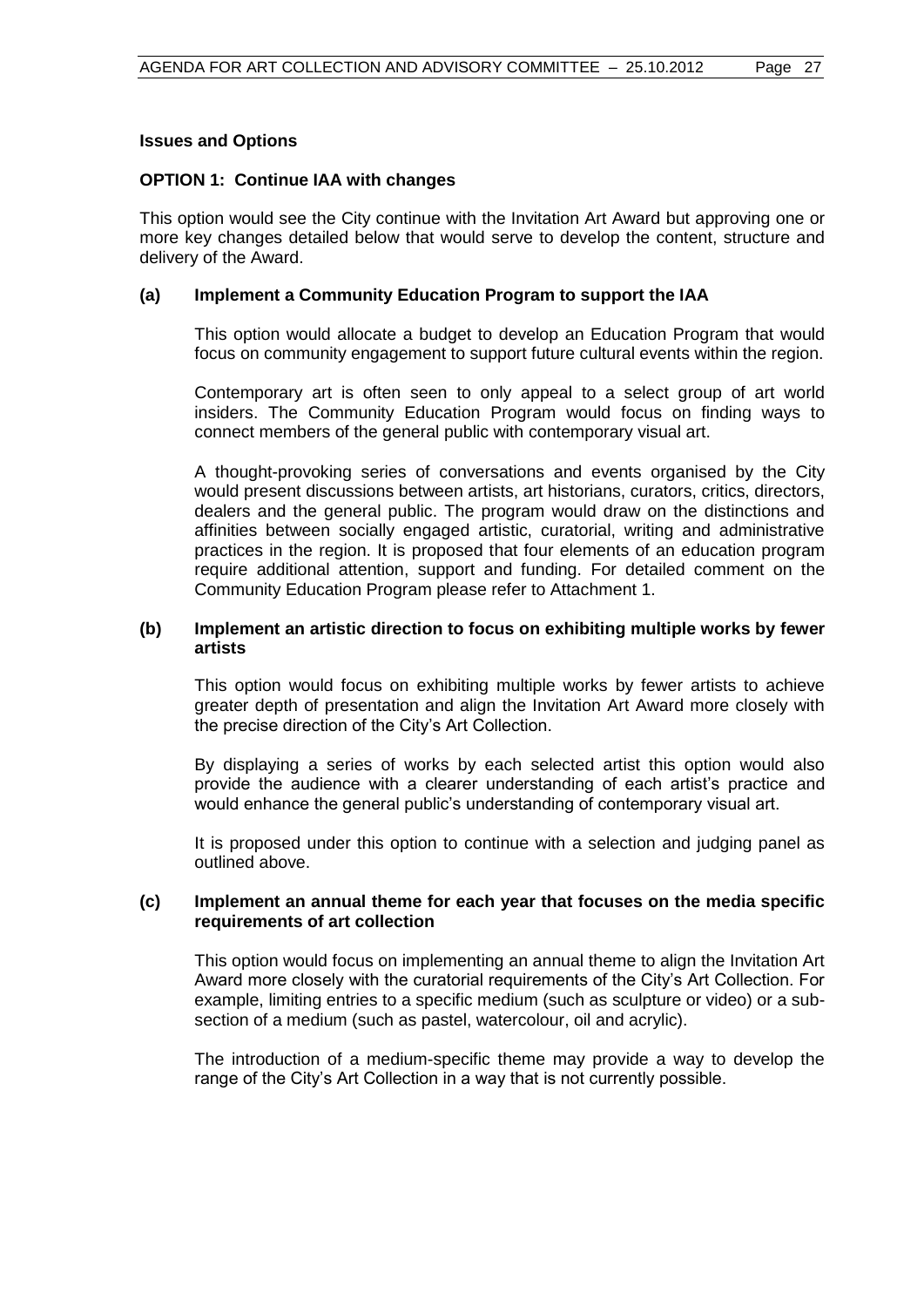However, this option may discourage leading WA artists from participating. Imposing a theme creates difficulties for many professional artists as they are driven by their own motivations, processes and stories, which rarely relate easily to a specified medium, such as painting, to which an artist may have no other direct relationship.

#### **(d) Implement an invited Guest Curator to select the Artists and curate the exhibition**

This option would introduce a guest curator to work closely with City staff in presenting an internationally respected Invitation Art Award.

In contemporary art, the title of curator is given to a person who selects and often interprets works of art. In addition to selecting works, the curator often is responsible for writing labels, catalogue essays, and other supporting content for the exhibition. Such curators may be permanent staff members, be "guest curators" from an affiliated organisation or university, or be "freelance curators" working on a consultancy basis.

The curator is an active producer of meaning. In the context of an exhibition, that meaning can be produced through their bringing together of works of art, or artists, and their development of a framework or a context through which those works can be viewed. Another way to conceive of the curator is as a catalyst, whose actions the selection and interpretation of artists and artworks - initiate a dialogue between the audience, artist, and exhibition space.

An invited guest curator for the Invitation Art Award would decide on which artists' work would be featured, the title or name of the exhibition and the theme or subject of the exhibition. The guest curator would also provide a presentation for the ACAC on the event and make recommendations for purchase from the exhibition (where relevant).

The brief would be to provide a professional and thought-provoking exhibition that also supported artistic practice. The guest curator would be required to research new and upcoming artists that were aligned with the direction of the City's Art Collection. The ACAC would then select a work to add to the City's collection following a presentation by the guest curator.

#### **(e) Investigate alternative venues to host the IAA**

The Invitation Art Award has been situated in the 'Great Space' at Lakeside Joondalup Shopping City since its inception in 1998. Although originally suitable, Lakeside is becoming increasingly challenging. For detailed comment on Lakeside Shopping City as the current venue partner please refer to Attachment 2.

It is recommended that further investigative research be conducted for an alternate venue or temporary structure to host the 2014 Invitation Art Award and facilitate its growth and progression in identity and credibility.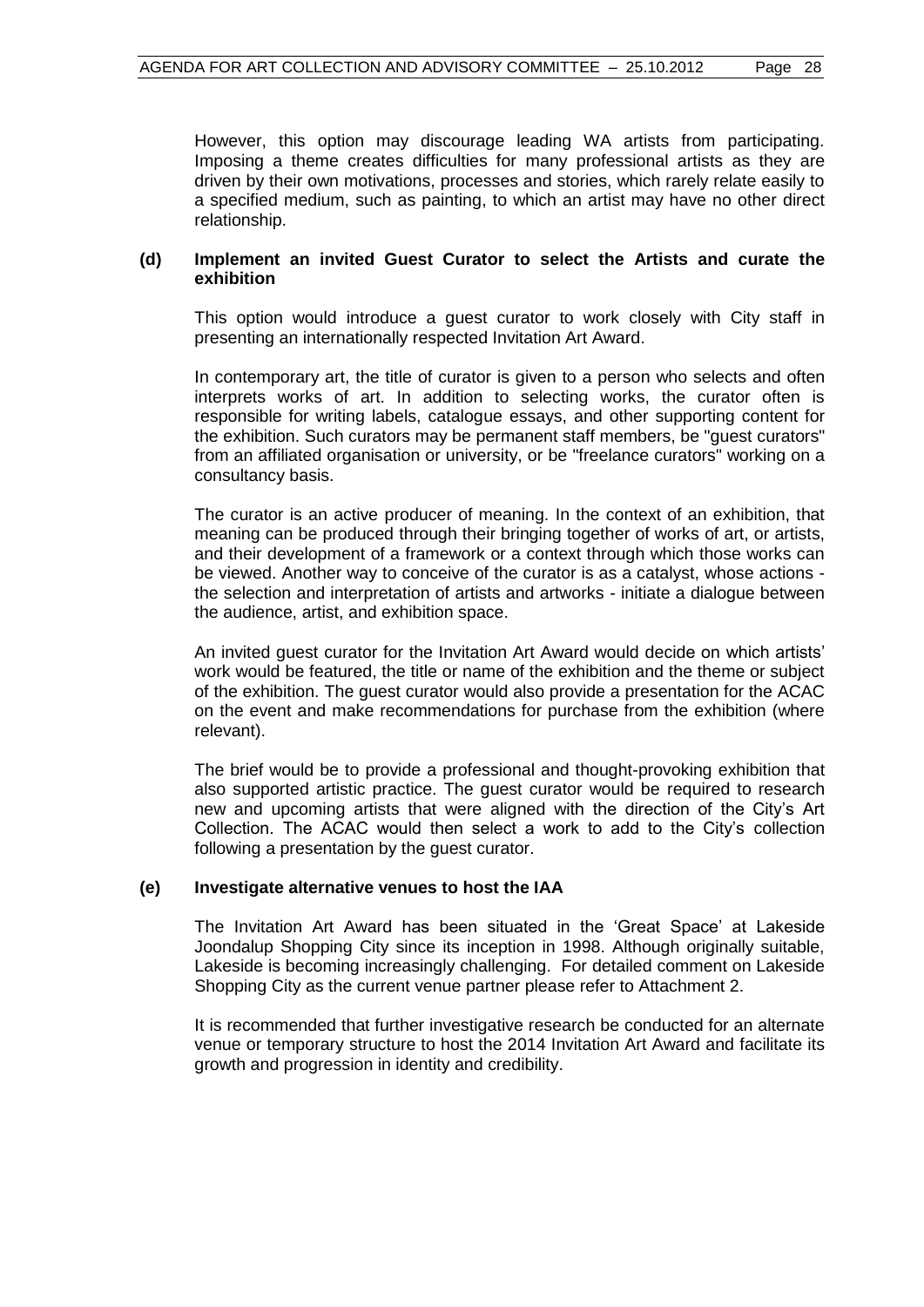# **OPTION 2: Discontinue IAA in its current format**

### **(a) Discontinue IAA**

This option would mean that no further Invitation Art Awards would be developed in the City and acquisitions for the art collection would be sourced entirely through other means.

If this option is selected, it is recommended that a further report be submitted to the ACAC to re-assess the City of Joondalup's approach to art and collections for the Joondalup community based on the options detailed below.

| <b>Advantages</b>                                                                                                                              | <b>Disadvantages</b>                                                                                                                    |
|------------------------------------------------------------------------------------------------------------------------------------------------|-----------------------------------------------------------------------------------------------------------------------------------------|
| Annual savings of \$41,480.                                                                                                                    | Loss of the City showcasing leading<br>WA contemporary art.                                                                             |
| Avoids potential complaints from<br>community members who do not like<br>contemporary or conceptual artwork.                                   | Loss of a service that challenges the<br>horizons of the Joondalup community.                                                           |
| Provides the opportunity to purchase<br>art from local, national & international<br>artists that otherwise would not exhibit<br>in the region. | Loss of the program's cultural, tourism<br>and community engagement value<br>derived from its specialisation in WA<br>contemporary art. |

# **(b) Discontinue IAA and replace with an Annual Invitation Exhibition Program**

The Invitation Exhibition Program would be committed to supporting new visual art through an annual program of exhibitions, projects and commissions.

The Invitation Exhibition Program would allow for the production, research, presentation and distribution of contemporary art and culture with a specific focus on new visual art and contemporary arts practice. The primary aim being to foster, support and debate new artwork and practices in a way that was of mutual benefit to artists and audiences.

The Invitation Exhibition Program would support on average 10 artists a year to make new work and would make this work accessible through a range of exhibitions, events and opportunities to participate in making and learning. The Invitation Exhibition Program would operate primarily in the blend(er) Gallery facility and assist in delivering a full year program for all residents of the City of Joondalup.

The aim of the Invitation Exhibition Program would be to include opportunities for all visual artists to work with the City of Joondalup to foster, support, and debate new work and practices in a way that is of mutual benefit to artists and audiences. The Invitation Exhibition Program would not represent artists although it would produce a yearly guide of opportunities for new artists in Western Australia and act as a development service for regional artists.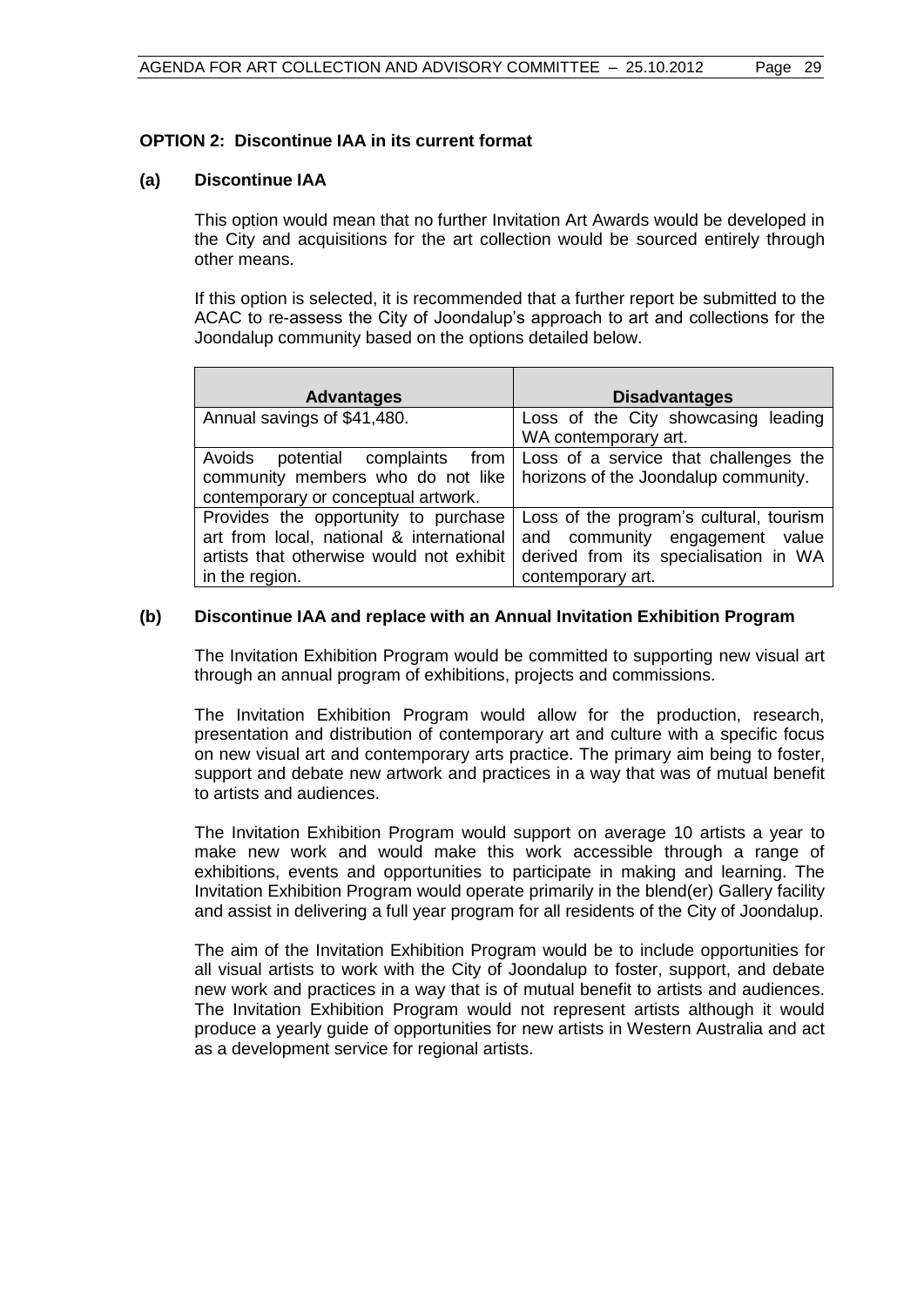# **(c) Discontinue the IAA and replace with a City of Joondalup residency of one year for leading contemporary artist**

Artist-in-residence programs and other residency opportunities exist to invite artists, academics, curators, and all manner of creative people to take time and space away from their usual environment. They provide a time of reflection, research, presentation and/or production. They also allow individuals to explore their practice within another community; meeting new people, using new materials, experiencing life in a new location. Art residencies emphasise the importance of meaningful and multi-layered cultural exchange and immersion in another culture.

Artist-in-residence programs have been part of the international art world for over a century and are currently particularly popular internationally.

Some residency programs are incorporated within larger institutions. Other organisations exist solely to support residential exchange programs. Residencies can be a part of museums, universities, galleries, studio spaces, theatres, [artist-run](http://en.wikipedia.org/wiki/Artist-run_space)  [spaces,](http://en.wikipedia.org/wiki/Artist-run_space) municipalities, government offices, and even festivals. They can be seasonal, ongoing, or tied to a particular one-time event. They exist in urban spaces, rural villages, and deep in nature. Hundreds of such opportunities and organisations exist throughout the world.

There is no single model, and the expectations and requirements vary greatly. The relationship between the resident and the host is often an important aspect of a residency program. It is anticipated that if a further report is selected on a City of Joondalup year-long residency that the selected leading artist become immersed in the community - giving presentations, workshops, or collaborating with local residents with the possibility of acquiring a work from the artist for the City's Art Collection.

# **Legislation/Strategic Plan/Policy Implications**

**Legislation** The moral rights section of the *Copyright Act 1968* (Commonwealth) states that individual creators have the right not to have their work treated in a 'derogatory' way, such as distorting, mutilating, modifying, altering, or removing the artistic work, without the creator's knowledge and consent. This would include a prohibition on professional handling or displaying of artwork without the artist's consent.

#### **Strategic Plan**

**Key Focus Area:** Community Wellbeing.

**Objective:** To facilitate culture, the arts and knowledge within the community.

#### *Outcome:*

Cultural and artistic opportunities within the City are maintained and enhanced whilst the City's libraries provide quality environments and learning opportunities.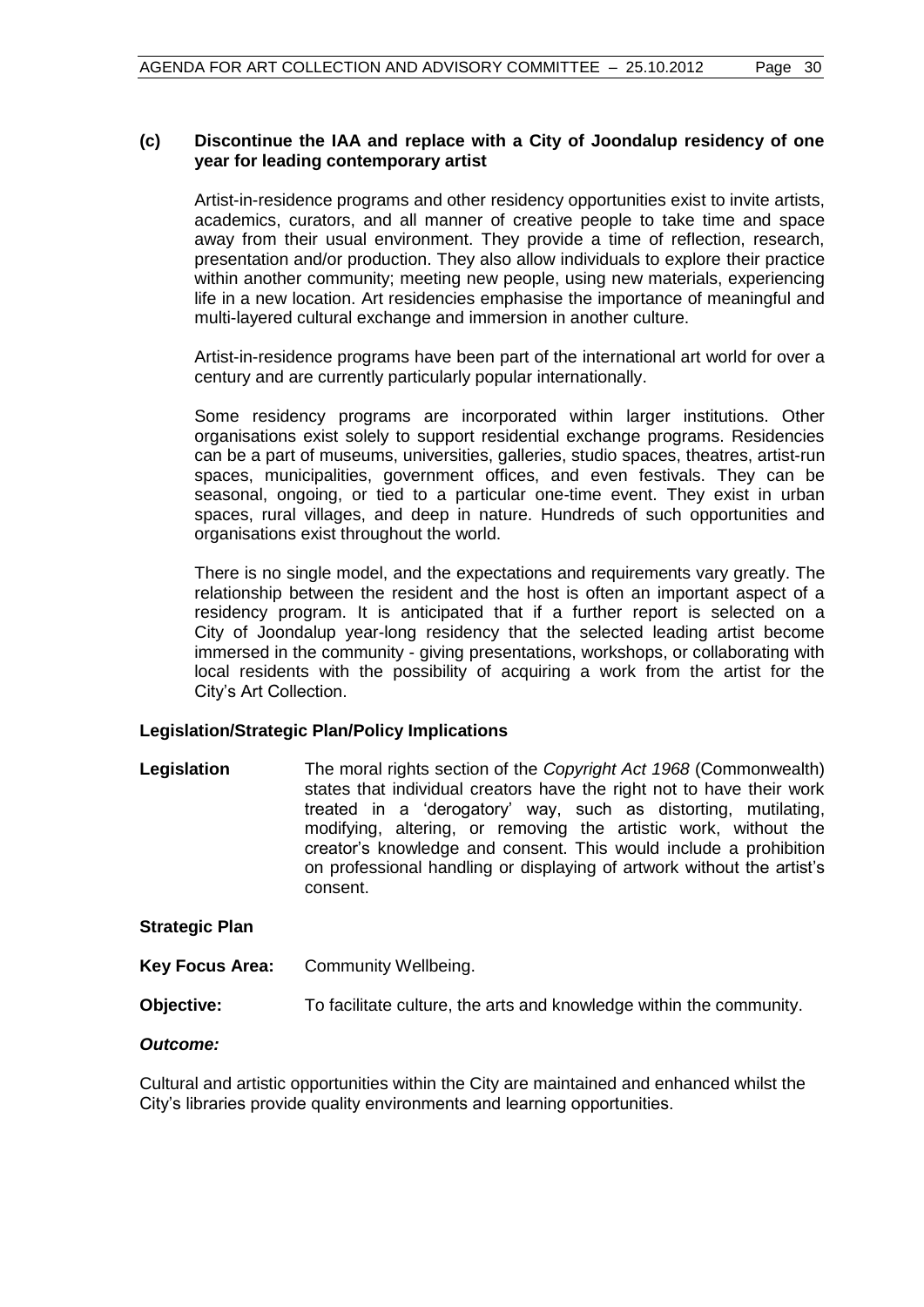# **Policy:**

The City's art awards are directed by the City's Art and Memorabilia Collections Policy. The Policy directs the City's approach to art and collections for the Joondalup community. The policy's multi-criteria approach ensures that the collection, acquisitions and awards primarily focus on leading contemporary art while also endeavouring to include art demonstrating local content and context.

### **Risk Management Considerations:**

Hosting exhibitions in a non-gallery specific space attract a large volume of traffic, although the majority are not visiting the exhibition as a point of destination. This results in lack of understanding in the etiquette for attending and viewing exhibitions and has previously resulted in artworks being inappropriately handled and damaged.

In 2012, three insurance claims were lodged against City of Joondalup due to patrons damaging artwork. Two claims involved damage to work from patrons touching work and one work was stolen from the space while a gallery attendant was on duty during shopping hours.

As a result, professional artists have raised concerns at the risk faced in participating at future events at the City of Joondalup.

#### **Financial/Budget Implications:**

| <b>Operation Code:</b>       | 4006                        |
|------------------------------|-----------------------------|
| <b>Budget Item:</b>          | <b>Invitation Art Award</b> |
| <b>Budget Amount:</b>        | \$41,480                    |
| <b>Amount Spent To Date:</b> | \$3,835                     |
| <b>Proposed Cost:</b>        |                             |
| <b>Balance:</b>              | \$37,645                    |

#### **Regional Significance:**

The creation of a high standard of professional art creates a cultural asset for the entire northern region. It promotes the City of Joondalup as an instigator of contemporary art and culturally invigorates the City through engaging the local community.

#### **Sustainability Implications:**

Due to the restrictions of the current location, the hiring of temporary infrastructure is required at a large expense without best results of display or attribution to City of Joondalup assets.

Currently contemporary art is only available to the local community for one month of the calendar year, whereas other Cities have a full year of engagement in leading contemporary visual arts.

Contemporary art provides physical and educational enhancement of a locality and provides a catalyst for public discussion about current social, economic and environmental issues. Through creating more regular points of interest and interaction with contemporary arts the local community could possibly enjoy leading contemporary art all the year round. This would enhance the relevance of the City's cultural identity for the local community and would increase the value of the City's cultural resources.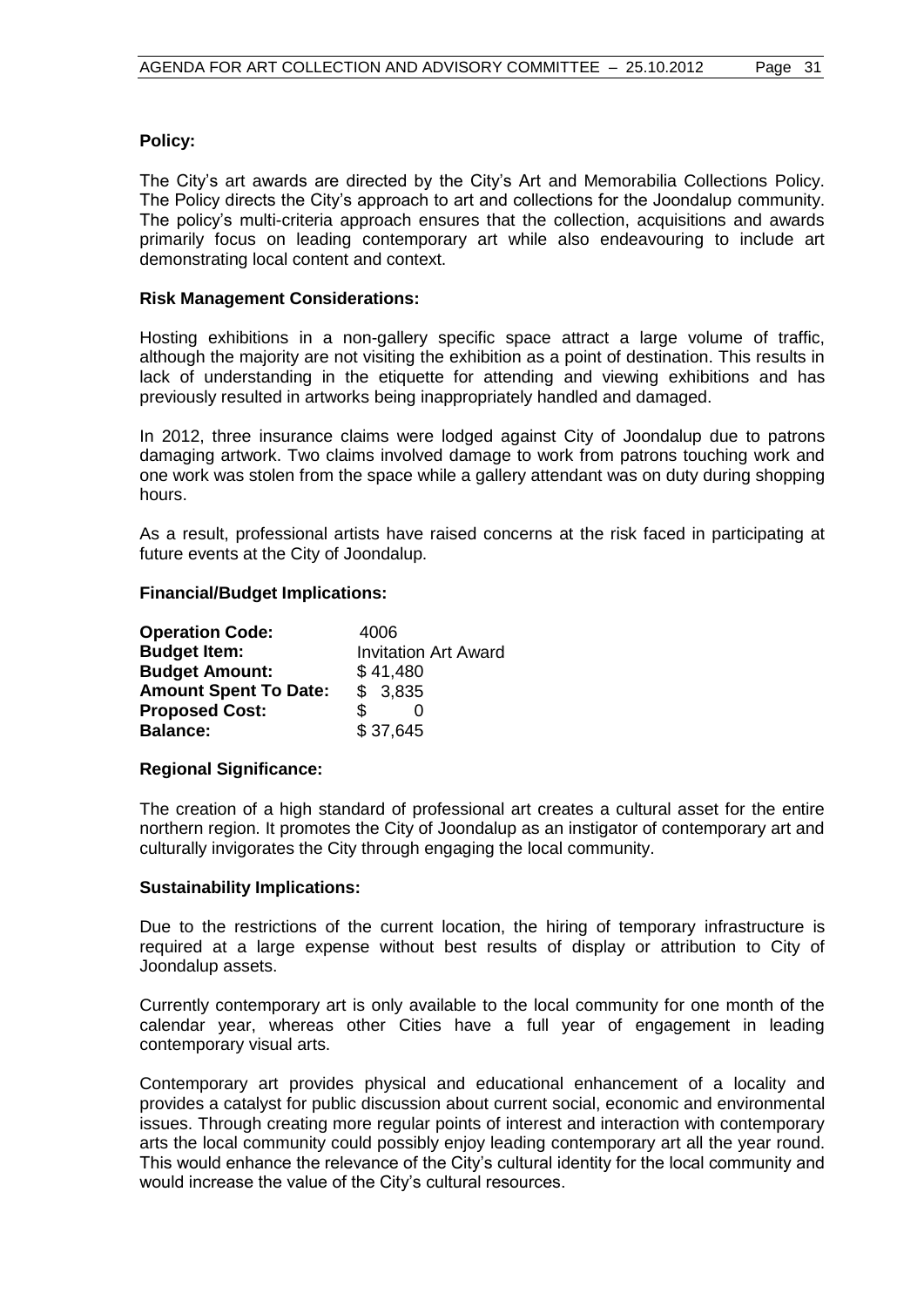# **Consultation:**

In developing this recommendation, consultation was undertaken with a number of stakeholders throughout the City including Cultural Services, Lakeside City Shopping Centre Management, Community Safety, and Joondalup Community Art Association (JCAA) representatives. Feedback and correspondence from the community was also reviewed.

# **COMMENT**

Overall, the Invitation Art Award provides an opportunity for the general public to engage with contemporary Western Australian visual art and facilitates development of the City of Joondalup Art Collection. The event contributes to the cultural identity of the City of Joondalup.

At the same time, the event in its current format and following the same formulae that have hitherto applied runs the risk of being left behind as the contemporary art world explores other options such as residencies or curated exhibitions as a means of engaging with audiences.

Research into an alternative venue (and in particular a temporary pavilion) may offer further insights into creating greater public engagement with contemporary art as would adoption of the proposed supplementary education program.

In order to hold a high calibre and respected art exhibition, it is necessary to attract practising professionals from around Western Australia. Imposing a further theme creates difficulties for professional artists because they are driven by their own motivations, processes and stories, which rarely relate easily to a specified locality, such as Joondalup or to a specific medium, such as painting, to which an artist may have no direct relationship.

#### **VOTING REQUIREMENTS**

Simple Majority.

#### **RECOMMENDATION**

**That the Arts Collection and Advisory Committee:**

- **1 PROVIDES comment on the options detailed within the report relating to the City's Invitation Art Award; and**
- **2 REQUESTS a further report to a future meeting of the Arts Collection and Advisory Committee providing detail on the comments raised on the format of the Invitation Art Award.**

#### *Appendix 2 refers*

*To access this attachment on electronic document, click here: [Attach2artagn251012.pdf](Attachments/Attach2artagn251012.pdf)*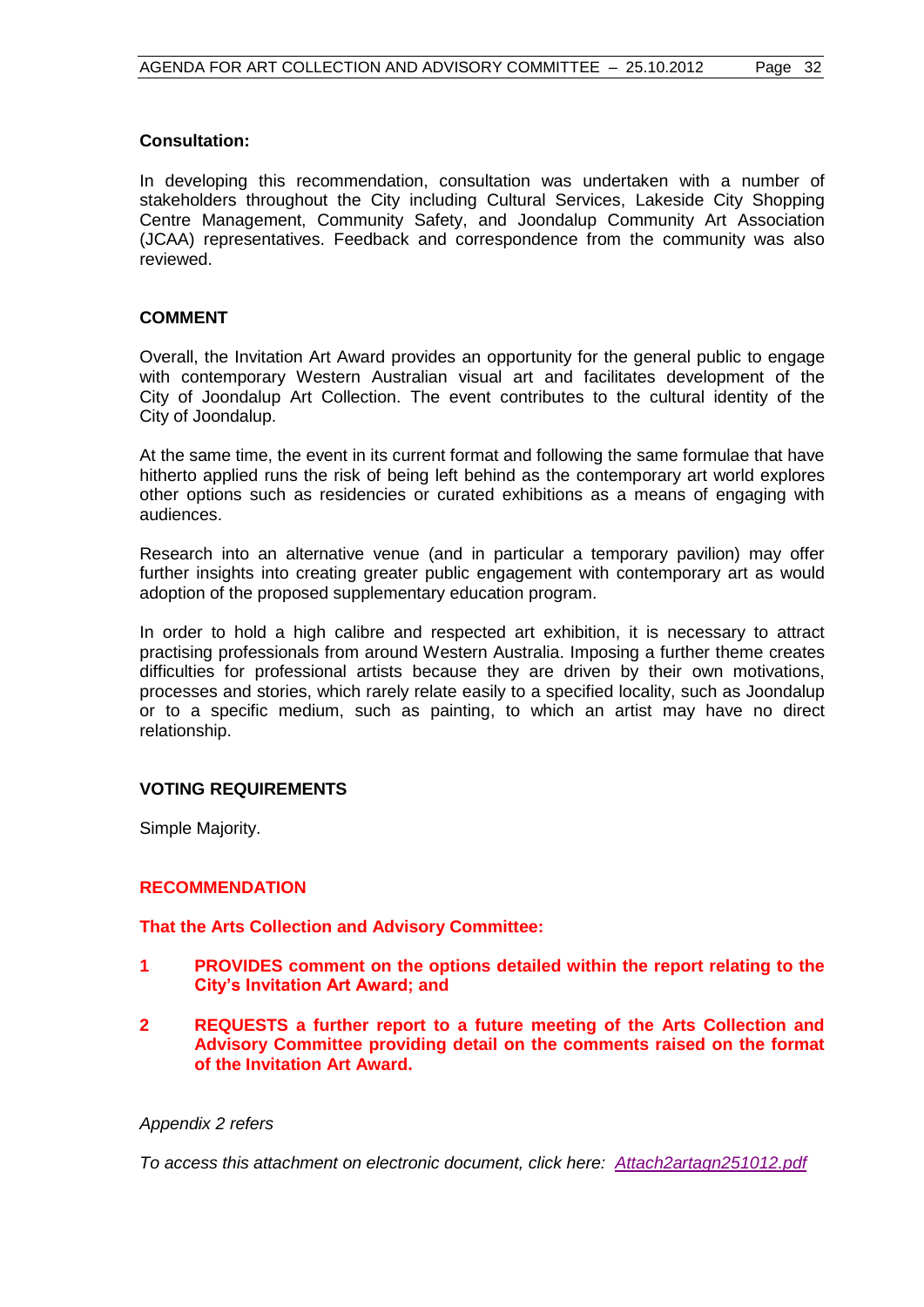# <span id="page-32-0"></span>**ITEM 4 COMMUNITY ART EXHIBITION**

**WARD:** All

**RESPONSIBLE** Mr Mike Tidy **DIRECTOR:** Corporate Services

**FILE NUMBER:** 101774, 101515

**ATTACHMENTS:** Nil.

# **PURPOSE**

For Council to consider options for further development of the City of Joondalup's Community Art Exhibition.

# **EXECUTIVE SUMMARY**

This report presents details and options to the Art Collection Advisory Committee regarding the City of Joondalup's Community Art Exhibition, currently located at Lakeside Joondalup Shopping City. It is expected that the Community Art Exhibition will continue to contribute to the cultural identity of the City of Joondalup.

The background provides a description of the historical shaping of the Community Art Exhibition, a brief discussion of the events contribution to the community's sense of wellbeing, and details of its relationship to the City of Joondalup and the Lakeside Joondalup Shopping City.

This report presents two options to Council for consideration. Firstly, discontinuation of the Community Art Exhibition and research into an alternative delivery model for community arts through a series of exhibitions and events by local artists at blend(er) Gallery throughout the year. Secondly, continuing with the Community Art Exhibition with changes to the artistic direction including a new 50  $\times$  50 centimetre format with a price cap of \$1,000 on each work.

#### **BACKGROUND**

The City of Joondalup Community Art Exhibition is an annual exhibition open to all Joondalup residents and members of local visual arts associations. It offers non-acquisitive awards in a variety of categories, such as the Most Outstanding Artwork Award, five media-specific categories and a variety of themed awards with specific criteria.

The Community Art Exhibition is not restricted to any medium and is a key focus of the visual arts calendar at the City. The visual arts form an important part of the cultural and economic development of the Joondalup Region.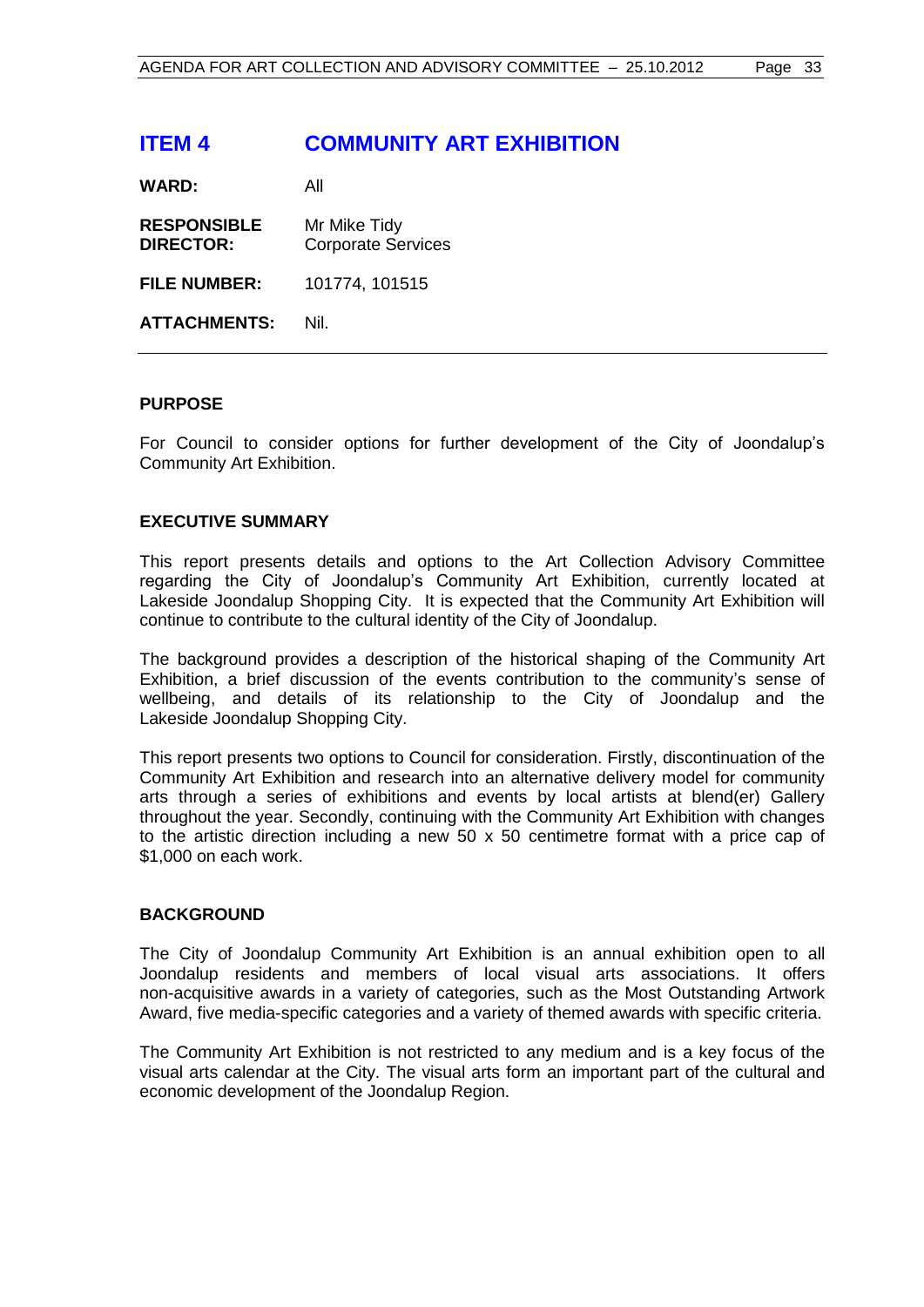The Community Art Exhibition contributes to the Joondalup community's sense of wellbeing through the promotion and support of local arts and culture culminating in a showcase exhibition run to a professional standard. The exhibition provides an engaging cultural experience for the general public and is much anticipated by local artists, who range from high school art students and hobbyists to professional artists.

For a small entry fee, local artists have the opportunity to gain exposure for their art practice and participate in an annual community exhibition. The exhibition has an ongoing partnership with the Joondalup Community Art Association (JCAA).

# **DETAILS**

Brief details are provided below of the Community Art Exhibitions venue, theme, award categories, the judging panel and process, the project benefits, and the project objectives and deliverables.

#### **Venue**

The event has been traditionally held in the 'Great Space' within the Lakeside Joondalup Shopping City.

#### **Theme**

At present the Community Art Exhibition does not have a theme, allowing all artists ample freedom to explore ideas and concerns of primary interest within their ongoing practice.

#### **Award categories**

The award categories for the current Community Art Exhibition are listed below:

| <b>Overall Award</b>         | \$1,500               |
|------------------------------|-----------------------|
| Media categories (5x\$1000)  | \$5,000               |
| Celebrating Joondalup Award  | \$500                 |
| <b>Popular Choice Award</b>  | \$ 500                |
| <b>Artist in Focus Award</b> | \$ 500 and exhibition |
| <b>Student Award</b>         | \$ 250                |

In the event that there are many works worthy of merit, in addition to the above mentioned prizes the judging panel may award up to three discretionary Judges' Commendation Awards. These awards take the form of a certificate and do not include a cash prize.

#### **Judging panel**

The Community Art Exhibition requires the expertise of a judging panel. Three leading art industry panellists are engaged for the judging of the Community Art Exhibition in June.

City officers facilitate the panel and act in an advisory capacity. This is consistent with arrangements in previous years and is widely accepted as best practice during the operation of an art award.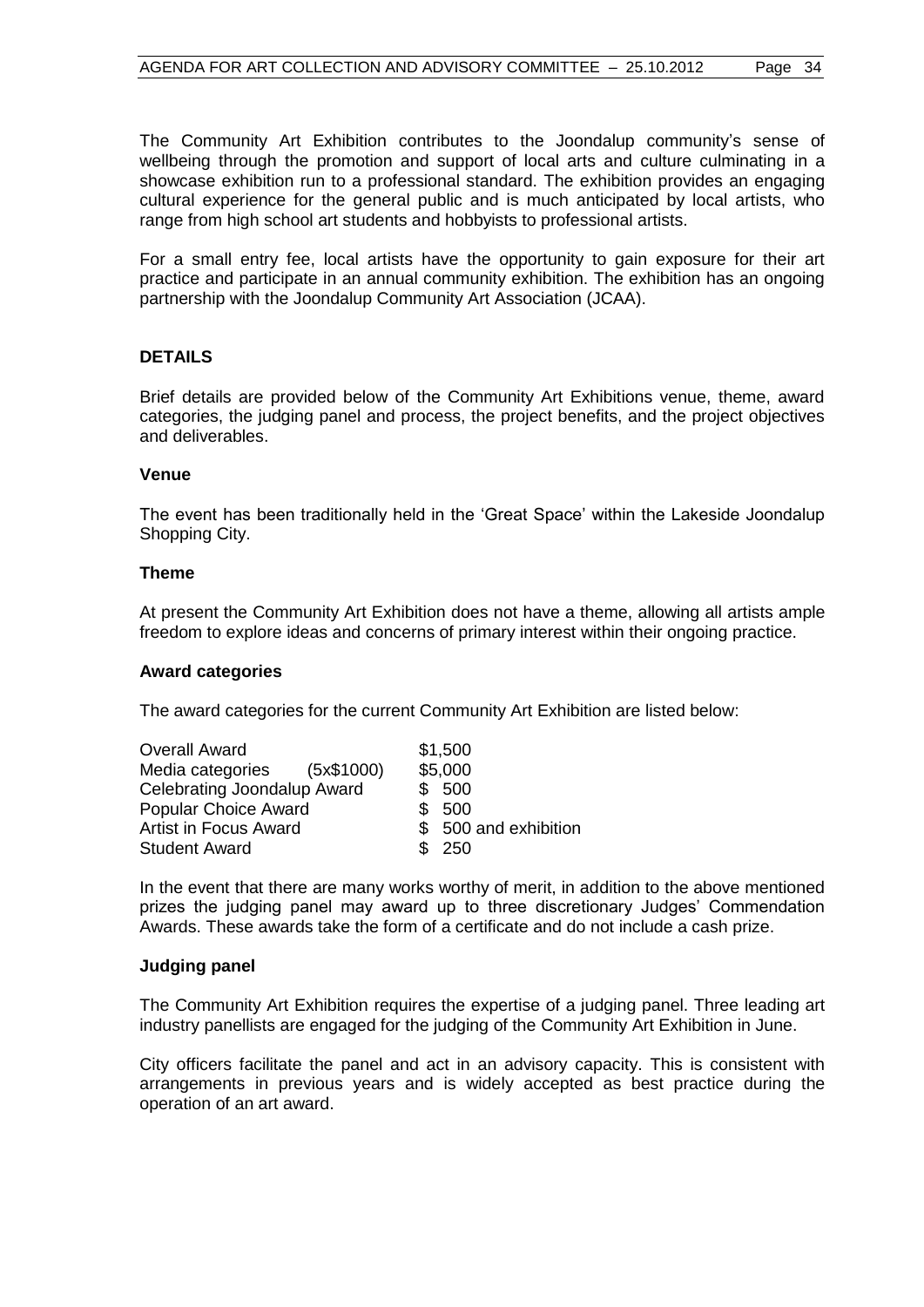### **Judging process**

It is suggested that the panel shortlist up to five works for consideration in each award and the winners are then chosen by consensus discussion. In the event a consensus cannot be reached, the artworks may be judged according to a scoring matrix.

No representative of the City takes part in the judging process, but are present to answer any questions the panel may have.

The judging panel is required to provide a brief written statement about each of the award winning artworks and why they were chosen. These statements may be quoted when announcing the winners on the opening night and for media and promotional purposes.

Members of the judging panel are granted an honorarium of \$100 to meet any incidental costs associated with the judging process.

# **Project benefits**

The Community Art Exhibition has the potential to provide the following benefits:

- an environment that is supportive of the visual arts within a local context;
- the opportunity for the City to engage with community members in a positive way and enhance public perception of the organisation; and
- a contribution to the local economy by attracting non-residents to the area.

#### **Project objectives and deliverables**

#### **Objectives**

- To demonstrate the City's commitment to arts and cultural development in the Joondalup region.
- To create a professional development opportunity for local artists and foster artistic community building and networking through the opening event.
- To provide community access to a high quality visual art exhibition for educational and appreciation purposes.
- To raise awareness of the City of Joondalup as a regional centre.
- To build on and promote the character and identity of the Joondalup region.

#### **Deliverables**

- Project plan and timeline.
- External stakeholder agreements.
- Marketing materials including flyers, posters, advertisements and signage.
- Final report and evaluation.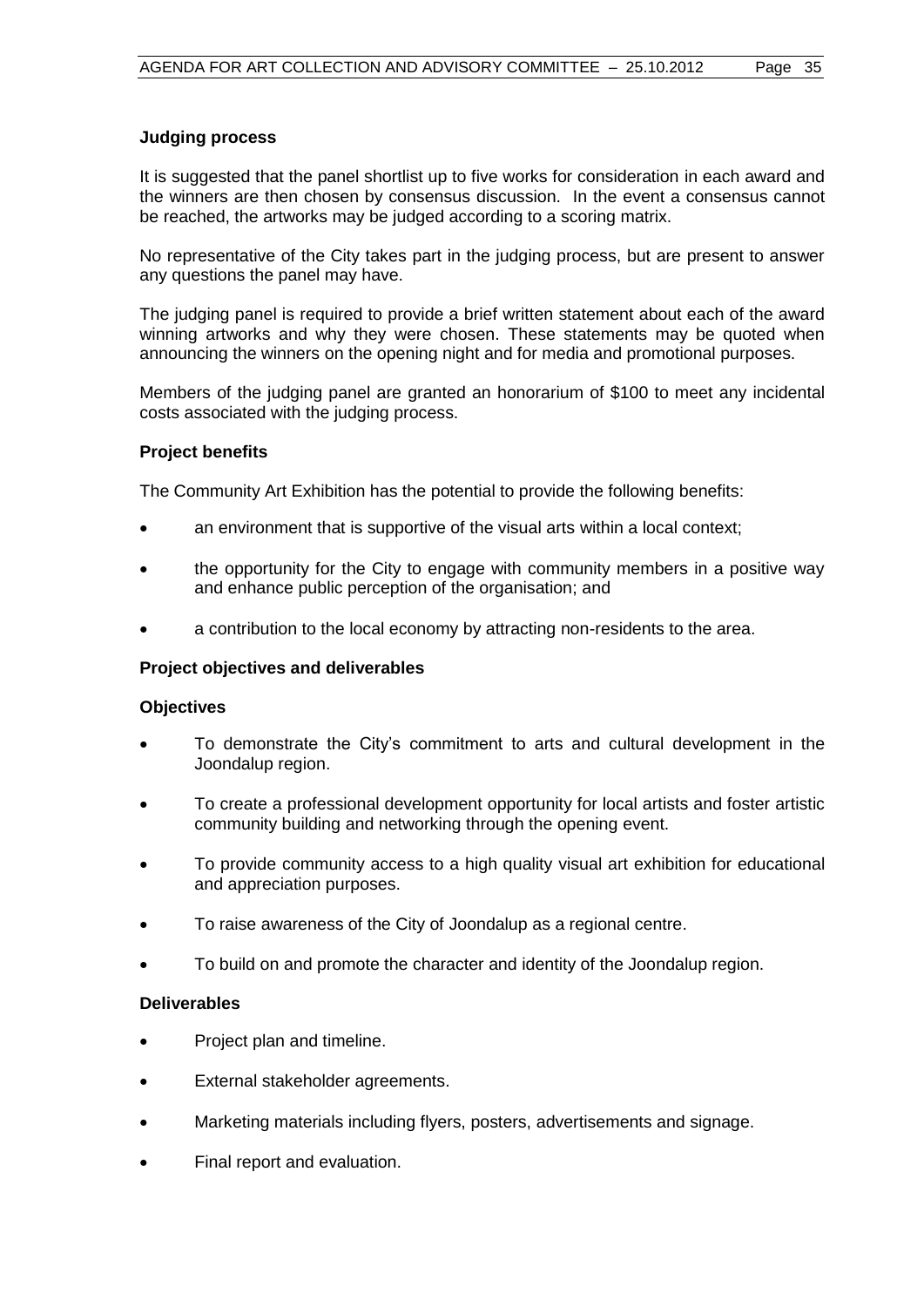### **Issues and Options**

# **Option 1 – Continue Community Art Exhibition in Current Format**

This option would see the Community Art Exhibition continue in its current format at its current location.

#### **Advantages**

- Continuation of a recognised community event.
- Continues to allow local artists to be able to exhibit work.

#### **Disadvantages**

- The Community Art Exhibition has been in its current format for some time and is in need of revitalisation.
- The current venue provides logistical and exhibiting challenges.

# **Option 2 – Continue Community Art Exhibition with Changes**

The Community Art Exhibition has been operating for a number of years and making changes to the event may revitalise the exhibition while also providing better opportunities to foster/develop the local art community.

(a) Introduce a revised size restriction and price limit.

The City proposed a size restriction for the 2012 Community Art Exhibition of 30 centimetres x 30 centimetres, but it was not implemented. The Community Art Exhibition currently limits entries to a maximum size of 100 centimetres x 100 centimetres. In order to revitalise the Community Art Exhibition, it is proposed to amend the size restriction to 50 centimetres x 50 centimetres and introduce a price limit of artworks not to exceed \$1,000.

The alteration to the size restriction will have a dual advantage:

- present an interesting challenge for established artists; and
- encourage amateur artists to enter an exhibition for the first time.

A size and price restriction presents a level playing field for all participant artists and further presents the exhibition as a showcase of local artistic talent. It also offers an opportunity to present the exhibition in a more coherent and aesthetically pleasing way. In addition, the Community Art Exhibition has grown in the number of entries received which has caused issues with space availability. A reduced size restriction will assist in alleviating that.

By setting a maximum price of \$1,000 on any work, it is anticipated that members of the public may feel more inclined to purchase works while encouraging artists to set realistic boundaries for their own sales.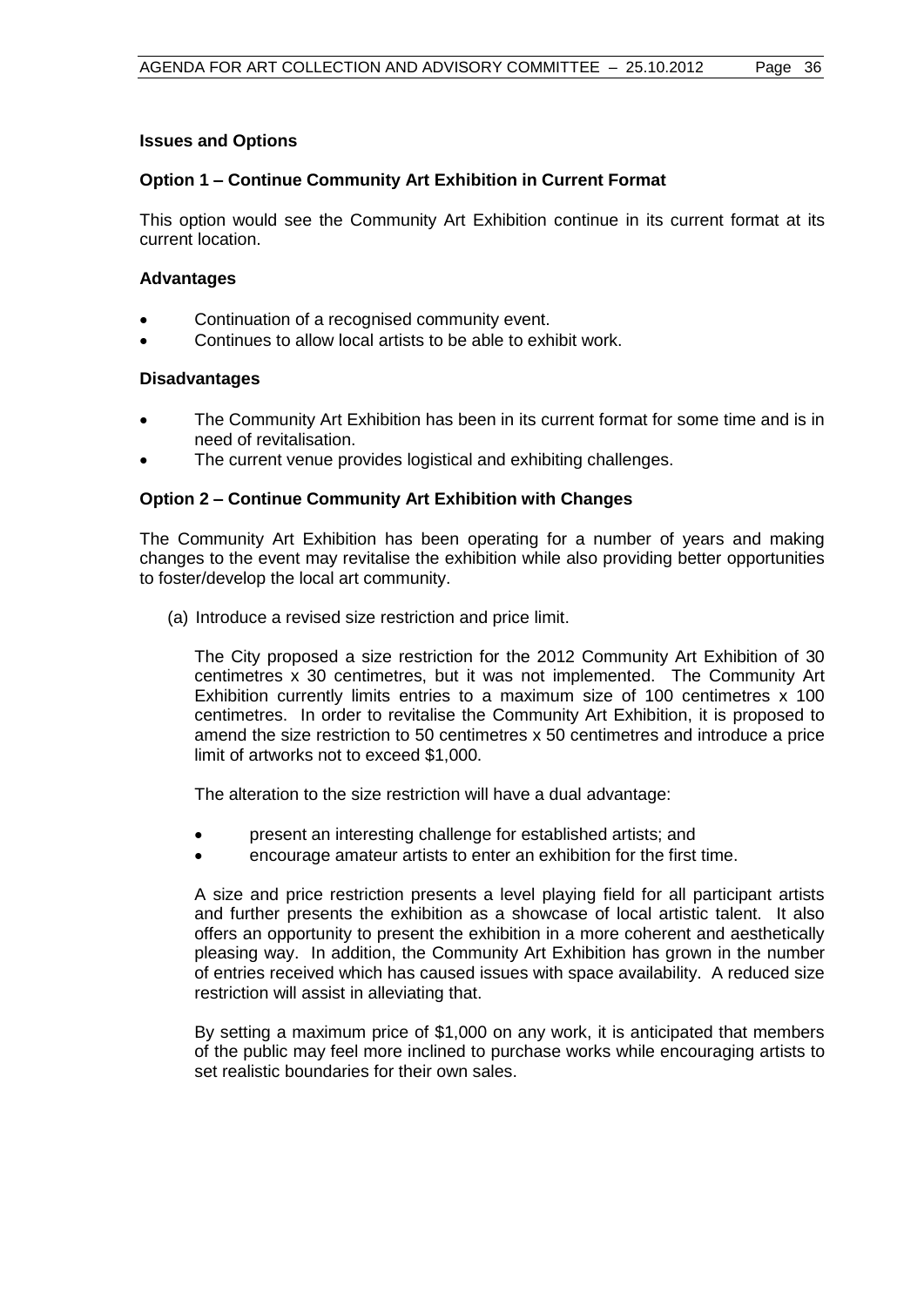(b) Review of Award Category

The Community Art Exhibition for some time has had the following cultural categories:

- Overall Award;
- Media Category;
- Celebrating Joondalup Award;
- Popular Choice Award; and
- Student Award.

In 2012, the City introduced a new annual 'Artist in Focus Award' which supports artistic development with a solo exhibition at 'blend(er)' Gallery along with a cash prize of \$500. 96% of participants entered this award.

It is recommended that research be undertaken to make awards that support the development of industrial artistic practice over and above straight financial remuneration.

(c) Alternative Venue

Both the City's CAE and IAA are staged within Joondalup Lakeside Shopping City and have been since their inception.

The venue was originally suitable and offered the advantage of exposing visual arts to many people who may not actively seek out art exhibitions, however the venue is becoming increasingly challenging in hosting the art awards, especially with access to it as a venue of seven days trading.

# **Option 3 – Discontinue the Community Art Exhibition and replace with 'Arts in Focus Exhibition Program'**

This option would see the CAE being discontinued and replaced with an 'Arts in Focus Exhibition Program (AFEP)'.

The AFEP is a program that would be committed to supporting local artists through an annual program of exhibitions, projects and commissions rather than a one off exhibition.

# **Option 4 – Discontinue the Community Art Exhibition**

This option would see the CAR being discontinued in totality and not replaced with an alternative community visual art program.

# **Advantages**

- Annual savings of approximately \$30,000.
- Priorities would be realigned into other visual art programs.

# **Disadvantages**

- Loss of the visual arts program, cultural tourism and community engagement.
- No public exhibition for the local community arts association.
- Loss of recognised community art event.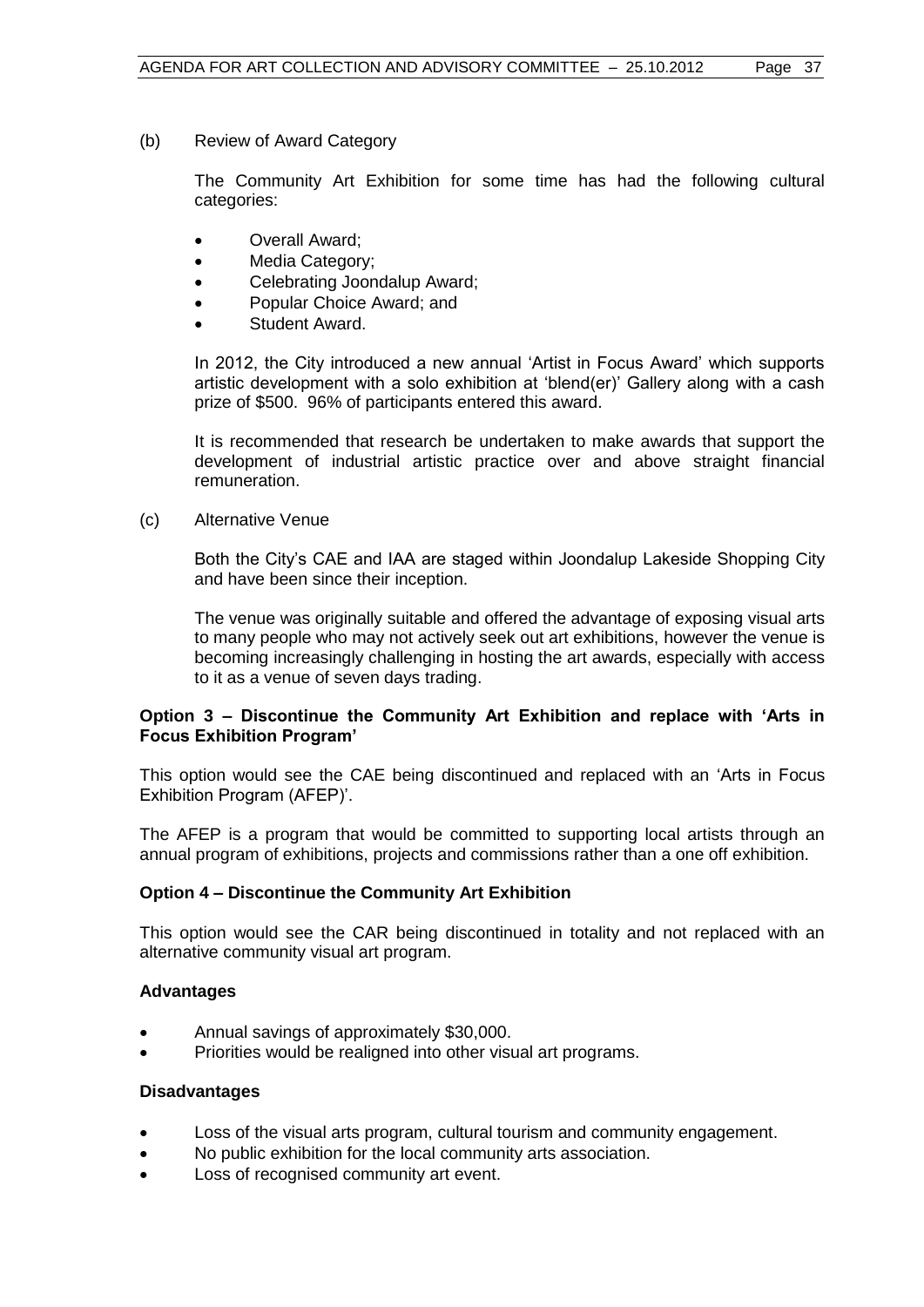# **Legislation/Strategic Plan/Policy Implications**

**Legislation:** The moral rights section of the *Copyright Act 1968* (Cwth) states that individual creators have the right not to have their work treated in a 'derogatory' way, such as distorting, mutilating, modifying, altering, or removing the artistic work, without the creator's knowledge and consent. This would include a prohibition on professional handling or displaying of artwork without the artist's consent.

# **Strategic Plan:**

- **Key Focus Area:** Community Wellbeing.
- **Objective:** To facilitate culture, the arts and knowledge within the community.

#### **Policy:**

The City's art awards are directed by the City's Art and Memorabilia Collections Policy. The policy directs the City's approach to art and collections for the Joondalup community. The policy's multi-criteria approach ensures that the collection, acquisitions and awards primarily focus on leading contemporary art while also endeavouring to include art demonstrating local content and context.

#### **Risk Management Considerations:**

Hosting exhibitions in a non-gallery specific space attracts large volume of traffic although the majority are not visiting the exhibition as a point of destination. This results in lack of understanding in the etiquette for attending and viewing exhibitions and has previously resulted in artworks persistently being inappropriately handled and damaged.

In 2012, three insurance claims were lodged against City of Joondalup due to patrons damaging artwork. Two claims involved damage to work from patrons touching work, one work was stolen from the space while a gallery attendant was on duty during shopping hours.

#### **Financial/Budget Implications:**

The 2012/2013 Budget contains \$30,530 for the Community Art Exhibition.

Impact on budgeting amounts:

| <b>Operation Code:</b>       | 4003                            |
|------------------------------|---------------------------------|
| <b>Budget Item:</b>          | <b>Community Art Exhibition</b> |
| <b>Budget Amount:</b>        | \$30,530                        |
| <b>Amount Spent To Date:</b> | \$0                             |
| <b>Proposed Cost:</b>        | \$30,530                        |
| <b>Balance:</b>              | \$0                             |

All figures quoted in this report are exclusive of GST.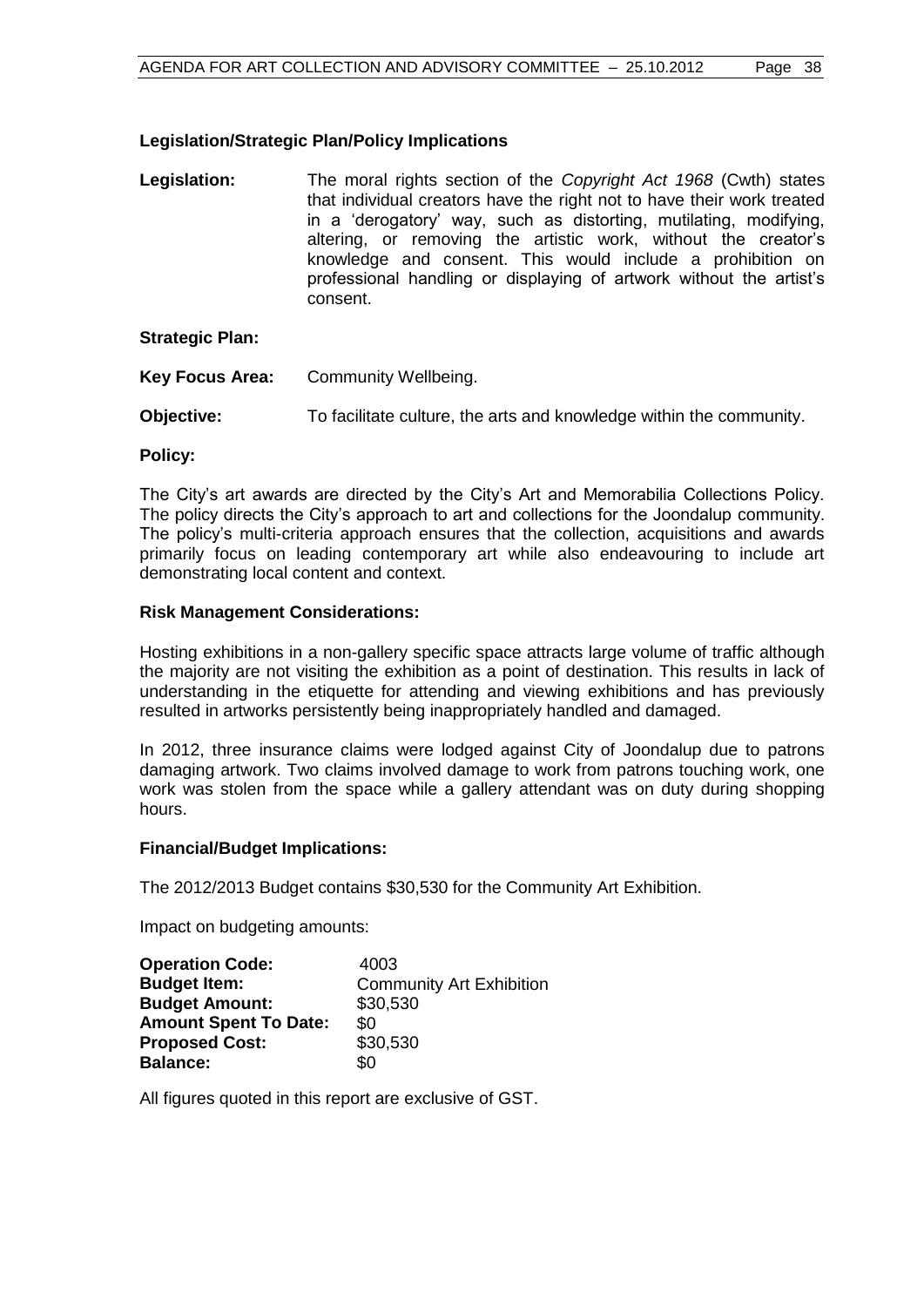# **Regional Significance:**

The creation of a high standard of professional art creates a cultural asset for the entire northern region. It promotes the City of Joondalup as an instigator of supporting development in local arts and culturally invigorates the City through engaging the local community.

### **Sustainability Implications:**

Due to the restrictions of the current location, the hiring of temporary infrastructure is required at a large expense without best results of display or attribution to City of Joondalup assets.

Currently support to local artists is only available to the local community for one month of the calendar year, whereas other Cities have a full year of engagement in supporting local visual artists.

Visual art provides physical and educational enhancement of a locality and provides a catalyst for public discussion about current social, economic and environmental issues. Through creating more regular points of interest and interaction with visual arts the local community could possibly enjoy visual art all the year round. This would enhance the relevance of the City's cultural identity for the local community and would increase the value of the City's cultural resources.

#### **Consultation:**

In developing this recommendation, consultation was undertaken with a number of stakeholders throughout the City including Cultural Services, Lakeside City Shopping Centre Management, Community Safety, and Joondalup Community Art Association (JCAA) representatives. Feedback and correspondence from the community was also reviewed.

# **COMMENT**

The Community Art Exhibition represents a great investment for the City of Joondalup's cultural identity and provides a great opportunity for the City to support developing local artists' practice.

This report proposes a re-alignment of the artistic direction of the Community Art Exhibition to reduce the current size restriction as a means of re-invigorating what it means as a local artist to contribute to this event and share a challenge with other artists living locally. Such a move would support further focus on promoting participating artists' work for sale to the general public with a \$1,000 price cap for each artwork that would be appropriate given the lower cost involved in producing a smaller work.

In order to hold a high calibre and respected art exhibition, it is necessary to attract all artists from around Joondalup. Implementing a size and price restriction creates a template for regional artists to explore their own motivations, processes and stories.

#### **VOTING REQUIREMENTS**

Simple Majority.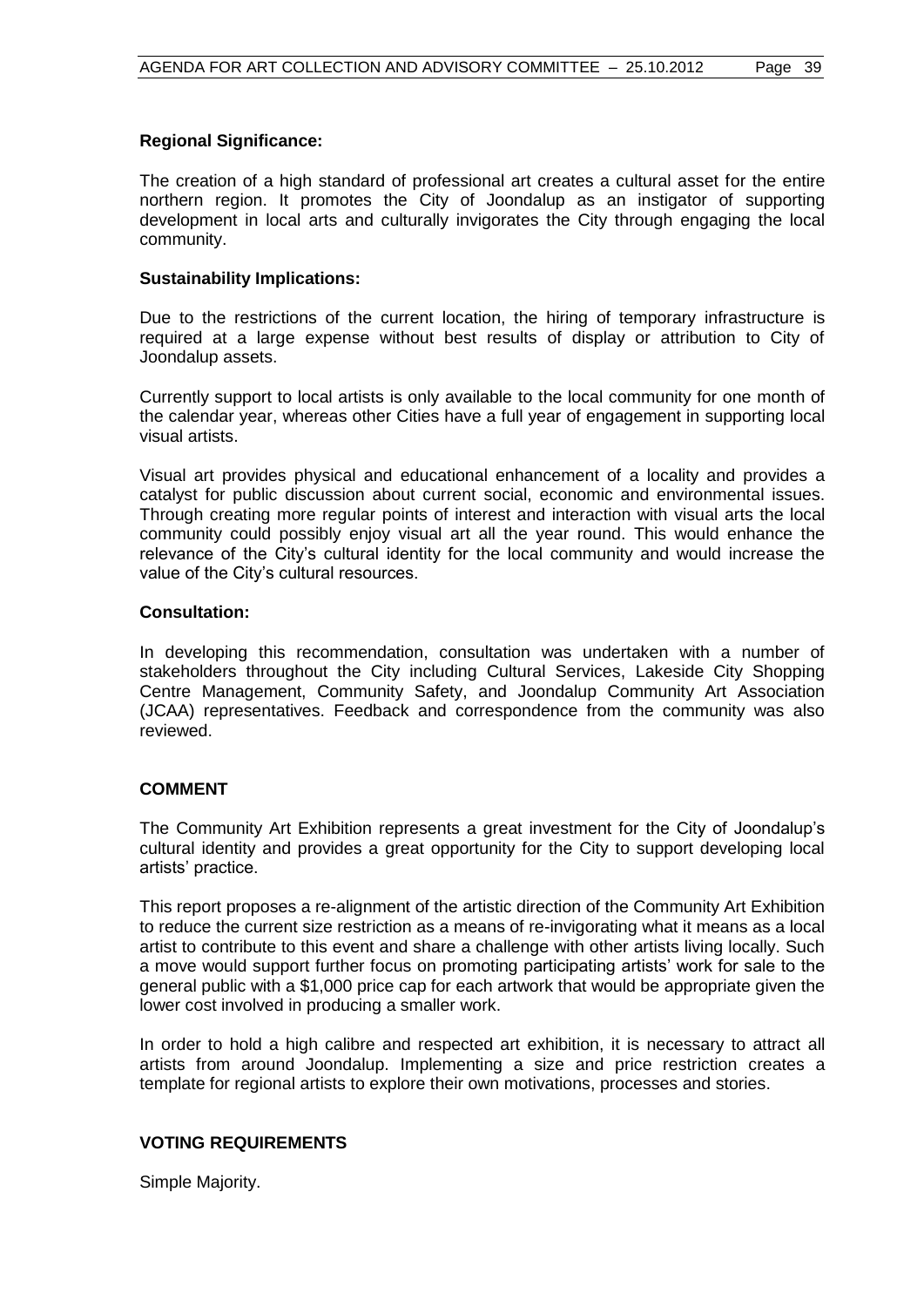# **RECOMMENDATION**

**That Council:**

- **1 AGREES to host the 2013 Community Art Exhibition in the Great Space of the Joondalup Lakeside Shopping City in June 2013;**
- **2 AGREES to amend the Terms of Reference for the Community Art Exhibition by limiting:** 
	- **2.1 Two dimensional artwork to a size of 50 x 50 centimetres (including frame);**
	- **2.2 Three dimensional artwork to a size of 50 centimetres high x 50 centimetres wide x 50 centimetres deep; and**
	- **2.3 the maximum price of artworks to \$1,000;**
- **3 REQUESTS further reports on:**
	- **3.1 review of the Community Art Exhibition Award category; and**
	- **3.2 possible alternative venue for the Community Art Exhibition from 2014 onward.**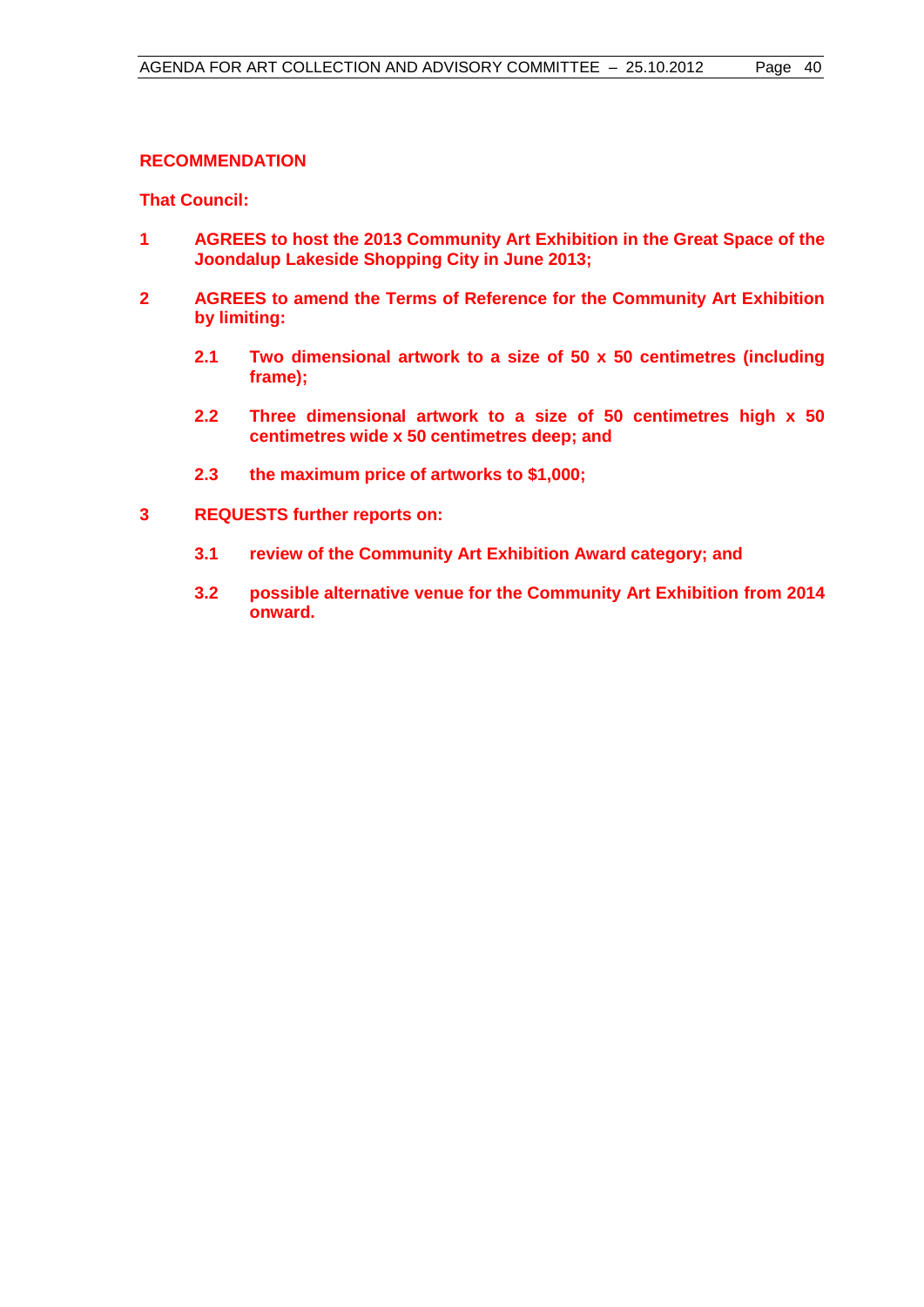# <span id="page-40-0"></span>**ITEM 5 'INSIDE OUT BILLBOARD PROJECT' PUBLIC ART FOR CITY OF JOONDALUP**

| <b>WARD:</b>                           | All                                          |                                                                                                                           |
|----------------------------------------|----------------------------------------------|---------------------------------------------------------------------------------------------------------------------------|
| <b>RESPONSIBLE</b><br><b>DIRECTOR:</b> | Mr Mike Tidy<br><b>Corporate Services</b>    |                                                                                                                           |
| <b>FILE NUMBER:</b>                    | 102552, 101515                               |                                                                                                                           |
| <b>ATTACHMENTS:</b>                    | Attachment 1<br>Attachment 2<br>Attachment 3 | <b>Examples of Similar Billboard Projects</b><br>Proposed Location for Billboard Project<br><b>Infrastructure Options</b> |

# **PURPOSE**

To provide Council with further information for the proposed 'Inside Out Billboard Project' for the City Centre, Joondalup.

# **EXECUTIVE SUMMARY**

This report provides Council with information regarding the proposal to install an 'Inside Out Billboard' within the City of Joondalup. If agreement is for the project to proceed, it is suggested that it be located in the City Centre and proposed for consideration in the 2013/14 budget for the commission of Public Art. It is expected to be completed within a timeframe of 12 months from approval.

It is proposed that the billboard installation will measure 6 metres x 3 metres, will be situated in an outside and visually prominent location, and will display consecutive works of art by different artists to be rotated on a three monthly basis. In addition, 20 A3 limited edition prints will be produced to accompany each new artwork, of which the City will retain the first for its Art Collection. The remaining 19 will be available to the public for purchase.

Various infrastructure options are explored for the billboard project – the purpose-built billboard, the traditional 24 sheet poster billboard, the super-8 billboard (located on a building), and the free-standing panel billboard. Three possible sites in the City Centre are also explored, followed by a list of the advantages and disadvantages of each. Attachment 1 to this Report illustrates international examples of billboard projects.

#### **BACKGROUND**

At its meeting held on 17 April 2012 (CJ066-04/12 refers), it was resolved in part that Council:

*"7.3 REQUESTS a further report be SUBMITTED to the Art Collection and Advisory Committee on the opportunities for the Inside-Out Billboard Project for the 2012/13 Financial Year."*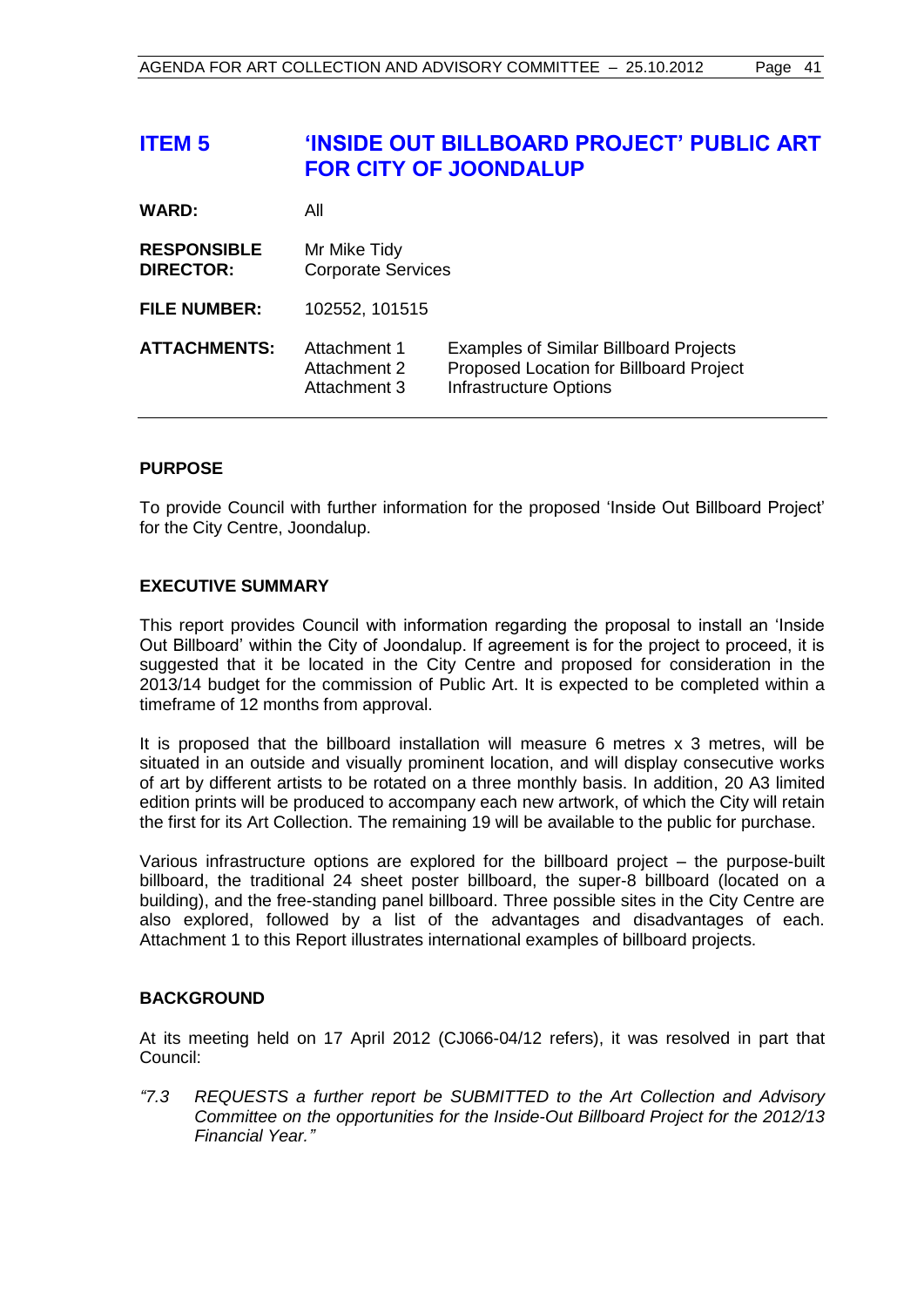In 1991, the former City of Wanneroo commenced a public art program and began installing artworks throughout the City. In 1995 the former City of Wanneroo adopted a cultural policy, of which the implementation of public art was an important aspect.

Following the split of the City of Joondalup from the former City of Wanneroo in 1998, the existing works within the City of Joondalup's boundaries became part of the current Public Art Collection. Since then, the collection has been maintained and added to, however the majority of the works were created prior to 1999.

The most recent City public art projects include:

- 2001: Kevin Draper's commission to create the metal trees located in Central Park.
- 2004: Jon Tarry's commission to create the Bali bombing memorial at the Kingsley clubrooms.
- 2011: Kate McMillan's commission to create a work of public art at Seacrest Park Community Sporting Facility.

The City of Joondalup's current Public Art Collection includes 35 works (or series of works) of public art, including mosaics, murals, sculptures, street bollards, architectural details and street furniture. Works are situated throughout the region; however, the majority are located in and around the Joondalup City Centre area.

The 2011/12 annual budget of \$50,000 for public artwork remained unspent and has been placed in a reserve with a further \$50,000 being allocated in the 2012/13 budget for public art.

#### **DETAILS**

Public art refers to works of art in any medium that have been planned and executed with the specific intention of being sited or staged in the physical public domain, usually outside and accessible to all. It signifies a particular working practice, often with implications of site specificity, community involvement or collaboration.

In recent years, public art has increasingly begun to expand in scope and application, both into more challenging areas of art form and across a much broader range of what might be called our 'public realm'. Cultural interventions of this kind have often been realised in response to creatively engaging a community's sense of 'place' or 'wellbeing' in society.

Such commissions can still of course result in physical, permanent artworks and sculptures. However, they are also beginning to include other much more process-driven and action-research based artistic practices as well. As such, these do not always rely on the production of a physical or permanent artwork. This expanded scope of public art can embrace many diverse practices and forms. The range of this type of artwork's potential is endless and ever-changing.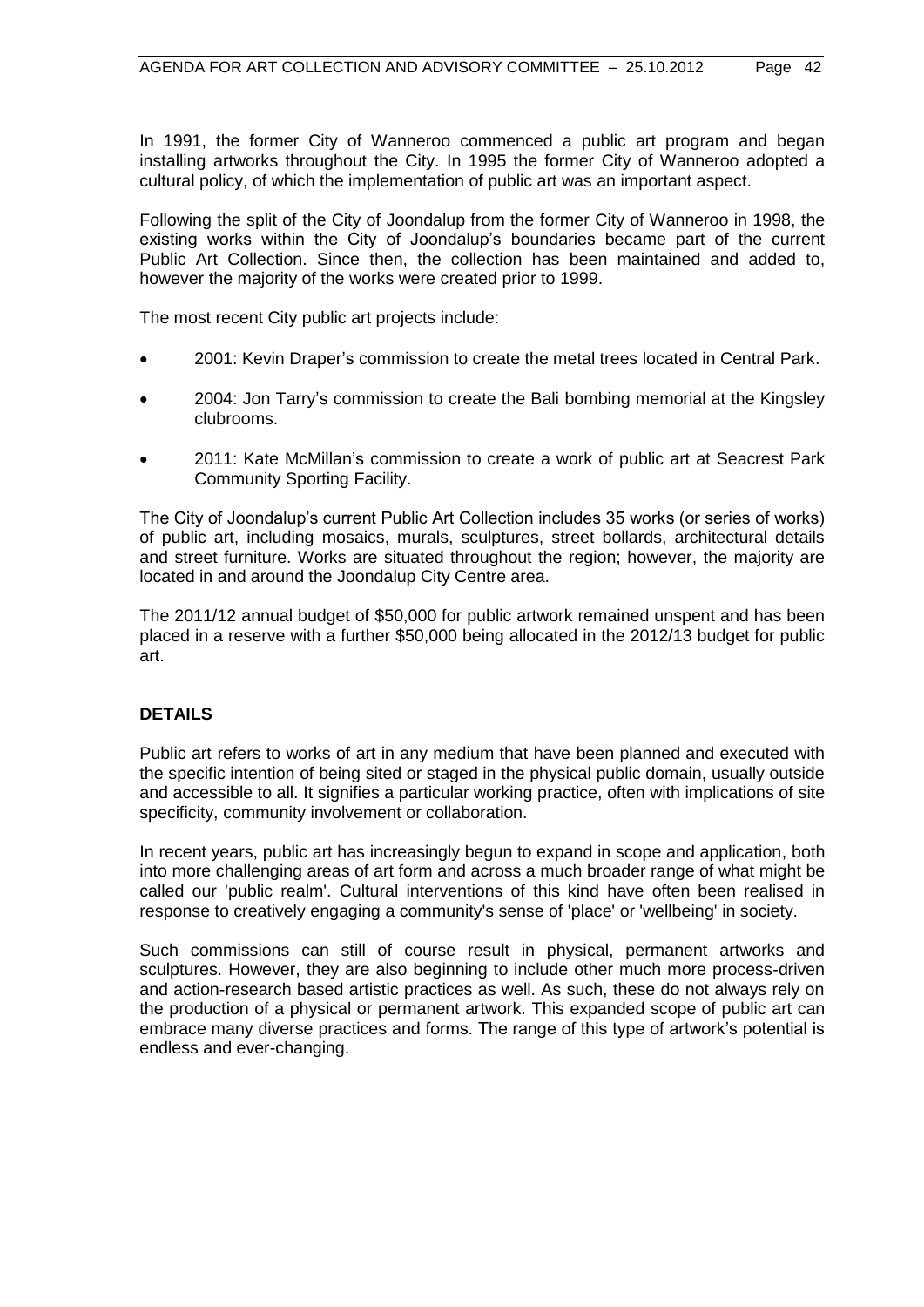Monuments, memorials and civic statuary are perhaps the oldest and most obvious forms of officially sanctioned public art. Increasingly, most aspects of the built environment are seen as legitimate candidates for consideration as, or the location for, public art, including street furniture, lighting and graffiti. Public art is not confined to physical objects – dance, procession, street theatre and even poetry have proponents that specialise in public art.

# **Issues and Options**

The proposed 'Inside Out Billboard Project' involves an initial installation of a 6 metres x 3 metres commercial billboard that will be dedicated to displaying contemporary art. It is intended as an outside gallery in the public domain and will be one-sided. Infrastructure examples are detailed in Attachment 3.

This style of public art has been successfully implemented in other Cities across the United States and United Kingdom (Attachment 1 refers). The practice has resulted in increased tourism, the participation of high profile artists, excellent community engagement and interest, media coverage, the revitalisation of previously degraded areas and the creation of a regional landmark.

The objectives of such a project would be:

- promotion of the City as a Cultural destination;
- accessibility and public safety of the site and work;
- relevance and appropriateness of the work to the context of its site and the City of Joondalup;
- contribution to community amenity and the creation of a sense of place;
- articulation and celebration of the community and its diversity;
- creation and enhancement of cultural tourism experiences;
- animation and enrichment of public spaces and contribution to urban regeneration;
- facilitation of community cultural development;
- **•** contribution to identification of the City;
- meeting high level design and aesthetic standards;
- integration of contemporary art and daily life;
- timeline: completion of project within the 2013/14 financial year and completion of program within each calendar year;
- consideration of maintenance and durability requirements;
- non-duplication of monuments commemorating the same or similar events; and
- use of best practice collection management.

#### **Selection of Artwork**

It is proposed that every three months a new artist would be commissioned to create a new work specifically for the 'Inside Out Billboard Project' (see table below). It is anticipated that four artists will take part every year, including artists selected from the City's two annual art awards. It is proposed that the billboard year would begin in March (to coincide with the Joondalup Festival) and run until the end of February the following year.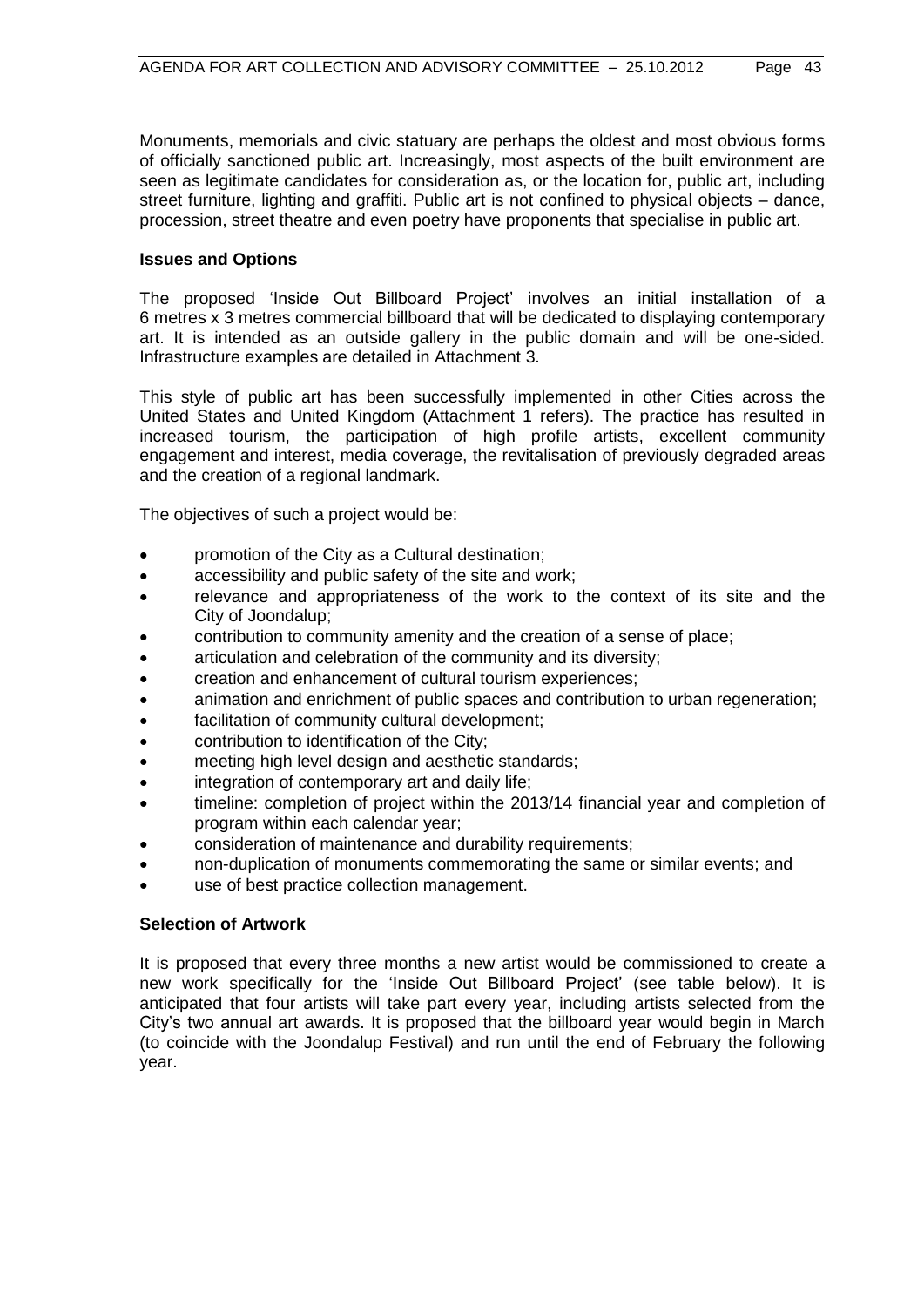| <b>Date</b>        | <b>Selection Panel</b>                              |
|--------------------|-----------------------------------------------------|
| March-May          | Visual Art Officer and curator City of Joondalup.   |
| June-August        | Judges select artist from Community Art Exhibition. |
| September-November | Judges select artist from Invitation Art Award.     |
| December-February  | Guest curator.                                      |

There would be no prescribed theme, but the invited artist's work would need to meet appropriate standards concerning quality and suitability for public display. It is intended that the approval be issued by the Chief Executive Officer after engagement with the members of the ACAC.

To accompany each work, 20 limited edition A3 prints of the artist's image would be produced. Print number one of each commissioned series is to be retained by the City in order to enhance the City's collection and act as a record of the project.

Attachment 1 provides two examples of successful billboard art projects in other cities and displays the possibilities of project that are available within the above-mentioned project budget.

# **Location**

It would be proposed to install the 'Inside Out Billboard' within the Joondalup City Centre.

In selecting a preferred location, consideration was given to the need to be highly visible to the public, while having minimal impact on local residents. Locations will also allow passing traffic to engage with the work without it being too intrusive on the landscape, road traffic and surroundings.

# **City Centre**



For each alternative site proposed in the City Centre there are comments (Attachment 2 refers) from a brief investigation to ascertain suitability of each City Centre location. The comments are mainly in reference to ownership of land and installation restrictions.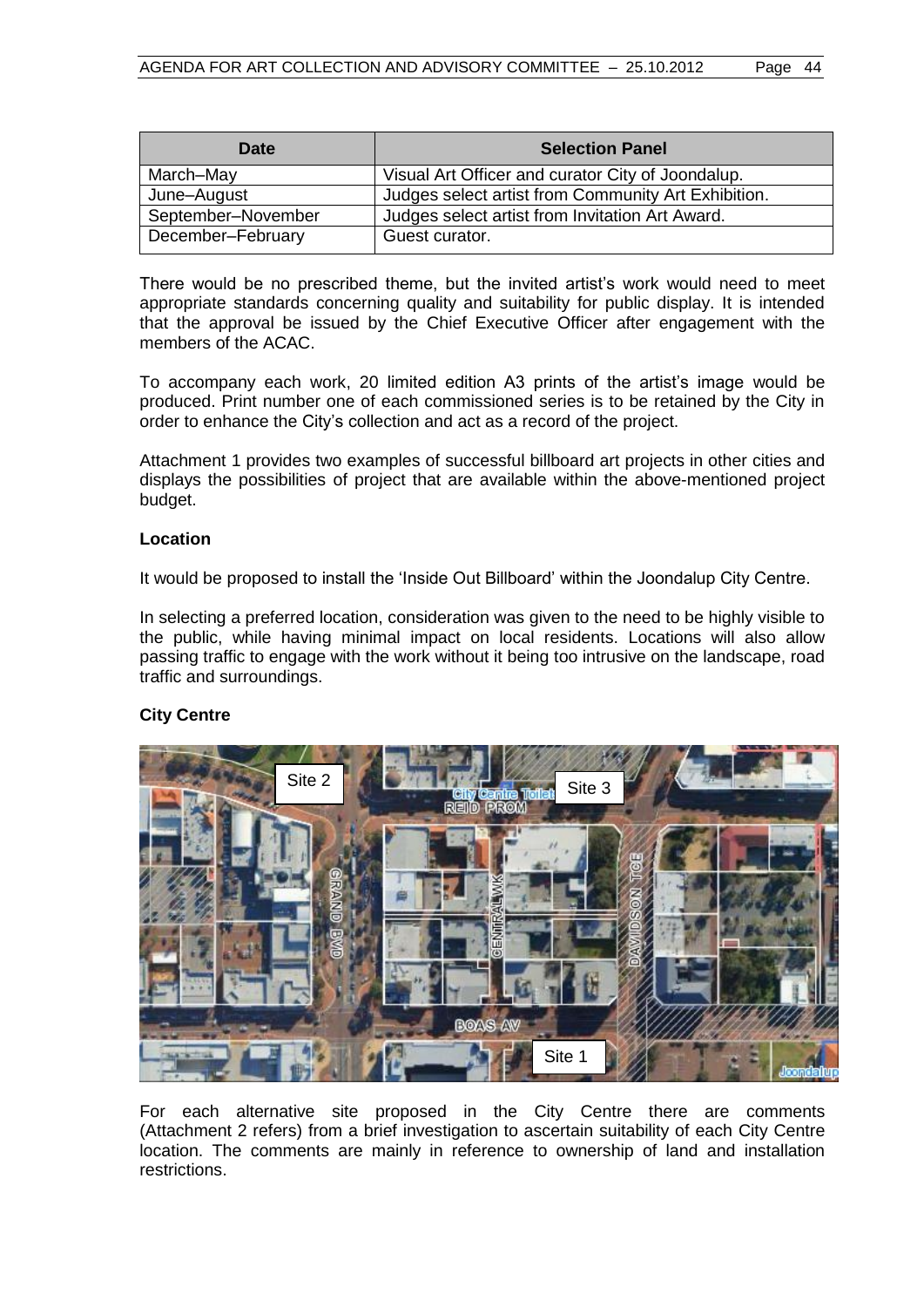Installation of the billboard at Site 1 will not interfere with any proposal the City has as part of the Joondalup City Centre Commercial Office Development at Lot 496 Davidson Terrace, Joondalup, as the structure will be outside the boundary line.

The following advantages and disadvantages apply to the 'Inside Out Billboard Project':

| <b>Advantages</b>                                                                                                                                      | <b>Disadvantages</b>                                                                                       |
|--------------------------------------------------------------------------------------------------------------------------------------------------------|------------------------------------------------------------------------------------------------------------|
| The proposal is for a statuesque work,<br>which would be highly visible from around<br>the city centre.                                                | As a result of the size and scale of the<br>structure, it may impact on the amenity of<br>the City Centre. |
| The project would initiate a recurring<br>attendance to the City Centre and may<br>assist in space activation.                                         | The structure might attract vandalism and<br>graffiti.                                                     |
| In addition to its aesthetic qualities the<br>project is also designed to constantly<br>change, thereby adding life and variety to<br>the city centre. | The artwork would have ongoing annual<br>expenses.                                                         |
| This project could be opened to a range of<br>artists, from emerging to well-respected at<br>both a national and international level.                  |                                                                                                            |
| The commission of the work would<br>constitute a valuable and sound investment<br>for the City's Public Art Collection.                                |                                                                                                            |

# **Timeline**

| Design specifications finalised for billboard structure        | One month    |
|----------------------------------------------------------------|--------------|
| Building and development approvals                             | Two months   |
| Commissioning of artists                                       | Three months |
| Development of artwork by artist                               | Two months   |
| Design approval from CEO                                       | Two months   |
| Manufacture and installation of billboard including Two months |              |
| artwork                                                        |              |
| Total installation time (approx)                               | 12 months    |

#### **Legislation/Strategic Plan/Policy Implications**

**Legislation** As the construction and installation of the 'Inside Out Billboard' will be undertaken by the City, it would therefore be regarded as a 'public work' and no planning approval would be required. Section 6 (3) of the *Planning and Development Act 2005* requires the responsible authority to be consulted with at the time the public work is being formulated.

> The structure would be classified as a class 10b within the *Building Code of Australia* and would require a building permit as required by the *Building Act 2011.* The structure may also require a Structural Engineer Certificate.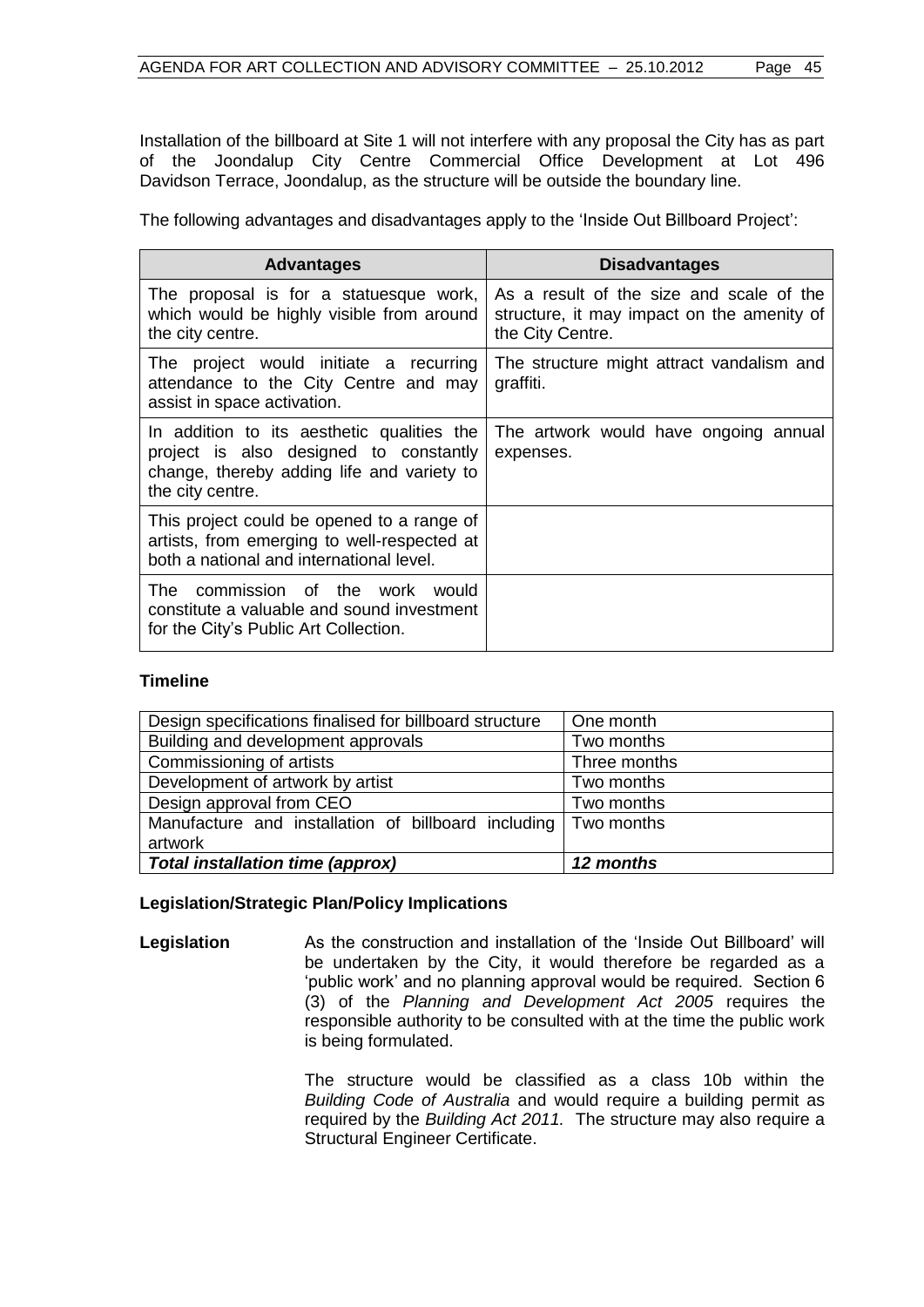# **Strategic Plan**

**Key Focus Area:** Community Wellbeing.

**Objective:** To facilitate culture, the arts and knowledge within the community.

### **Policy**

The City's Art and Memorabilia Collection Policy.

The current policy states:

*"The City will support Western Australian art and artists through an art acquisition program. The City will adopt a multi-criteria approach to its art collection, acquisitions and awards. This approach will ensure that the collection, acquisitions and awards include contemporary art and art demonstrating local content and context."*

# **Risk Management Considerations:**

All works considered would need to meet stringent public safety criteria.

# **Financial/Budget Implications:**

| Initial cost of development and installation of structure<br>(including printing of first artwork and plaque)                            |                     | \$20,000                      |
|------------------------------------------------------------------------------------------------------------------------------------------|---------------------|-------------------------------|
| Artist installation:<br>Printing and installation of artwork<br>(Covered in cost of structure above)                                     |                     | N/C                           |
| Printing of 20 limited edition A3 prints<br>Artist fee                                                                                   |                     | \$1,500<br>\$3,000            |
| <b>TOTAL for first instalment</b>                                                                                                        |                     | \$24,500                      |
| Each installation thereafter:<br>Change of artwork (printing and installation)<br>Printing of 20 limited edition A3 prints<br>Artist fee |                     | \$3,000<br>\$1,500<br>\$3,000 |
| <b>TOTAL for each installation thereafter</b>                                                                                            |                     | \$7,500                       |
| <u>Ongoing annual expenses – for a lifespan of five years</u>                                                                            |                     |                               |
| Change artwork: every three months<br>(Including printing and installation)                                                              | $($3,000 \times 4)$ | \$12,000                      |
| Printing of limited edition A3 prints                                                                                                    | $($1,500 \times 4)$ | \$6,000                       |
| Artist fees                                                                                                                              | $($3,000 \times 4)$ | \$12,000                      |
| <b>TOTAL expense per annum</b>                                                                                                           |                     | \$30,000                      |

All figures quoted in this report are exclusive of GST.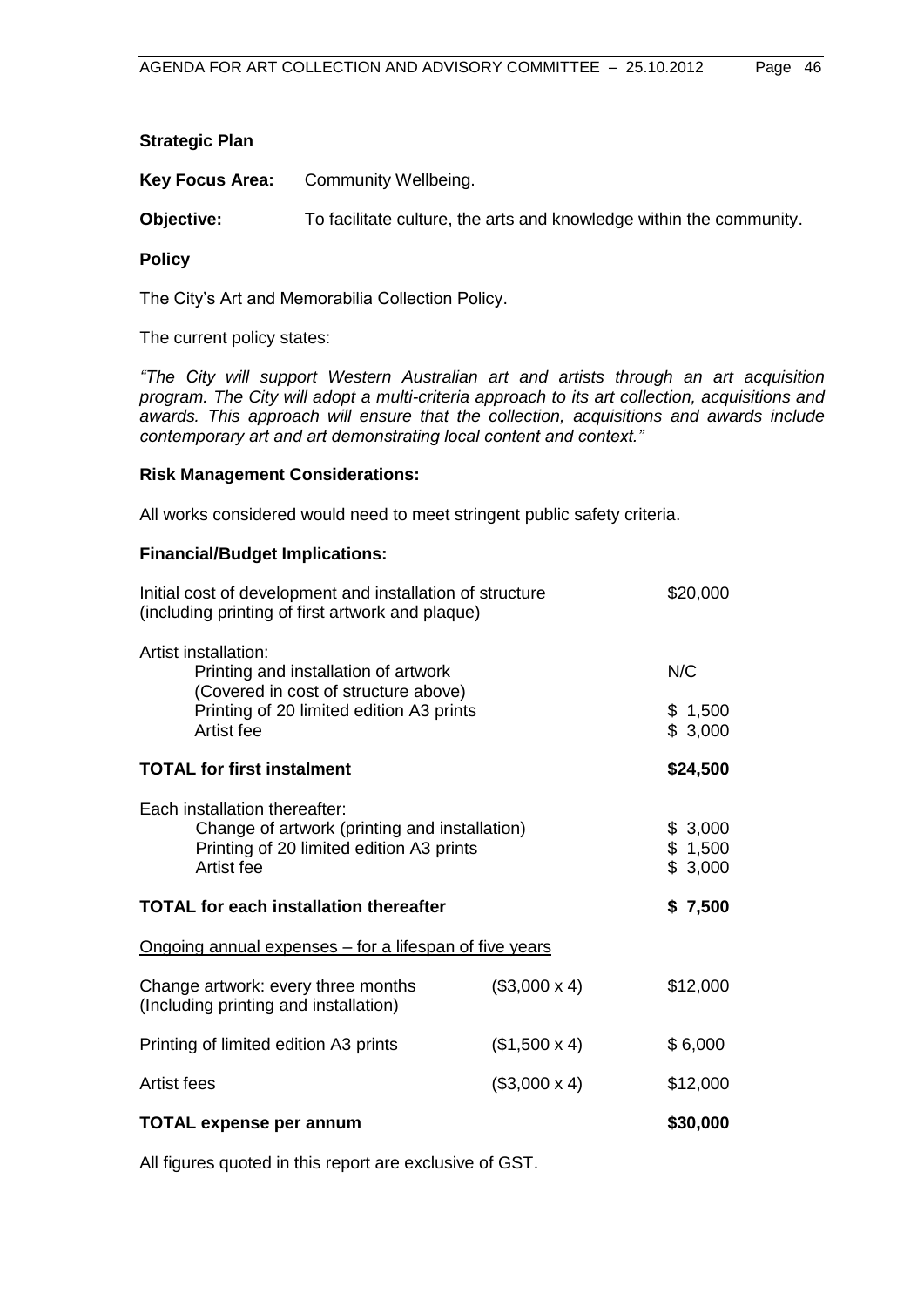The 2012/13 budget has an amount of \$50,000 listed to undertake public artworks, in addition there is \$50,000 carried forward from 2011/12 for the same purpose. The City is currently examining options for another public artwork that would consume those funds (\$100,000). Therefore, unless there are savings from that project there are no funds specifically for this project this financial year. It is therefore suggested that if the project is supported that funds be listed for consideration in the 2013/14 budget. This will allow the City to undertake the preliminary works (community consultation) this financial year.

# **Regional Significance:**

The City's art collection, including its public art, archives and memorabilia, plays an important part in shaping and developing a sense of community.

The on-going provision of an accessible and high calibre art collection is integral to the cultural development and vibrancy of the City of Joondalup region and to best practice standards for the development of the visual arts in local government.

# **Sustainability Implications:**

The installation of public artworks has positive social sustainability implications. Public artworks physically enrich a locality and provide a catalyst for public discussion about current social, economic and environmental issues. Public artworks strengthen the public realm by creating points of interest, animating spaces and providing beauty, character and colour to places. A new public artwork will build upon the relevance of the City's public spaces for the local community and increase the value of the City's cultural resources.

# **Consultation:**

When commissioning an artwork it is best practice to undertake some form of community consultation process from informing to consulting the community. The options for community consultation are as follows:

- No consultation.
- Community Consultation in accordance with the City's approved Community Consultation and Engagement Policy and Protocol.

It is suggested that if consultation is agreed to that it only occur on the site selected.

# **COMMENT**

The 'Inside Out Billboard project' presents an opportunity for the City of Joondalup to provide an ongoing visual art display for the Joondalup community. The 'Inside Out Billboard Project' would represent a range of challenging and diverse works that could encourage the general public to re-examine their expectations and definitions of art through dialogue about the role of art in public spaces.

The selected artists would design an artwork to challenge an outdoor public site to serve as a catalyst for conversations about art and/or community issues within Joondalup and Western Australia. It would allow Joondalup to create a high professional standard and endure a cultural legacy for the City. 'Inside Out Billboard' would aim to become a cultural destination as well as continuing to support the artistic development of regional artists and introducing international artists to the region.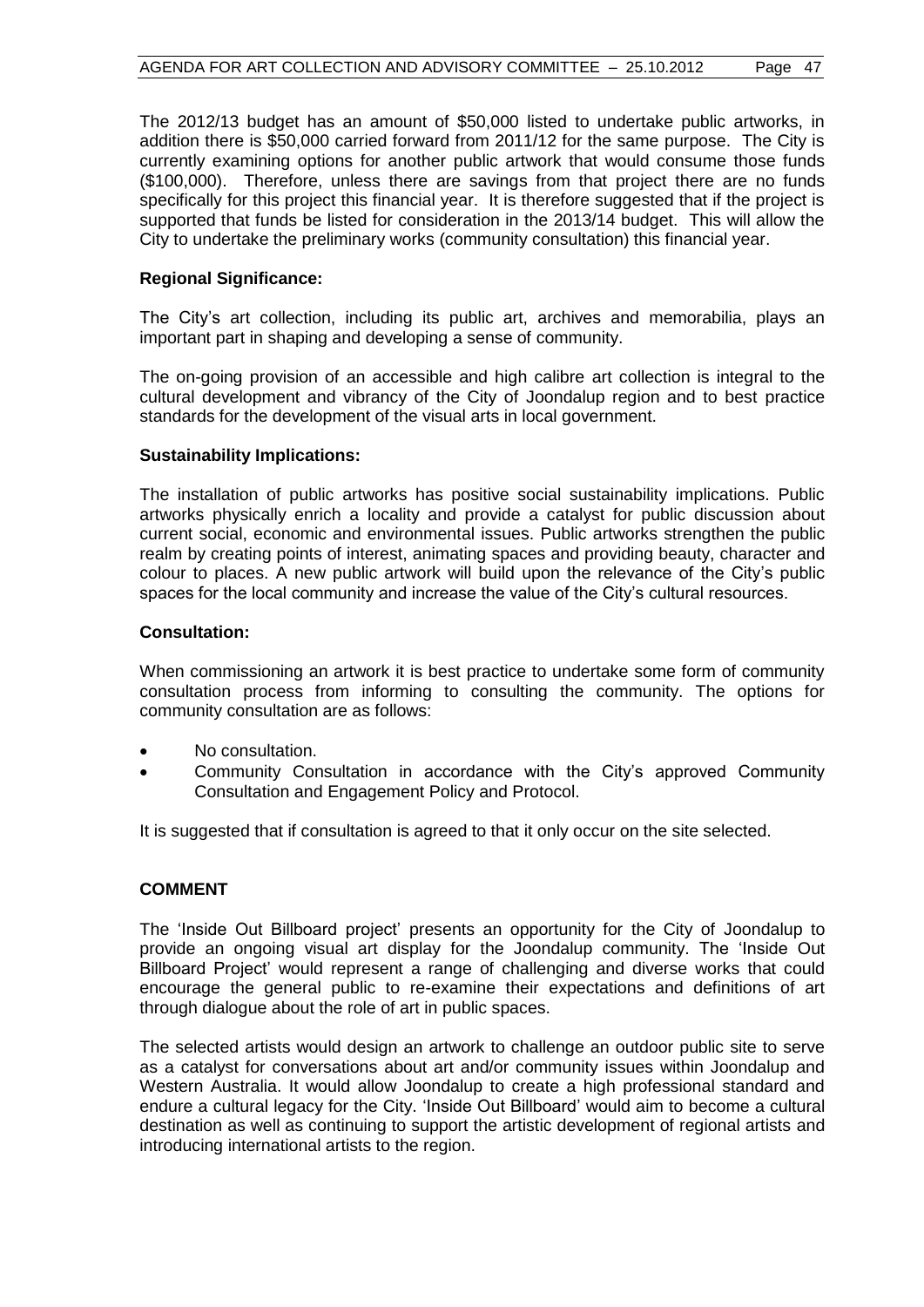# **VOTING REQUIREMENTS**

Simple Majority.

# **RECOMMENDATION**

**That Council:**

- **1 Subject to construction of the billboard not interfering with the Expression of Interest process for the Joondalup City Centre Commercial Office Development, ENDORSES the proposed Billboard Art Project to be located at site 1 on Central Walk and Boas Avenue, Joondalup as shown on Attachment 2 to this Report;**
- **2 AGREES to list an amount of \$24,500 for consideration within the 2013/14 budget for the project; and**
- **3 ADVISES the level of Community Consultation to be undertaken for the Public Art project:**
	- **Option 1 No Consultation; and**
	- **Option 2 Community Consultation as per the City's approved Community Consultation and Engagement Policy and Protocol.**

*Appendix 3 refers*

*To access this attachment on electronic document, click her[e: Attach3artagn251012.pdf](Attach3artagn251012.pdf)*